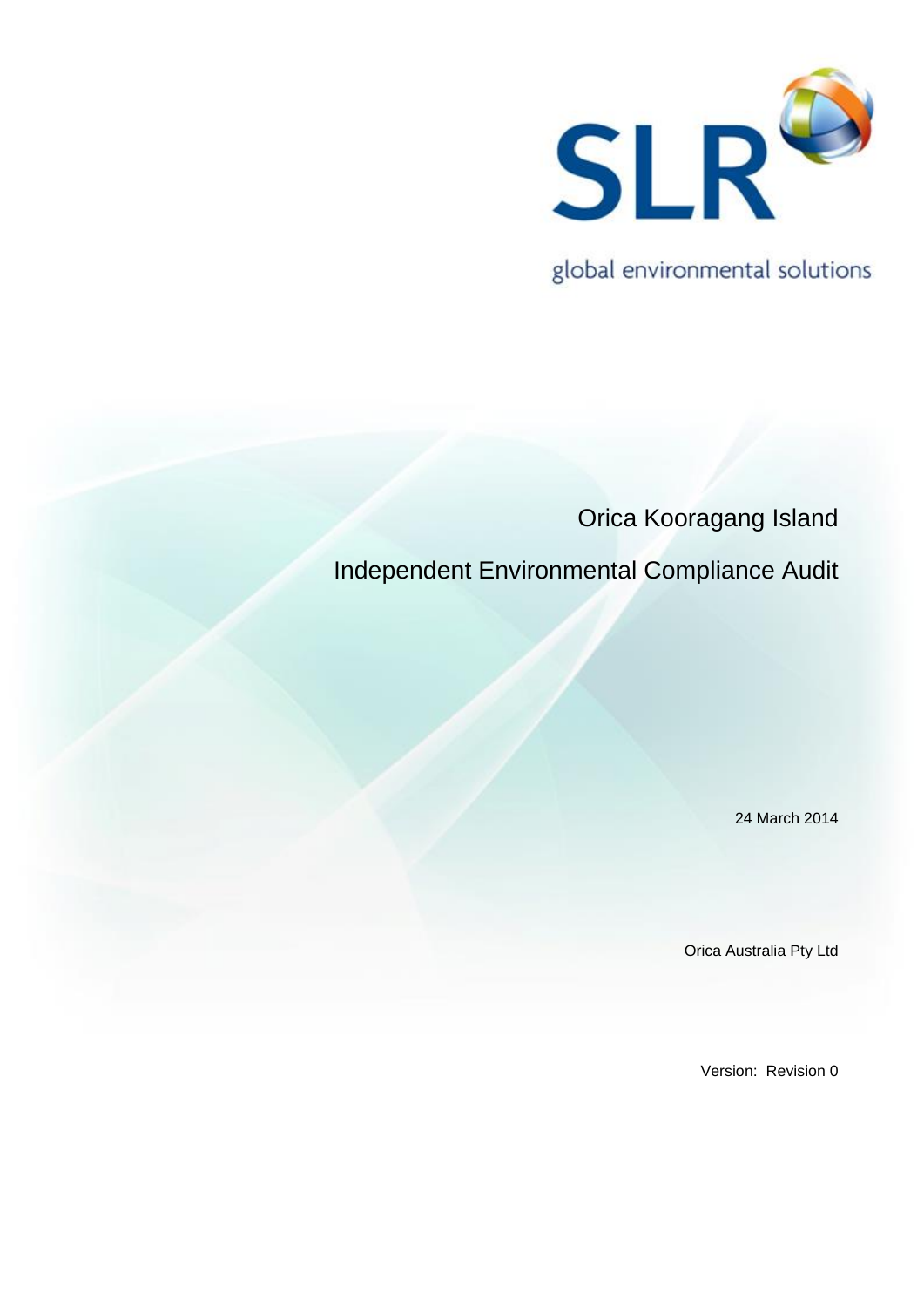# Orica Kooragang Island

# Independent Environmental Compliance Audit

PREPARED BY:

SLR Consulting Australia Pty Ltd ABN 29 001 584 612 2 Lincoln Street Lane Cove NSW 2066 Australia

(PO Box 176 Lane Cove NSW 1595 Australia) T: 61 2 9428 8100 F: 61 2 9427 8200 E: sydney@slrconsulting.com www.slrconsulting.com

> This report has been prepared by SLR Consulting Australia Pty Ltd with all reasonable skill, care and diligence, and taking account of the timescale and resources allocated to it by agreement with the Client. Information reported herein is based on the interpretation of data collected, which has been accepted in good faith as being accurate and valid.

This report is for the exclusive use of Orica Australia Pty Ltd. No warranties or guarantees are expressed or should be inferred by any third parties. This report may not be relied upon by other parties without written consent from SLR Consulting.

> SLR Consulting disclaims any responsibility to the Client and others in respect of any matters outside the agreed scope of the work.

# **DOCUMENT CONTROL**

| <b>Status</b> | Date          | Prepared  | <b>Checked</b>                | <b>Authorised</b> |
|---------------|---------------|-----------|-------------------------------|-------------------|
| Revision 0    | 24 March 2014 | Jon Panic | Sandy Lonergan<br>Gary Graham | Gary Graham       |
|               |               |           |                               |                   |
|               |               |           |                               |                   |
|               |               |           |                               |                   |
|               |               |           |                               |                   |
|               |               |           |                               |                   |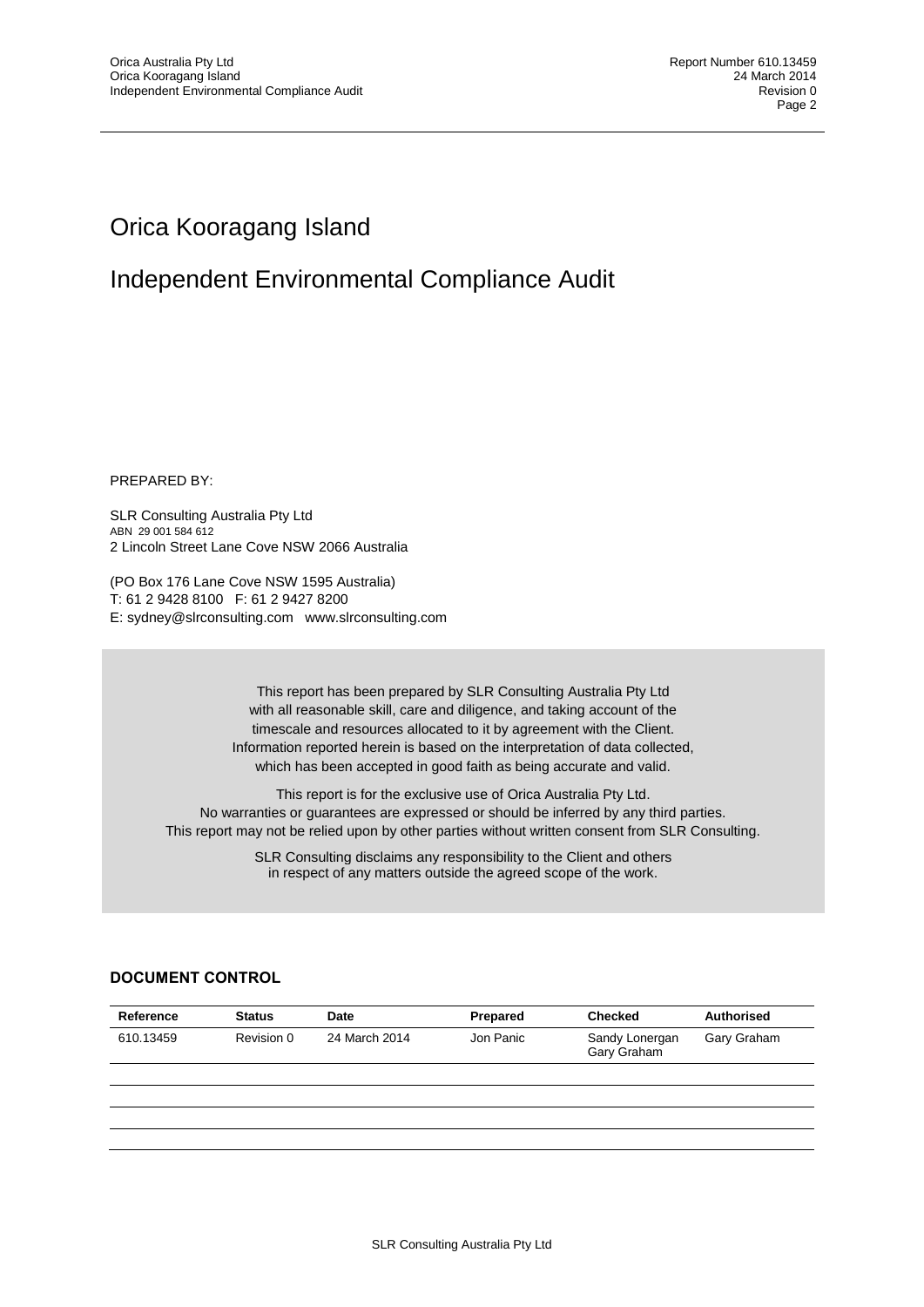# Executive Summary

SLR Consulting Australia Pty Ltd (SLR) was commissioned by Orica Australia Pty Ltd (Orica) to undertake this independent environmental audit of compliance as required under Project Approval 08\_0129, first approved on 1 December 2009.

This independent environmental audit was conducted in accordance with Condition 52, prescribed in Schedule 4 of the Project Approval.

Of the 53 conditions audited, the audit identified compliance with 37 conditions, and non-compliance associated with aspects of seven (7) conditions. Nine (9) conditions were unable to be assessed as the condition had yet to be been triggered.

Non-compliances were considered to generally be technical in nature; that is, they related to the submission timing of regulatory reports and Department of Planning approval of management plans.

In addition, although not directly related to the operation of the uprated ammonia plant, two (2) noncompliances identified were associated with environmental incidents that occurred at the site during the commissioning of the uprated Ammonia Plant. These incidents have since been managed in consultation with, and to the satisfaction of the Regulator.

A small number of non-compliances were also identified with respect to the implementation of commitments detailed in construction management plan documentation, namely the undertaking of and recording of weekly environmental inspections during periods of construction associated with the site's expansion project. These inspections provide an effective way of minimising the potential for environmental incidents and responding promptly to minor issues.

Overall, recent changes to the site's approach in managing the site's regulatory and environmental commitments since 2011 are understood by staff and are perceived as an effective measure in proactively managing the site's environmental risks.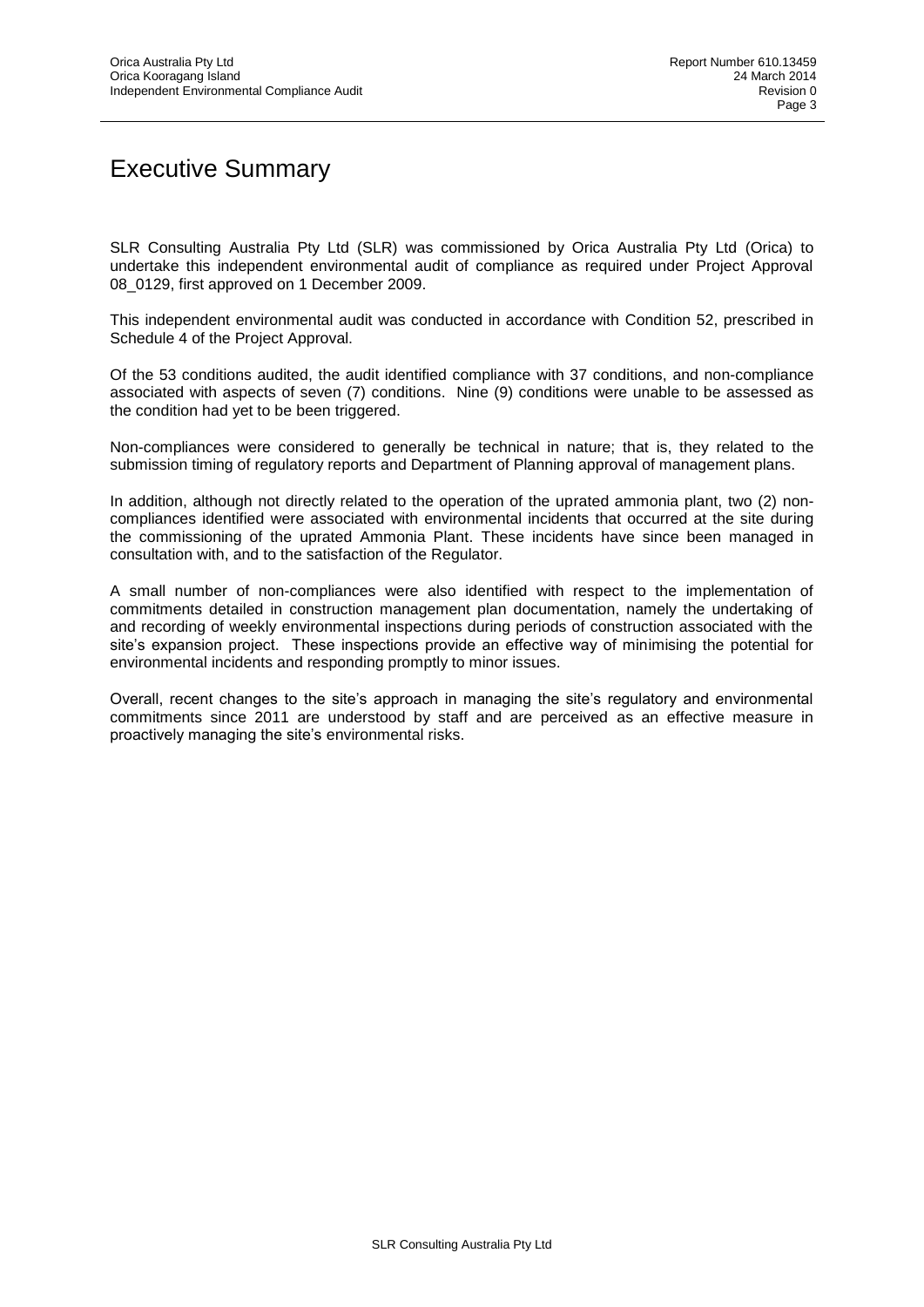# Table of Contents

| 1 |     | <b>INTRODUCTION</b>              | $\overline{5}$ |
|---|-----|----------------------------------|----------------|
|   | 1.1 | Limitations                      | 6              |
| 2 |     | <b>AUDIT FINDINGS</b>            | $\overline{7}$ |
|   | 2.1 | <b>Summary of Audit Findings</b> | $\overline{7}$ |
|   | 2.2 | <b>Interviews</b>                | 10             |
| 3 |     | <b>CONCLUSION</b>                | 10             |
|   | 3.1 | Recommendations                  | 10             |
|   | 3.2 | Opportunities for Improvement    | 11             |

## **TABLES**

| Table 1  | Personnel Interviewed During the Audit                       | 6   |
|----------|--------------------------------------------------------------|-----|
| Table 2  | Summary Table of Compliance with 08_0129                     | 7   |
| Table 3  | Non-compliances                                              | 7   |
| Table 4  | <b>Audit Recommendations</b>                                 | 10  |
| Table 5  | Additional Recommendations and Opportunities for Improvement | 11  |
| Table 6  | <b>Administrative Conditions</b>                             | A1  |
| Table 7  | <b>Specific Environmental Conditions</b>                     | A8  |
| Table 8  | Air Quality                                                  | A17 |
| Table 9  | Greenhouse Gas Emissions                                     | A23 |
| Table 10 | Noise                                                        | A23 |
| Table 11 | Transport                                                    | A28 |
| Table 12 | Water Efficiency                                             | A30 |
| Table 13 | Contamination                                                | A31 |
| Table 14 | Stormwater and Effluent Management                           | A32 |
| Table 15 | Visual                                                       | A36 |
| Table 16 | Waste                                                        | A38 |
| Table 17 | Environmental Management Reporting and Auditing              | A41 |
| Table 18 | Environmental Reporting                                      | A42 |
| Table 19 | Auditing                                                     | A44 |
| Table 20 | Access to Information                                        | A45 |

# **APPENDICES**

Appendix A Audit Findings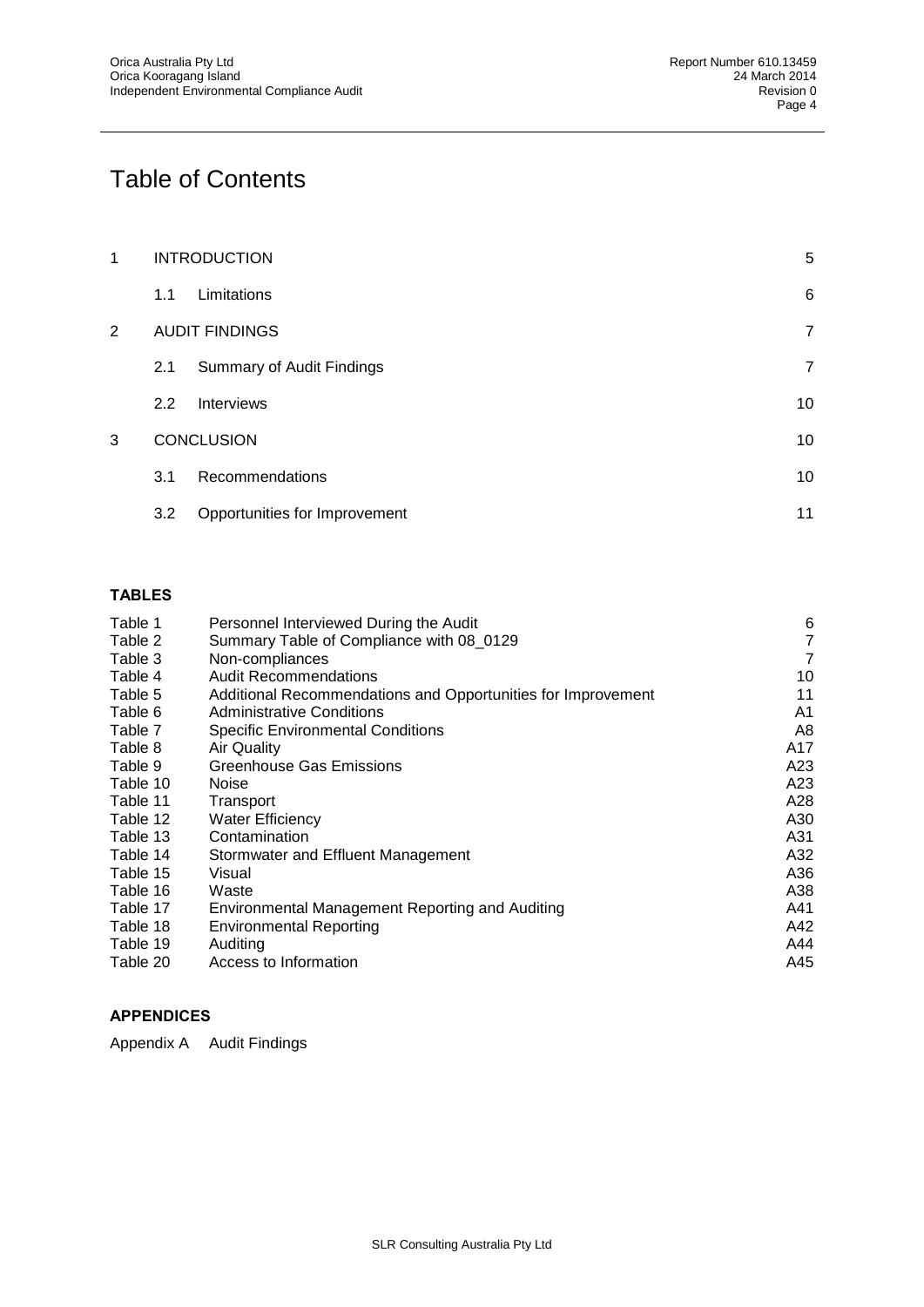## **1 INTRODUCTION**

SLR Consulting Australia Pty Ltd (SLR) was commissioned by Orica Australia Pty Ltd (Orica) to undertake this independent environmental audit of compliance as required under Project Approval 08\_0129 first approved on 1 December 2009.

This independent audit was conducted in accordance with conditions prescribed in Schedule 4 of the Project Approval. Condition 52 of Schedule 4 states:

*Within 2 years of the commencement of operations of the Project, and every 3 years thereafter, unless the Director-General directs otherwise, the Proponent shall commission and pay the full cost of an Independent Environmental Audit of the Project. This audit must:*

- *a) be conducted by a suitably qualified, experienced, and independent team of experts whose appointment has been endorsed by the Director-General;*
- *b) assess the environmental performance of the Project, and its effects on the surrounding environment;*
- *c) assess whether the Project is complying with the relevant standards, performance measures, and statutory requirements;*
- *d) review the adequacy of any strategy/plan/program required under this approval; and, if necessary,*
- *e) recommend measures or actions to improve the environmental performance of the Project, and/or any strategy/plan/program required under this approval.*

#### *Note: This audit team must include experts in the field of noise and air quality.*

The scope of the audit included an assessment of compliance against all relevant conditions in the audit for works carried out under Phase 1 (the uprate of the site's existing Ammonia Plant) of the Orica Ammonium Nitrate Expansion Project (the Project). To date, works have not yet commenced on subsequent phases (though some pre construction documentation has been, or is being prepared).

The scope was broadly confirmed with Department of Planning in an email from the Lead Auditor to Nicholas Hall dated 12 February 2014 (prior to written confirmation of approval as Lead Auditor):

*I wish to broadly confirm the scope of the audit, as due to the progressive nature of the works and their approval I felt it necessary to ensure there was no confusion over what should be included and what was not required to be included.*

*I understand that, to date, Orica has only completed "Phase 1" of the Project. This involved the increase of ammonia production to over 1000t/day. Works that supported this included the construction of a new cooling tower stack and a compressor building.*

*Detailed design, and the submission of some approval documents, has been undertaken for Phase 2 and 3 (also under the approval for DA 08\_129), however works (construction) have not commenced.* 

*Accordingly, if approved we would limit the scope of the audit to Phase 1 of the Project, and the pre-construction reporting of Phase 2 of the Project. This will not preclude us from reviewing more broadly the management systems and operational procedures in place across the site; however this will be undertaken in the context of how they impact on Phase 1 operations.*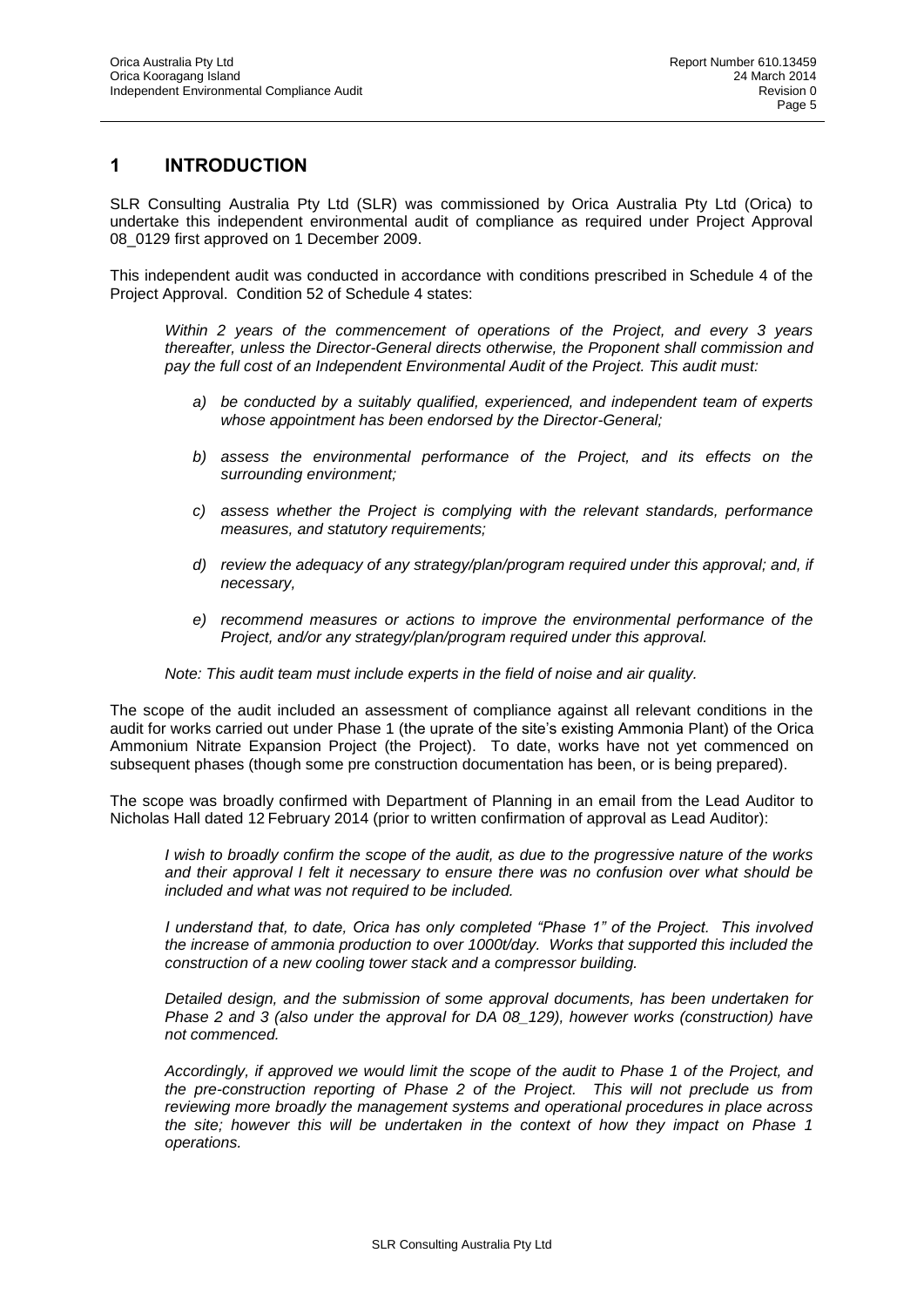The audit included a desktop review and a two day site visit. The site component of the audit was undertaken by Jon Panic, an RABQSA / Exemplar accredited Lead Auditor (and approved by the Department of Planning), on  $4<sup>th</sup>$  and  $5<sup>th</sup>$  February 2014 and involved a walk-around of the site, attendance at the site induction and interviews with key staff. Jon was assisted by SLR Auditor Jessica Elmes. The audit team also included experts in the fields of noise and air quality – John Sleeman (Noise) and Martin Doyle (Air), who assisted in the review of Noise and Air Quality Management Plans. The audit report was quality-reviewed by SLR Auditor Sandy Lonergan.

**Table 1** lists the personnel interviewed during the site visit component of the audit.

| <b>Name</b>           | <b>Title</b>                            |
|-----------------------|-----------------------------------------|
| Greg Holmes           | General Manager Kooragang Island Site   |
| Antony Taylor         | <b>Major Projects Statutory Manager</b> |
| Dan Allen             | <b>Shift Superintendent</b>             |
| <b>Scott Reid</b>     | <b>Operations Manager</b>               |
| Paul Hastie           | Safety Lead                             |
| Belinda Moos          | <b>Risk Engineer</b>                    |
| Sherree Woodroffe     | SHEC Manager Kooragang Island           |
| <b>Bruce Volkiene</b> | Manager Maintenance Kooragang Island    |

| Table 1 | <b>Personnel Interviewed During the Audit</b> |
|---------|-----------------------------------------------|
|---------|-----------------------------------------------|

# **1.1 Limitations**

This report has been prepared for Orica to fulfil the requirements of the Independent Environmental Audit as specified in the Project Approval.

The scope of the audit, and subsequent report was limited and should not be used for any purpose other than that described above.

The following should be taken into account when reading and using this report:

- 1 A site visit was undertaken during this audit, the purpose of which was to familiarise the auditors with the site layout, site conditions and natural environment. Whilst the auditors requested to be shown all features of the sites that are impacted (environmentally) by the operations, the auditors have relied on information provided by Orica representatives during these site visits, including the selection of the areas of the site for the site inspection.
- 2 Orica provided at their sole discretion all of the documentation that has been accessible to the auditors. The auditors have relied on the information and documentation provided and have relied on Orica to provide all relevant and pertinent information. It should be noted that the range of documentation provided may not have included all of the relevant environmental related records held. The auditors asked to receive all relevant documentation. The auditors have not had the opportunity to verify any of the information provided nor have they had the opportunity to consult with any party other than Orica's nominated representatives during this audit.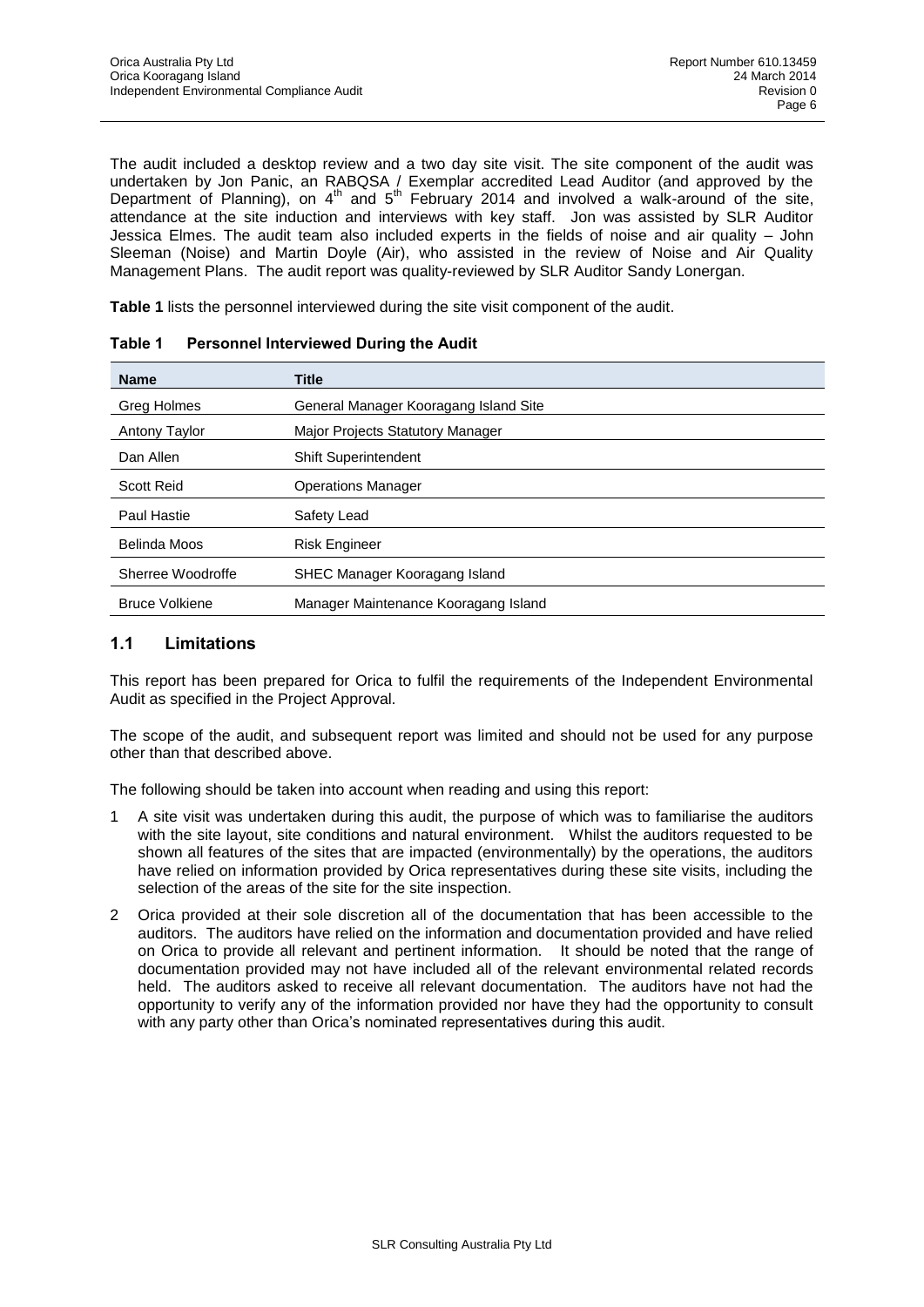# **2 AUDIT FINDINGS**

### **2.1 Summary of Audit Findings**

**Table 2** shows a summary of the findings of this audit.

### **Table 2 Summary Table of Compliance with 08\_0129**

| <b>Schedule</b> | <b>Conditions Audited</b> | <b>Compliance</b> | Inability to be determined | <b>Non-Compliance</b> |
|-----------------|---------------------------|-------------------|----------------------------|-----------------------|
| Schedule 2      | 13                        |                   |                            |                       |
| Schedule 3      | 35                        | 23                | O                          | 6                     |
| Schedule 4      | J                         |                   |                            |                       |
| <b>Total</b>    | 53                        | 37                |                            |                       |

**Table 3** below presents a summary of the non-compliances and the relevant comments and recommendations for each.

#### **Table 3 Non-compliances**

| <b>Schedule</b> | <b>Condition</b> | <b>Requirement (Summary)</b>                                                                                                                           | <b>Auditors Comment</b>                                                                                                                                                                                                                                                                                                                 | <b>Auditors Recommendation</b>                                                                                                                                                         |
|-----------------|------------------|--------------------------------------------------------------------------------------------------------------------------------------------------------|-----------------------------------------------------------------------------------------------------------------------------------------------------------------------------------------------------------------------------------------------------------------------------------------------------------------------------------------|----------------------------------------------------------------------------------------------------------------------------------------------------------------------------------------|
|                 |                  | With the approval of the Director-General, the Proponent may submit<br>any plan, study, or document required by this consent on a<br>progressive basis | The timing of submission of studies<br>and plans is generally meeting the<br>requirements for submissions that<br>have been negotiated with the<br>Director-General; however there<br>was one instance where a request<br>for resubmission of the Stormwater<br>Management Plan was not<br>completed in the DoPI required<br>timeframe. | Ensure all submission and re-<br>submission requirements are<br>entered into compliance tracking<br>systems to ensure they are followed<br>through on in the prescribed<br>timeframes. |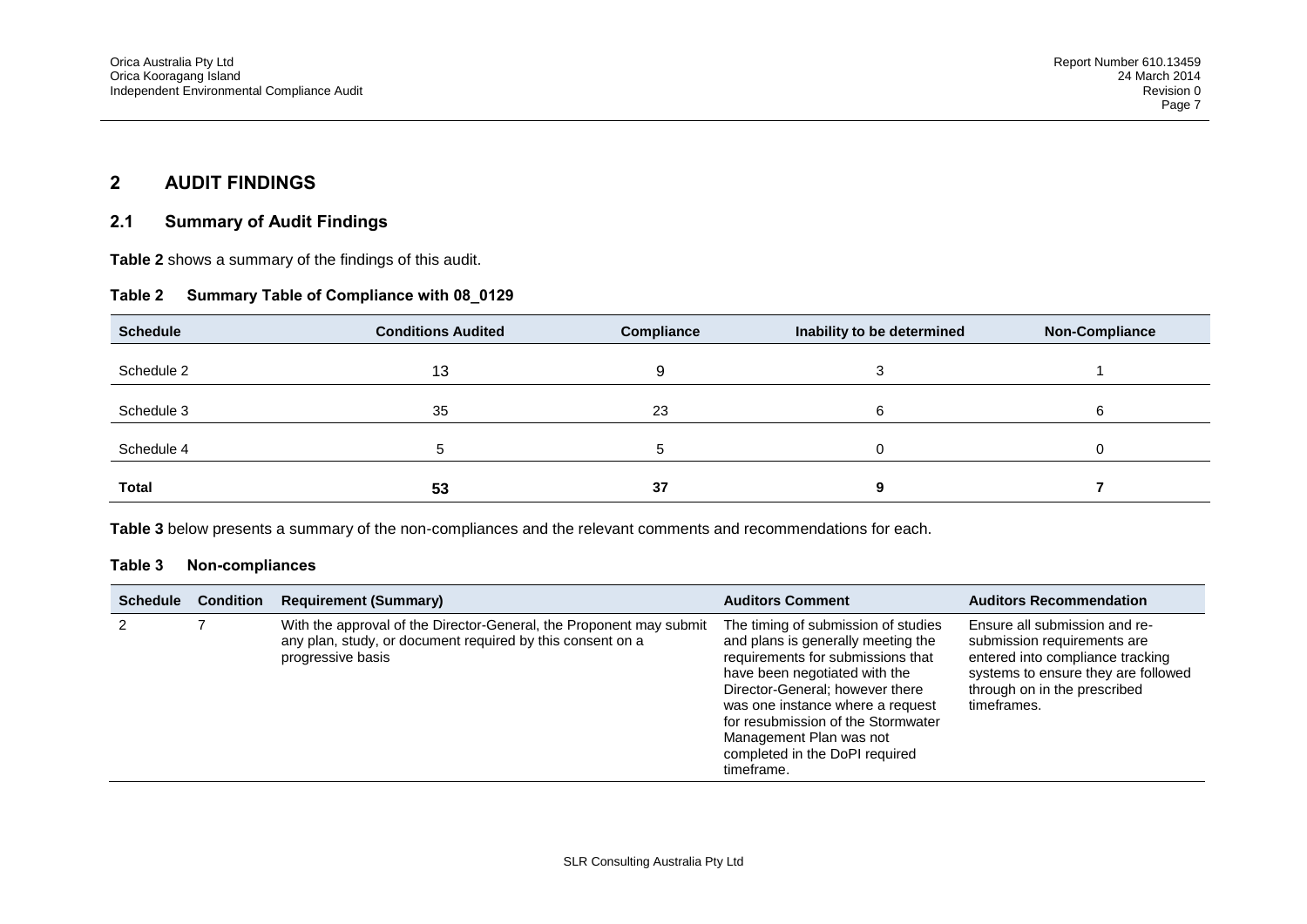| <b>Schedule</b> | <b>Condition</b> | <b>Requirement (Summary)</b>                                                                                                                       | <b>Auditors Comment</b>                                                                                                                                                                                                                       | <b>Auditors Recommendation</b>                                                                                                                                                                                                                                                                                                                                                                                                                                                                                                                   |
|-----------------|------------------|----------------------------------------------------------------------------------------------------------------------------------------------------|-----------------------------------------------------------------------------------------------------------------------------------------------------------------------------------------------------------------------------------------------|--------------------------------------------------------------------------------------------------------------------------------------------------------------------------------------------------------------------------------------------------------------------------------------------------------------------------------------------------------------------------------------------------------------------------------------------------------------------------------------------------------------------------------------------------|
| 3               | 15               | The Proponent shall develop and implement the plans:<br>Transport of Hazardous Materials Plan<br><b>Emergency Plan</b><br>Safety Management System | Although Orica submitted the site<br>Emergency Response Plan to DoPI<br>two months prior to commencing<br>commissioning of Phase 1, formal<br>approval from the DoPI was not<br>obtained prior to commissioning<br>commencing.                | Ensure all submission and re-<br>submission requirements are<br>entered into compliance tracking<br>systems to ensure they are followed<br>through on in the prescribed<br>timeframes.                                                                                                                                                                                                                                                                                                                                                           |
|                 | 25               | The Proponent shall carry out all reasonable and feasible measures<br>to minimise dust generated by the Project.                                   | The CEMP details a range of<br>measures, however Orica was not<br>able to provide sufficient evidence to<br>show that these measures<br>(specifically weekly inspections)<br>were being carried out at the time of<br>the construction works. | Ensure weekly environmental<br>inspections are undertaken, and<br>records of each inspection kept, as<br>required in the Construction<br>Environmental Management Plan<br>during future periods of construction<br>associated with the project.<br>Consider including in subsequent<br>revisions of the Construction<br>Environmental Management Plan<br>description of the types of triggers<br>that may result in a requirement to<br>implement a control (e.g. a water<br>cart) and how the assessment of its<br>effectiveness is determined. |
|                 | 40               | The Proponent shall ensure the Project meets the EPL requirements<br>for stormwater and effluent discharges to the Hunter River.                   | Orica exceeded the effluent Arsenic<br>discharge limit following an incident<br>on the Ammonia Plant during the<br>commissioning after the uprate. The<br>discharge occurred during clean up<br>works undertaken following the<br>incident.   |                                                                                                                                                                                                                                                                                                                                                                                                                                                                                                                                                  |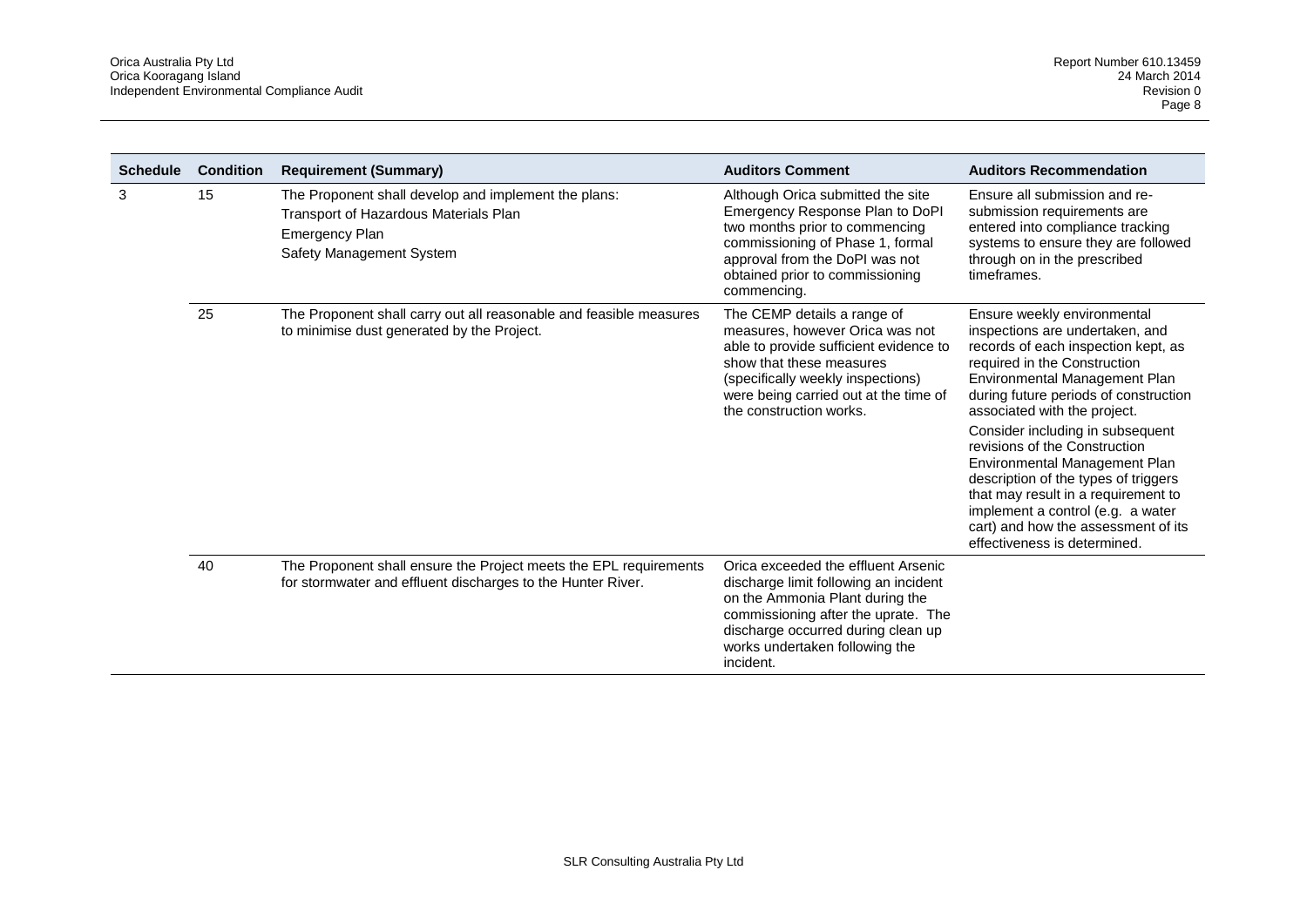.

| <b>Schedule</b> | <b>Condition</b> | <b>Requirement (Summary)</b>                                                                                                                                                                                                                                                                                                                                                           | <b>Auditors Comment</b>                                                                                                                                                                                                                                                                                                                                                                       | <b>Auditors Recommendation</b>                                                                                                                                                         |
|-----------------|------------------|----------------------------------------------------------------------------------------------------------------------------------------------------------------------------------------------------------------------------------------------------------------------------------------------------------------------------------------------------------------------------------------|-----------------------------------------------------------------------------------------------------------------------------------------------------------------------------------------------------------------------------------------------------------------------------------------------------------------------------------------------------------------------------------------------|----------------------------------------------------------------------------------------------------------------------------------------------------------------------------------------|
|                 | 42               | Prior to the commencement of construction the Proponent shall<br>prepare and implement a Stormwater Management Plan for the<br>Project in consultation with the Newcastle Port Corporation and to<br>the satisfaction of the Director-General.                                                                                                                                         | The Plan has generally been<br>prepared to the satisfaction of the<br>Director-General, however one<br>request for resubmission of the<br>Stormwater Management Plan.<br>Although the Plan was resubmitted<br>and subsequently approved by the<br>Director General as meeting the<br>Conditions requirements, it was not<br>strictly undertaken in accordance<br>with the required timeframe. | Ensure all submission and re-<br>submission requirements are<br>entered into compliance tracking<br>systems to ensure they are followed<br>through on in the prescribed<br>timeframes. |
| 3               | 45               | Prior to commencement of operations of the Project, the Proponent<br>shall submit to the Director-General a landscape plan providing<br>details of native screening plants to be planted along the eastern<br>boundary of the Project Site. The plan shall demonstrate that the<br>landscaping does not compromise on-site security and shall include<br>a program for implementation. | The plan was prepared as required<br>however evidence of submission<br>could not be provided at the time of<br>the audit. Given the high rate of<br>compliance with the other<br>submission-related requirements of<br>this approval, the auditor suspects<br>the plan was submitted, however<br>this must be found non-compliant<br>without the required evidence.                           | Ensure all submission and re-<br>submission requirements are<br>entered into compliance tracking<br>systems to ensure they are followed<br>through on in the prescribed<br>timeframes. |
|                 | 48               | The Proponent shall prepare and implement a Waste Management<br>Plan for the project to the satisfaction of the Director-General.                                                                                                                                                                                                                                                      | Orica's management plans include a<br>range of appropriate measures for<br>managing waste; however Orica<br>was not able to provide sufficient<br>evidence to show that these<br>measures (specifically weekly<br>inspections) were being carried out<br>at the time of the construction works.                                                                                               | Ensure weekly environmental<br>inspections are undertaken, and<br>records of each inspection kept, as<br>required in the Construction<br>Environmental Management Plan.                |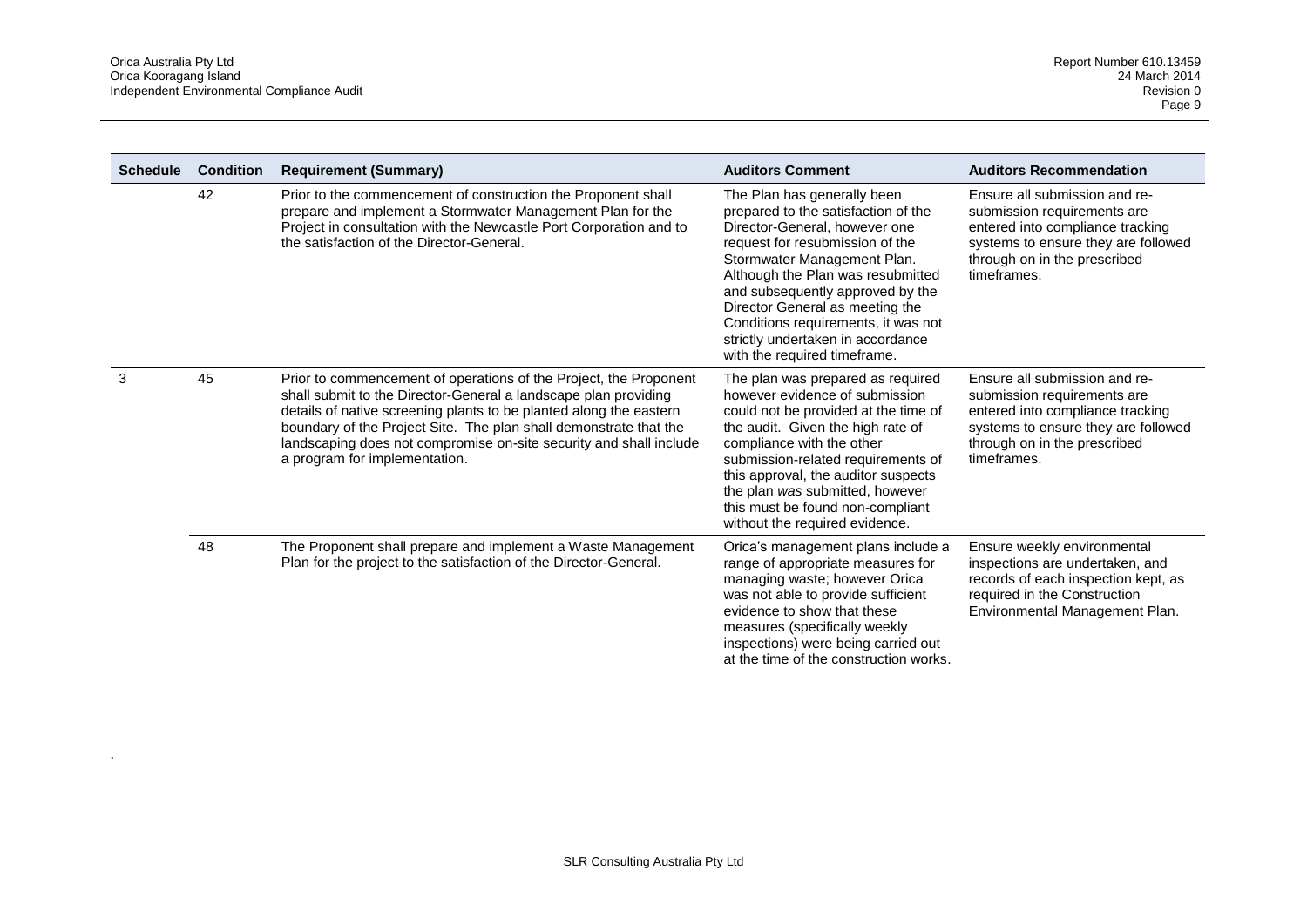### **2.2 Interviews**

In some cases, information obtained and statements recorded during the interviews conducted whilst on site at the Kooragang Island facility were directly recorded as evidence (see **Appendix A**). More broadly, the auditor also used the interviews as an opportunity to gain an appreciation of the extent to which the systems in place to manage environmental impacts from site operations were understood and being implemented by key staff.

The interviews conducted allowed the auditor to form the opinion that the approach to environmental management (and operations more broadly) is well understood by staff and is considered by staff to be effective at improving the extent to which the business can manage risks proactively.

# **3 CONCLUSION**

Of the 53 conditions audited, the audit identified compliance with 37 conditions, and non-compliance associated with aspects of seven (7) conditions. Nine (9) conditions were unable to be assessed as the condition had yet to be been triggered.

Non-compliances were considered to generally be technical in nature; that is, they related to the submission timing of regulatory reports and Department of Planning approval of management plans.

In addition, although not directly related to the operation of the uprated ammonia plant, two (2) noncompliances identified were associated with environmental incidents that occurred at the site during the commissioning of the uprated Ammonia Plant. These incidents have since been managed in consultation with, and to the satisfaction of the Regulator.

A small number of non-compliances were also identified with respect to the implementation of commitments detailed in construction management plan documentation, namely the undertaking of and recording of weekly environmental inspections during periods of construction associated with the site's expansion project. These inspections provide an effective way of minimising the potential for environmental incidents and responding promptly to minor issues.

Overall, recent changes to the site's approach in managing the site's regulatory and environmental commitments since 2011 are understood by staff and are perceived as an effective measure in proactively managing the site's environmental risks.

## **3.1 Recommendations**

The following recommendations, **Table 4**, related to non-compliances, are made to assist in responding to the issues raised in this audit.

#### **Table 4 Audit Recommendations**

| <b>Recommendation</b>                                                                                                                                                           | <b>Justification</b>                                                                                                           |
|---------------------------------------------------------------------------------------------------------------------------------------------------------------------------------|--------------------------------------------------------------------------------------------------------------------------------|
| Ensure all submission and re-submission<br>requirements are entered into compliance tracking<br>systems to ensure they are followed through on in the<br>prescribed timeframes. | Improved compliance with the Project Approval.                                                                                 |
| Ensure weekly environmental inspections are.<br>undertaken, and records of each inspection kept, as<br>required in the Construction Environmental<br>Management Plan.           | Weekly inspections are a requirement of the approved<br>Construction Environmental Management Plan.                            |
| Consider including in subsequent revisions of the<br><b>Construction Environmental Management Plan</b><br>description of the types of triggers that may result in a             | Improve the effectiveness of the document and<br>increase the likelihood of the document being used by<br>on-the-ground staff. |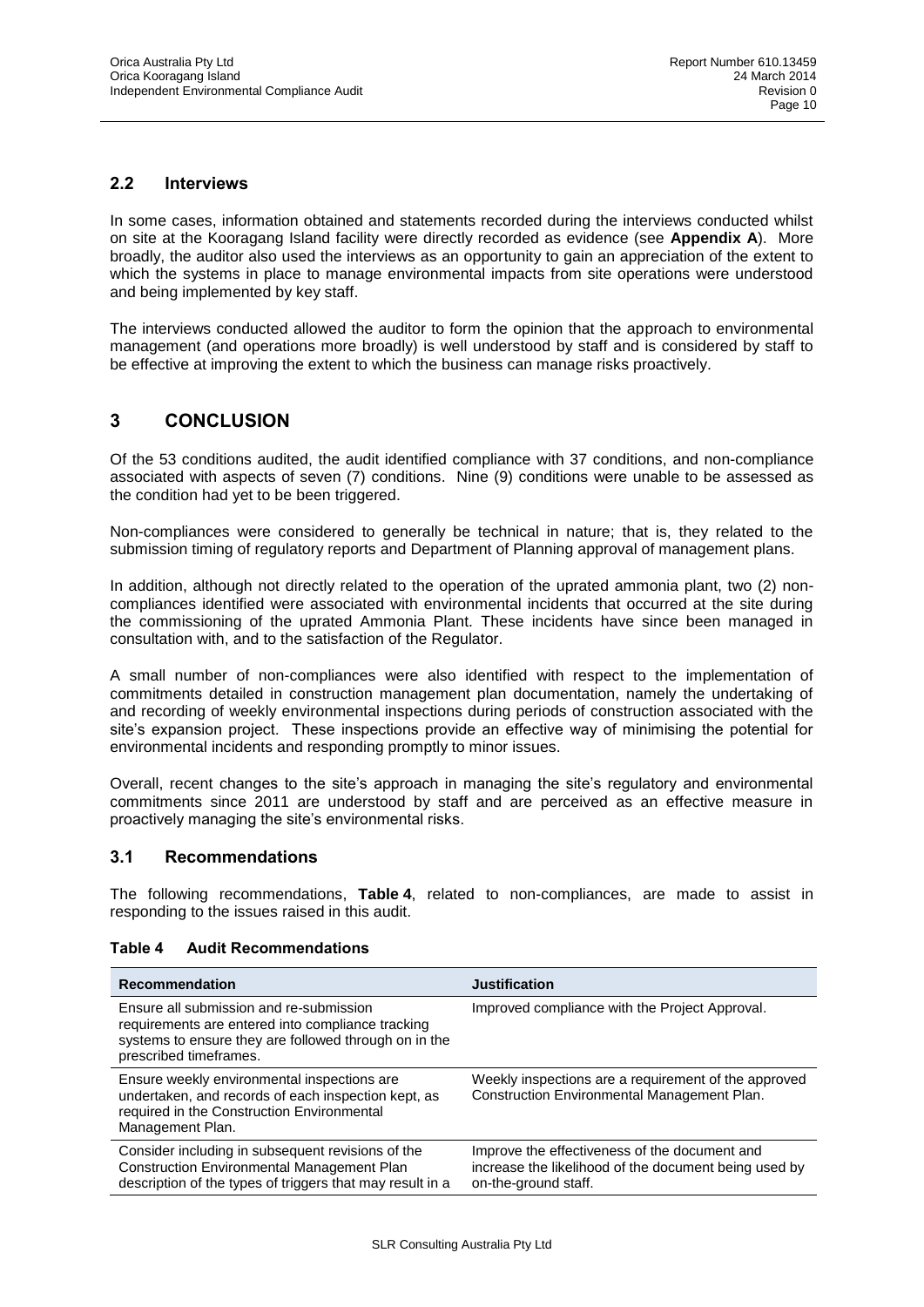**Recommendation Justification**

requirement to implement a control (e.g. a water cart) and how the assessment of its effectiveness is determined.

## **3.2 Opportunities for Improvement**

**Table 5** summarises additional opportunities for improvement suggested for consideration by Orica to aid in environmental management on site and reduce the risk for potential environmental harm.

| Table 5 | <b>Additional Recommendations and Opportunities for Improvement</b> |
|---------|---------------------------------------------------------------------|
|---------|---------------------------------------------------------------------|

| <b>Opportunity</b>                                                                                                                                                                                                                                                                                                                                     | <b>Justification</b>                                                                                                                                                                             |
|--------------------------------------------------------------------------------------------------------------------------------------------------------------------------------------------------------------------------------------------------------------------------------------------------------------------------------------------------------|--------------------------------------------------------------------------------------------------------------------------------------------------------------------------------------------------|
| The auditor recommends Orica to gain approval from<br>DoPI and FRNSW 1 month prior to commencing<br>construction of Phase OBL1(b) and Phase 3 as<br>required by this condition (staged approval).                                                                                                                                                      | The existing approval is sufficient for the current<br>phase of works, however it is necessary to ensure<br>DoPI and FRNSW are satisfied with Orica's approach<br>for subsequent phases.         |
| The auditor recommends Orica request confirmation<br>from DoPI that the status of actions as reported on 23<br>September 2013 is considered satisfactory in the<br>context of the current stage of works on the Project (re<br>HAZOP).                                                                                                                 | Confirm that the approach to date is considered<br>satisfactory by DoPl.                                                                                                                         |
| The checkpoint audit template be modified to include<br>a section that details the findings of the previous<br>checkpoint audit and the action that has been taken to<br>address those findings.                                                                                                                                                       | Ensure that items raised in previous audits are<br>appropriately closed out.                                                                                                                     |
| Post full air quality reports on website, showing<br>methods used to undertake monitoring are in<br>accordance with requirements of EPL and work<br>conducted by NATA accredited laboratories.                                                                                                                                                         | Improved transparency.                                                                                                                                                                           |
| Whilst the Air Quality Verification study was able to<br>demonstrate that the plant is operating within statutory<br>limits, there was an opportunity for more thorough<br>assessment of whether the plant is achieving ideal<br>operational efficiency that should be factored into<br>subsequent studies of this type undertaken for the<br>Project. | Whilst it is important to ensure the plant operates<br>within statutory limits, there may be an opportunity to<br>improve efficiency by operating beyond compliance.                             |
| Check progress against these two proposed actions at<br>the time of the next independent environmental audit:                                                                                                                                                                                                                                          | To ensure ongoing implementation of commitments<br>made at the time of the audit.                                                                                                                |
| Continuation of the AN1 Prill tower particulate<br>monitoring program in agreement with the EPA.                                                                                                                                                                                                                                                       |                                                                                                                                                                                                  |
| Commencement of process improvement<br>$\bullet$<br>activities designed to minimise the generation of<br>coarse particulate from the Prill tower in<br>accordance with the commitments outlined to the<br>EPA.                                                                                                                                         |                                                                                                                                                                                                  |
| A Noise Monitoring Summary Report be prepared<br>following the completion of each phase of works.                                                                                                                                                                                                                                                      | The current version of the report is appropriate to the<br>current phase of works and should be updated to<br>ensure it remains relevant to future phases where the<br>noise impacts may differ. |
| Ensure qualified soil scientist provides written<br>justification for omission of sampling for any<br>"contaminants of concern" as per the Soil<br>Management Plan.                                                                                                                                                                                    | This is a requirement of the Soil Management Plan.                                                                                                                                               |
| Ensure sampling is able to be shown to be undertaken<br>in accordance with the EPA Sampling Design<br>Guidelines (1995).                                                                                                                                                                                                                               |                                                                                                                                                                                                  |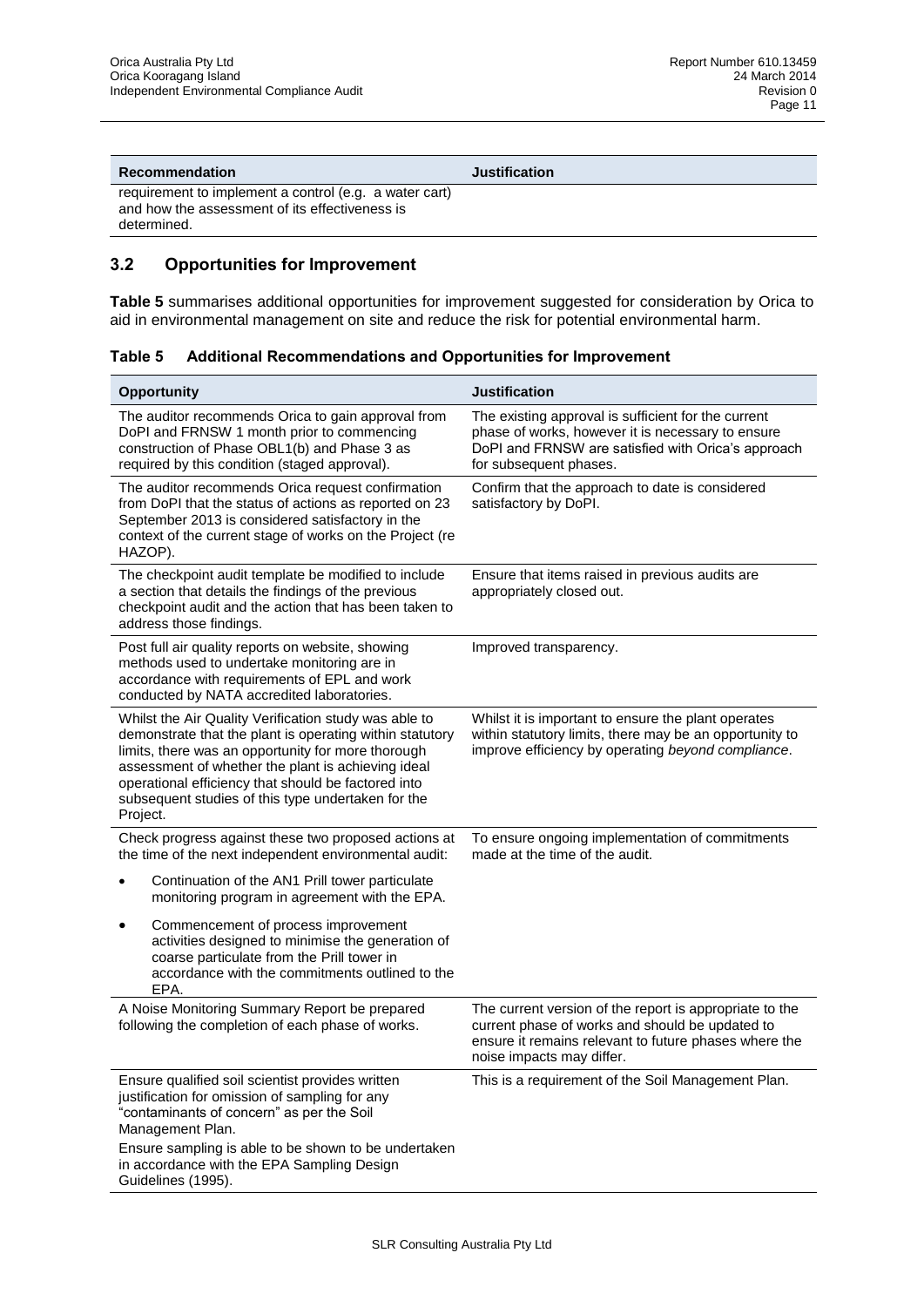# **SCHEDULE 2 – ADMINISTRATIVE CONDITIONS**

#### **Table 6 Administrative Conditions**

| <b>Condition</b>  | <b>Requirement</b>                                                                                                                                                                                       | <b>Interviews and Inspections</b> | <b>Documentation Viewed</b>                                                                                                                                        | <b>Compliance Status</b>                                                                                                                                                                                                                                                                                                                                                                                                                                                                                                                                                                                                                                                       |
|-------------------|----------------------------------------------------------------------------------------------------------------------------------------------------------------------------------------------------------|-----------------------------------|--------------------------------------------------------------------------------------------------------------------------------------------------------------------|--------------------------------------------------------------------------------------------------------------------------------------------------------------------------------------------------------------------------------------------------------------------------------------------------------------------------------------------------------------------------------------------------------------------------------------------------------------------------------------------------------------------------------------------------------------------------------------------------------------------------------------------------------------------------------|
|                   | Obligation to minimise harm to The environment                                                                                                                                                           |                                   |                                                                                                                                                                    |                                                                                                                                                                                                                                                                                                                                                                                                                                                                                                                                                                                                                                                                                |
|                   | The Proponent shall implement all reasonable and<br>feasible measures to prevent and/or minimise any<br>harm to the environment that may result from the<br>construction and/or operation of the Project | condition                         | All information reviewed throughout this audit was considered during the assessment of compliance with this                                                        | C<br>Throughout the audit, the<br>Proponent was able to<br>demonstrate a good level<br>of compliance with the<br>requirements of this<br>approval and a<br>comprehensive approach<br>to environmental<br>management in general.<br>The recent incorporation of<br>the Towards World Class<br>(TWC) system, and<br>internal reporting cycles<br>has impacted positively on<br>improving ownership of<br>and accountability for<br>environmental issues<br>(from Operators to<br>General Manager level)<br>and also improved the<br>likelihood of potential<br>issues being identified and<br>managed prior to their<br>leading to or resulting in<br>an environmental incident. |
| Terms of Approval |                                                                                                                                                                                                          |                                   |                                                                                                                                                                    |                                                                                                                                                                                                                                                                                                                                                                                                                                                                                                                                                                                                                                                                                |
| $\overline{2}$    | The Proponent shall carry out the project generally in<br>accordance with the:<br>a) EA;<br>b) statement of commitments;                                                                                 |                                   | Provided:<br>2009 EA titled Proposed Ammonium Nitrate Facility<br>Expansion (Volumes 1 and 2) (AECOM, 2009)<br>DA 08_0129 (MOD 1) EA with supporting documentation | C<br>The Project is being<br>carried out generally in<br>accordance with the                                                                                                                                                                                                                                                                                                                                                                                                                                                                                                                                                                                                   |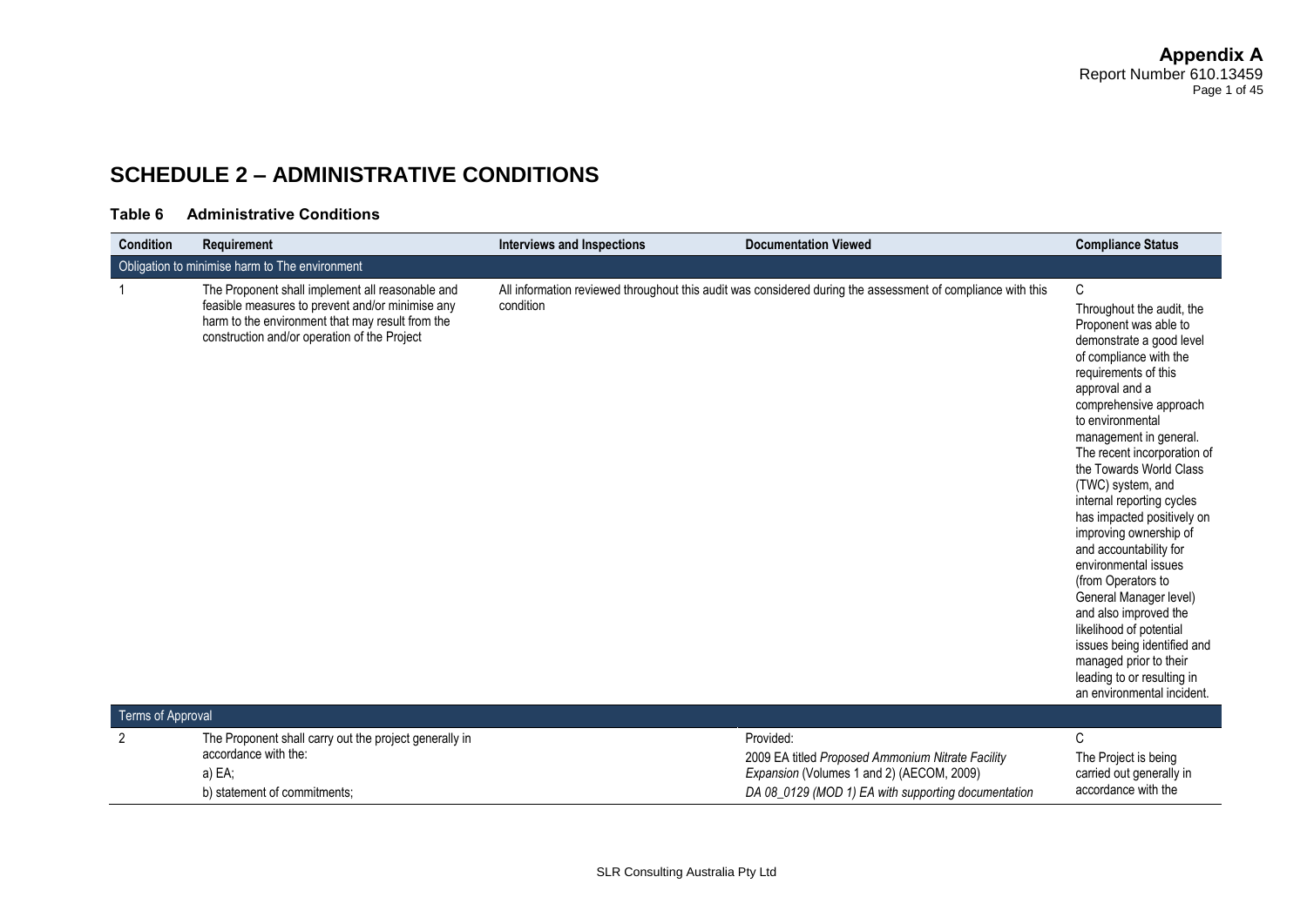#### **Appendix A** Report Number 610.13459 Page 2 of 45

| <b>Condition</b>   | Requirement                                                                                                                                                                                                                                                                                                                                                                                                                                                           | <b>Interviews and Inspections</b> | <b>Documentation Viewed</b>                                                                                                                                                                                                                                                                                                                                                               | <b>Compliance Status</b>                                                                                                                                                                        |
|--------------------|-----------------------------------------------------------------------------------------------------------------------------------------------------------------------------------------------------------------------------------------------------------------------------------------------------------------------------------------------------------------------------------------------------------------------------------------------------------------------|-----------------------------------|-------------------------------------------------------------------------------------------------------------------------------------------------------------------------------------------------------------------------------------------------------------------------------------------------------------------------------------------------------------------------------------------|-------------------------------------------------------------------------------------------------------------------------------------------------------------------------------------------------|
|                    | c) Submissions Report;<br>d) Modification Application (08_0129 MOD 1) with<br>supporting documentation titled Kooragang Island<br>Facility Update Modification Request, prepared by<br>AECOM for Orica Australia Pty Ltd and dated 20 April<br>2011;<br>e) report titled Orica Mining Services Report for<br>Kooragang Island Update PHA MOD 1 Report,<br>prepared by GHD for Orica Australia Pty Ltd and dated<br>March 2012; and<br>f) conditions of this approval. |                                   | titled Kooragang Island Facility Update Modification Request<br>Kooragang Island Facility Update Modification Request<br>(AECOM, 2011)<br>Letter from AECOM to DoPI Response to Submissions: Orica<br>Modification 1<br>Proposed Ammonium Nitrate Facility Expansion Submissions<br>Report (AECOM, 2009)<br>2009 Proposed Ammonium Nitrate Facility Expansion<br>Statement of commitments | requirements of this<br>condition, notwithstanding<br>the non-compliances<br>(mostly technical) raised in<br>this audit.                                                                        |
| 3                  | If there is any inconsistency between the above<br>documents, the most recent document shall prevail to<br>the extent of the inconsistency. However, the<br>conditions of this approval shall prevail to the extent of<br>any inconsistency.                                                                                                                                                                                                                          |                                   |                                                                                                                                                                                                                                                                                                                                                                                           | <b>NA</b><br>No inconsistency between<br>the documents was<br>identified.<br>Notwithstanding, the<br>conditions of the approval<br>are used as the basis for<br>managing compliance on<br>site. |
| $\overline{4}$     | The Proponent shall comply with any reasonable<br>requirement/s of the Director-General arising from the<br>Department's assessment of:<br>a) any reports, plans, strategies, programs or<br>correspondence that are submitted in accordance with<br>this approval; and<br>b) the implementation of any actions or measures<br>contained in these reports, plans, strategies, programs<br>or correspondence.                                                          |                                   |                                                                                                                                                                                                                                                                                                                                                                                           | $\mathsf{C}$<br>Orica demonstrated that<br>they are generally<br>complying with specific<br>requests made by the<br>Director-General.                                                           |
| Limits on Approval |                                                                                                                                                                                                                                                                                                                                                                                                                                                                       |                                   |                                                                                                                                                                                                                                                                                                                                                                                           |                                                                                                                                                                                                 |
| 5                  | The Proponent shall not produce more than the<br>following at the Project Site:<br>a) 360,000 tpa of ammonia product;<br>b) 605,000 tpa of nitric acid product;<br>c) 750,000tpa of ammonium nitrate product                                                                                                                                                                                                                                                          |                                   | Viewed daily production report in "Globe" software.<br>Viewed spreadsheet "13<br>_12_2-13 production data". Showed annual tonnages for<br>each at:<br>a) 337kt for ammonia<br>b) 274kt for nitric acid                                                                                                                                                                                    | C<br>Production for the previous<br>reporting year did not<br>exceed the limits of<br>approval.                                                                                                 |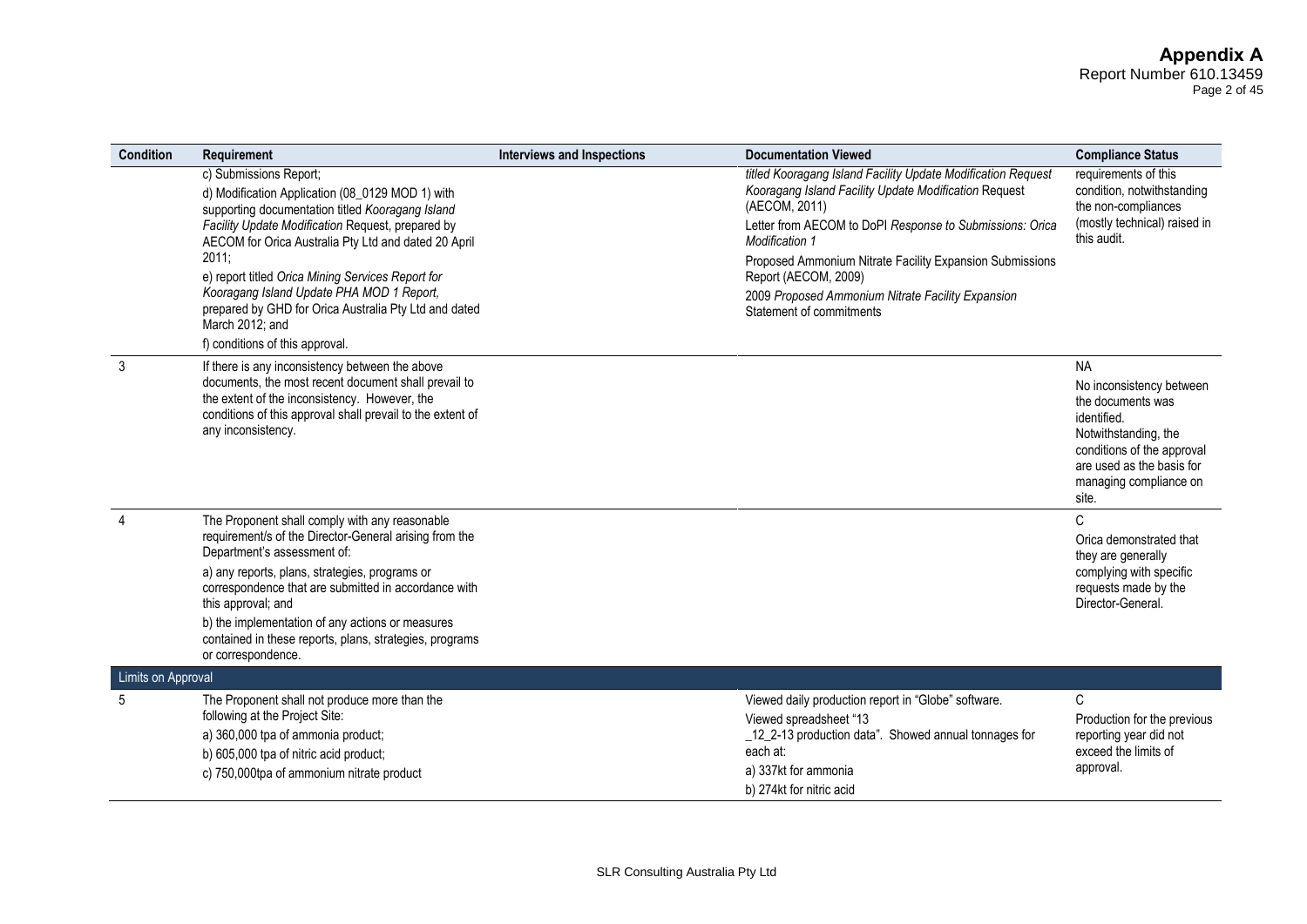Page 3 of 45

| <b>Condition</b> | Requirement                                                                                                                                                                                                                                                                                                                                                                                                                                                                                                                                                                                                                                                                                                                                                                                                                                                                               | <b>Interviews and Inspections</b>                                                                                                                                                                                                                                                                                                                                                                                       | <b>Documentation Viewed</b>                                                                                                                                                                                                                                                                                                                                                                                                                                                                                                                                                                                                                                                                                                                                                                                                                                                                                                                                                                                                                                    | <b>Compliance Status</b>                                                                                                                                                                                                                                                                                                                                                                                                                                                                                          |
|------------------|-------------------------------------------------------------------------------------------------------------------------------------------------------------------------------------------------------------------------------------------------------------------------------------------------------------------------------------------------------------------------------------------------------------------------------------------------------------------------------------------------------------------------------------------------------------------------------------------------------------------------------------------------------------------------------------------------------------------------------------------------------------------------------------------------------------------------------------------------------------------------------------------|-------------------------------------------------------------------------------------------------------------------------------------------------------------------------------------------------------------------------------------------------------------------------------------------------------------------------------------------------------------------------------------------------------------------------|----------------------------------------------------------------------------------------------------------------------------------------------------------------------------------------------------------------------------------------------------------------------------------------------------------------------------------------------------------------------------------------------------------------------------------------------------------------------------------------------------------------------------------------------------------------------------------------------------------------------------------------------------------------------------------------------------------------------------------------------------------------------------------------------------------------------------------------------------------------------------------------------------------------------------------------------------------------------------------------------------------------------------------------------------------------|-------------------------------------------------------------------------------------------------------------------------------------------------------------------------------------------------------------------------------------------------------------------------------------------------------------------------------------------------------------------------------------------------------------------------------------------------------------------------------------------------------------------|
|                  |                                                                                                                                                                                                                                                                                                                                                                                                                                                                                                                                                                                                                                                                                                                                                                                                                                                                                           |                                                                                                                                                                                                                                                                                                                                                                                                                         | c) 347kt for ammonia nitrate<br>Viewed 2013 Annual Environmental Management Report.<br>Included production data as per spreadsheet.                                                                                                                                                                                                                                                                                                                                                                                                                                                                                                                                                                                                                                                                                                                                                                                                                                                                                                                            |                                                                                                                                                                                                                                                                                                                                                                                                                                                                                                                   |
| 6                | Should the works covered by this approval be<br>significantly delayed, or only partially completed, the<br>Director-General may direct the Proponent to conduct<br>the studies outlined in this approval for the completed<br>works.                                                                                                                                                                                                                                                                                                                                                                                                                                                                                                                                                                                                                                                      | Antony Taylor:<br>"The project has evolved into a 3-phase<br>project.<br>This approach has been adopted to ensure<br>that construction works associated with the<br>upgrade have minimal impact on the site's<br>existing operations and that upgraded<br>ammonium nitrate product storage and<br>loadout facilities are completed prior to the<br>construction of the new Nitric Acid and<br>Ammonium Nitrate plants." | Viewed 2013 Annual Environmental Management Report<br>which included a description of the current project status.<br>(Section 4)                                                                                                                                                                                                                                                                                                                                                                                                                                                                                                                                                                                                                                                                                                                                                                                                                                                                                                                               | $\mathsf{C}$<br>Studies and plans required<br>by this approval are being<br>submitted for approval as<br>required by the Director-<br>General.                                                                                                                                                                                                                                                                                                                                                                    |
|                  | Submission of Documentation                                                                                                                                                                                                                                                                                                                                                                                                                                                                                                                                                                                                                                                                                                                                                                                                                                                               |                                                                                                                                                                                                                                                                                                                                                                                                                         |                                                                                                                                                                                                                                                                                                                                                                                                                                                                                                                                                                                                                                                                                                                                                                                                                                                                                                                                                                                                                                                                |                                                                                                                                                                                                                                                                                                                                                                                                                                                                                                                   |
| 7                | With the approval of the Director-General, the<br>Proponent may submit any plan, study, or document<br>required by this consent on a progressive basis.<br>Note: The conditions of this approval require certain<br>documents to be prepared for the Project. They also<br>require these documents to be reviewed and audited<br>on a regular basis to ensure they remain effective.<br>However, in some instances, it will not be necessary or<br>practicable to prepare these documents for the whole<br>Project at any one time; particularly as these<br>documents are intended to be dynamic and improved<br>over time. Consequently, the documents may be<br>prepared and implemented on a progressive basis. In<br>doing this however, the Proponent will need to<br>demonstrate that is has suitable documents in place to<br>manage the existing operations of the Project Site. |                                                                                                                                                                                                                                                                                                                                                                                                                         | Email from Carey W Gent, Nitrates Project Development<br>Manager to Kerry Hamann (DoPI) Orica AN Expansion KI -<br>Letter re: reports for commencement of construction dated 3rd<br>February 2010 advising:<br>1. Timing of first phases of project; and<br>2. Reports issued to DOPI to satisfy conditions for<br>commencement of construction<br>3. Statement as to the nature of the first construction phase<br>Letter from David Kitto (DoPI) to Sherree Woodroffe re Orica<br>Ammonium Nitrate Expansion Project (08_0129) Submission<br>of Management Plans dated 9th February 2010 noting that the<br>Department has agreed to "submission of documentation in<br>accordance with the following construction phasing:<br>1a - ammonia compressor building construction;<br>1b - ammonia upgrade plant; and<br>2a and 2b - Nitrate upgrades.<br>The letter confirms that adequate documentation has been<br>submitted to allow for commencement of phase 1a, subject to<br>three conditions:<br>a) Minor changes to the Construction Traffic Management | <b>NC</b><br>The timing of submission<br>of studies and plans is<br>generally meeting the<br>requirements for<br>submissions that have<br>been negotiated with the<br>Director-General: however<br>there was one instance<br>where request for<br>resubmission of the<br>Stormwater Management<br>Plan had not been<br>followed through in the<br>agreed timeframe.<br>Recommendation:<br><b>Ensure all submission</b><br>and re-submission<br>requirements are<br>entered into compliance<br>tracking systems to |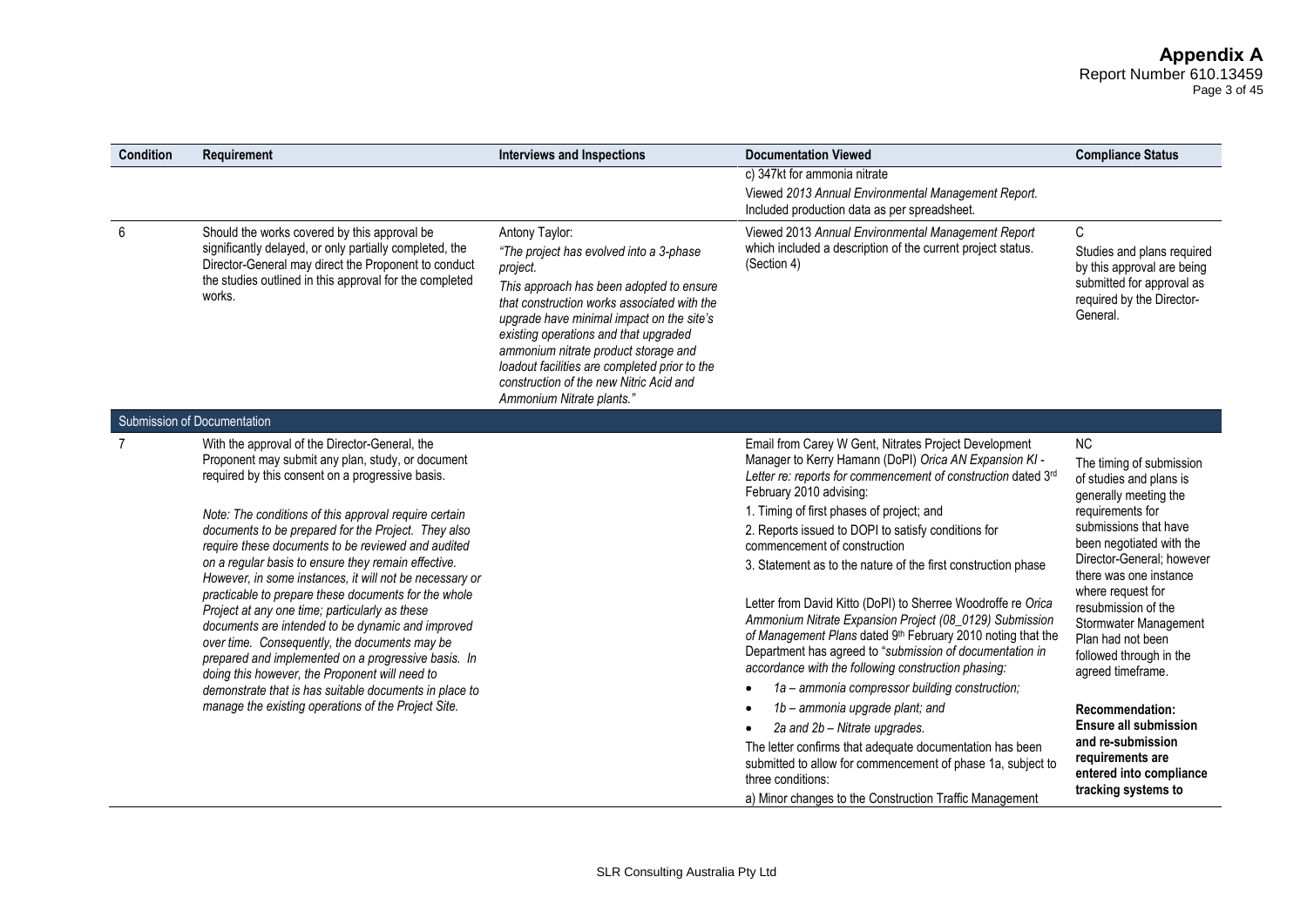#### **Appendix A** Report Number 610.13459 Page 4 of 45

| <b>Condition</b> | Requirement                                                                   | <b>Interviews and Inspections</b>                                                                                                                                                                                                                                                                                                                                                                          | <b>Documentation Viewed</b>                                                                                                                                                                                                      | <b>Compliance Status</b>                    |
|------------------|-------------------------------------------------------------------------------|------------------------------------------------------------------------------------------------------------------------------------------------------------------------------------------------------------------------------------------------------------------------------------------------------------------------------------------------------------------------------------------------------------|----------------------------------------------------------------------------------------------------------------------------------------------------------------------------------------------------------------------------------|---------------------------------------------|
|                  |                                                                               |                                                                                                                                                                                                                                                                                                                                                                                                            | Plan as per Ports request.                                                                                                                                                                                                       | ensure they are followed                    |
|                  |                                                                               |                                                                                                                                                                                                                                                                                                                                                                                                            | Viewed email from Andrew Wood (NPC) to Kerry Hamann<br>(DoPI) dated 10 <sup>th</sup> February 2010 advising of the issues that<br>required revision on the plan.                                                                 | through on in the<br>prescribed timeframes. |
|                  |                                                                               |                                                                                                                                                                                                                                                                                                                                                                                                            | Viewed Ammonium Nitrate Facility Upgrade Construction<br>Traffic Management Plan dated March 2010. It addressed<br>each of the issues raised in the email from Andrew Wood                                                       |                                             |
|                  |                                                                               |                                                                                                                                                                                                                                                                                                                                                                                                            | noting that NPC is "the owner of the road network";                                                                                                                                                                              |                                             |
|                  |                                                                               | Antony Taylor:<br>"For Phase 1a, there was a minor change to<br>the catchment volume, for Phase 1b there                                                                                                                                                                                                                                                                                                   | noting that "oversized loadswill require separate<br>approval from the RTA and Newcastle Port<br>Corporation."                                                                                                                   |                                             |
|                  |                                                                               |                                                                                                                                                                                                                                                                                                                                                                                                            | removal of reference to 250 car spaces on Greenleaf<br>Road and noting that "Where these controls impact on<br>road infrastructure, approval will be obtained from<br>Newcastle Port Corporation."                               |                                             |
|                  |                                                                               |                                                                                                                                                                                                                                                                                                                                                                                                            | b) Minor re-assessment of stormwater connection and no<br>connection until Ports indicate their satisfaction                                                                                                                     |                                             |
|                  |                                                                               |                                                                                                                                                                                                                                                                                                                                                                                                            | Viewed submission of revised Stormwater Management Plan<br>dated 31 <sup>st</sup> March 2010 from Sherree Woodroffe to Kerry<br>Hamann (DoPI).                                                                                   |                                             |
|                  | was a reduction, therefore no calculation was<br>required to be carried out." | Viewed Project Memo Stormwater Assessment from John<br>Remi (Hatch) to Sherree Woodroffe and Richard Sheehan<br>(Orica), dated 9th July 2010 that stated that "results of the<br>hydraulic analysis for the 20yr ARI design event indicate<br>there is no appreciable effect on the system by the increase<br>in impervious area, and that the system is capable of<br>conveying a 20yr ARI design event." |                                                                                                                                                                                                                                  |                                             |
|                  |                                                                               |                                                                                                                                                                                                                                                                                                                                                                                                            | Viewed letter from Gary Webb (Newcastle Ports) to Sherree<br>Woodroffe (Orica) re Orica Stormwater Drainage at Walsh<br>Point dated 14 September 2010. The letter grants consent<br>for connection to the stormwater subject to: |                                             |
|                  |                                                                               |                                                                                                                                                                                                                                                                                                                                                                                                            | 1. Orica entering into a legal agreement for draining water on<br>NPC land                                                                                                                                                       |                                             |
|                  |                                                                               |                                                                                                                                                                                                                                                                                                                                                                                                            | 2. Orica preparing a report that shows the system has<br>capacity to accept additional flow                                                                                                                                      |                                             |
|                  |                                                                               |                                                                                                                                                                                                                                                                                                                                                                                                            | 3. Orica acknowledge that NPC has right to alter system at a<br>later date.                                                                                                                                                      |                                             |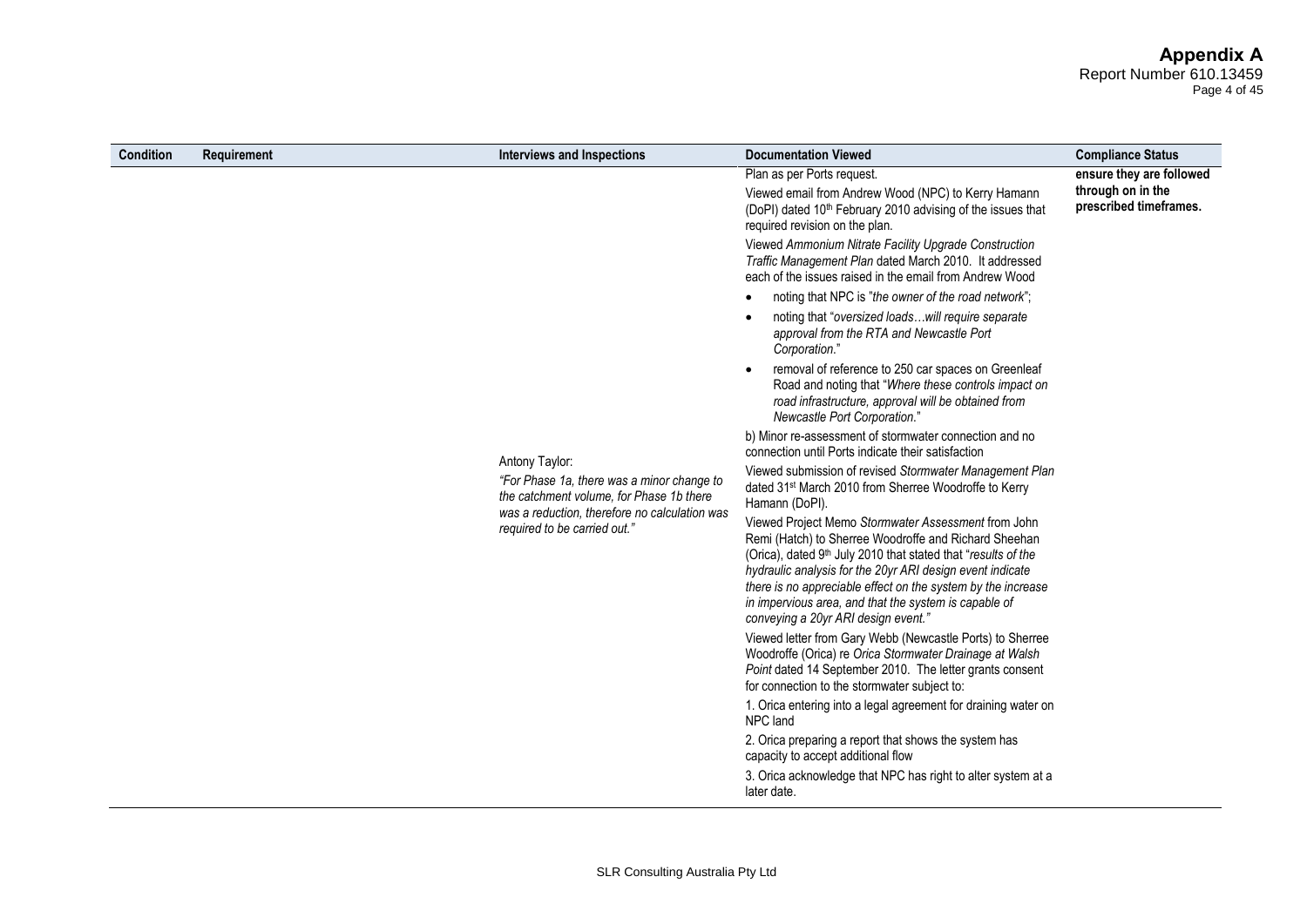#### **Appendix A** Report Number 610.13459 Page 5 of 45

| <b>Condition</b>           | Requirement | <b>Interviews and Inspections</b>                                                                                                                                                                                                                                                                                                                                                                                                                                                                           | <b>Documentation Viewed</b>                                                                                                                                                                                                                                                                                                                                                                                                                                               | <b>Compliance Status</b> |
|----------------------------|-------------|-------------------------------------------------------------------------------------------------------------------------------------------------------------------------------------------------------------------------------------------------------------------------------------------------------------------------------------------------------------------------------------------------------------------------------------------------------------------------------------------------------------|---------------------------------------------------------------------------------------------------------------------------------------------------------------------------------------------------------------------------------------------------------------------------------------------------------------------------------------------------------------------------------------------------------------------------------------------------------------------------|--------------------------|
|                            |             |                                                                                                                                                                                                                                                                                                                                                                                                                                                                                                             | Stormwater connections issues relate to Phase 1b of the<br>Project, as no additional connections were made for Phase<br>1a.                                                                                                                                                                                                                                                                                                                                               |                          |
|                            |             |                                                                                                                                                                                                                                                                                                                                                                                                                                                                                                             | c) submission of site and phase specific erosion control plans<br>prior to commencement of each construction phase.                                                                                                                                                                                                                                                                                                                                                       |                          |
|                            |             |                                                                                                                                                                                                                                                                                                                                                                                                                                                                                                             | Viewed Ammonia Nitrate Facility Upgrade - Sediment and<br>Erosion Control Plan dated 14th December 2009 prepared by<br>GHD. Viewed Early Works - Sediment and Erosion Control<br>dated 21st November 2011 prepared by Hatch.                                                                                                                                                                                                                                              |                          |
|                            |             |                                                                                                                                                                                                                                                                                                                                                                                                                                                                                                             | Letter from Chris Ritchie to Sheree Woodroffe re Orica<br>Ammonium Nitrate Expansion Project (08_0129) Pre-<br>construction Management Plans dated 19th May 2010. Letter<br>states that adequate information has been provided to allow<br>commencement of construction on Phase 1a, provided Orica:                                                                                                                                                                      |                          |
|                            |             |                                                                                                                                                                                                                                                                                                                                                                                                                                                                                                             | Submit a revised Stormwater Management Plan for<br>phase 1a                                                                                                                                                                                                                                                                                                                                                                                                               |                          |
|                            |             |                                                                                                                                                                                                                                                                                                                                                                                                                                                                                                             | Submit a sediment and erosion control drawing for<br>phase 1                                                                                                                                                                                                                                                                                                                                                                                                              |                          |
|                            |             | Antony Taylor:<br>"The Sediment and Erosion Control Plan<br>prepared was for Phase 1.                                                                                                                                                                                                                                                                                                                                                                                                                       | Viewed Ammonia Nitrate Facility Upgrade - Sediment<br>and Erosion Control Plan dated 14th December 2009<br>prepared by GHD. Viewed Early Works - Sediment and<br>Erosion Control dated 21st November 2011 prepared by<br>Hatch.                                                                                                                                                                                                                                           |                          |
|                            |             | The erosion and sediment plan specific to<br>Phase 1 (ammonia plant uprate) was<br>included in the stormwater management plan<br>in Appendix 1 titled" example sediment and<br>erosion plan". The DoPI requested that<br>specific sediment and erosion plans be<br>submitted for each stage/phase. Additional<br>specific sediment plans were developed for<br>Phase 2 and 3 however as Phase 2 has yet<br>to commence, the specific sediment plan's<br>for Phase 2 and Phase 3 have not been<br>submitted. | Submit documentation to the Department confirming the<br>NSW Fire Brigades approval of the Fire Safety Study.<br>Viewed letter from Chris Brown at NSW Fire and<br>Rescue to Orica (cc DoPI) re Assessment of Orica<br>Kooragang Island Site and Ammonia Plant Uprate<br>Project, Phase 1, 15 Greenleaf Road, Kooragang<br>Island, Newcastle which includes the statement:<br>"FRNSW believe that condition 14(a) of the Minister of<br>Planning's approval is satisfied" |                          |
| <b>Structural Adequacy</b> |             |                                                                                                                                                                                                                                                                                                                                                                                                                                                                                                             |                                                                                                                                                                                                                                                                                                                                                                                                                                                                           |                          |

8 The Proponent shall ensure that all new buildings and Letter dated 28/02/2011 from Glenn Levick at BCA Certifiers C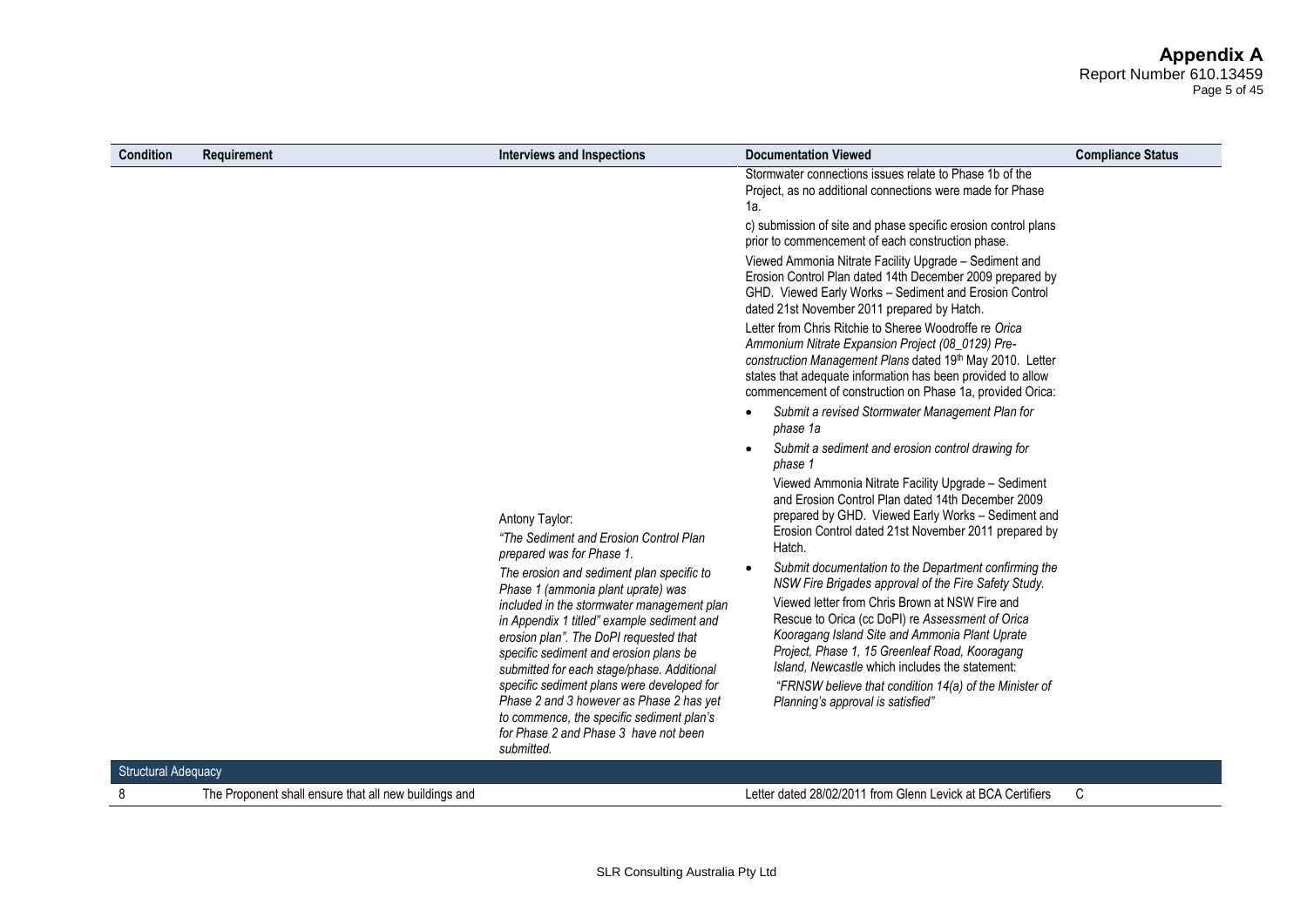#### **Appendix A** Report Number 610.13459 Page 6 of 45

| Condition | Requirement                                                                                                                                                                                                                                                                                                                                                                | <b>Interviews and Inspections</b>                                                                                                                                                                                                                                                                                          | <b>Documentation Viewed</b>                                                                                                                                                                                                                                                                                                                                                                                                                                                                                                                                                                                                                                                                                                                                                                            | <b>Compliance Status</b>                                                                                                                                                     |
|-----------|----------------------------------------------------------------------------------------------------------------------------------------------------------------------------------------------------------------------------------------------------------------------------------------------------------------------------------------------------------------------------|----------------------------------------------------------------------------------------------------------------------------------------------------------------------------------------------------------------------------------------------------------------------------------------------------------------------------|--------------------------------------------------------------------------------------------------------------------------------------------------------------------------------------------------------------------------------------------------------------------------------------------------------------------------------------------------------------------------------------------------------------------------------------------------------------------------------------------------------------------------------------------------------------------------------------------------------------------------------------------------------------------------------------------------------------------------------------------------------------------------------------------------------|------------------------------------------------------------------------------------------------------------------------------------------------------------------------------|
|           | structures on the site are constructed in accordance<br>with the relevant requirements of the BCA.<br>Notes:<br>• Under Part 4A of the EP&A Act, the Proponent is<br>required to obtain construction and occupation<br>certificates for the proposed building works.<br>• Part 8 of the EP&A Regulation sets out the<br>requirements for the certification of the project. |                                                                                                                                                                                                                                                                                                                            | to Orica "Modified Construction Certificate - 15 Greenleaf Rd<br>Kooragang" issuing approved modified Construction<br>certificate.<br>Modified Construction Certificate CN090262 issued<br>28/02/2011 for the Compressor Building.<br>Fire safety certificate CN090262 issued 01/04/2011 for the<br>Compressor Building.<br>Final Occupation Certificate CN090262 issued 06/04/2011 for<br>the Compressor Building.<br>Fire safety Schedule CN090262 (no date).                                                                                                                                                                                                                                                                                                                                        | New buildings constructed<br>as part of the Project have<br>been constructed in<br>accordance with the<br>relevant requirements of<br>the BCA                                |
|           | Protection of Public Infrastructure                                                                                                                                                                                                                                                                                                                                        |                                                                                                                                                                                                                                                                                                                            |                                                                                                                                                                                                                                                                                                                                                                                                                                                                                                                                                                                                                                                                                                                                                                                                        |                                                                                                                                                                              |
| 9         | The Proponent shall:<br>(a) repair, or pay the full costs associated with<br>repairing, any public infrastructure that is damaged by<br>the Project; and<br>(b) relocate, or pay the full costs associated with<br>relocating, any public infrastructure that needs to be                                                                                                  | Antony Taylor:<br>"There has been no damage to public<br>infrastructure as a result of the Project"                                                                                                                                                                                                                        |                                                                                                                                                                                                                                                                                                                                                                                                                                                                                                                                                                                                                                                                                                                                                                                                        | <b>NA</b><br>This condition has not<br>been triggered as there<br>has been no damage to<br>public infrastructure                                                             |
| 10        | relocated as a result of the Project.)<br>Prior to commencement of construction, the Proponent<br>shall prepare a dilapidation report of the public<br>infrastructure in the vicinity of the Project Site<br>(including roads, gutters, footpaths), in consultation<br>with Newcastle Port Corporation and submit a copy of<br>this report to the Director-General.        | Antony Taylor:<br>"The Dilapidation Report was originally sent<br>to Planning, who discussed the report with<br>Ports and requested a resubmission."<br>"The approval from Planning dated 9th<br>February was based on our submission of<br>the revised plan dated 1 <sup>st</sup> February and<br>submitted 3rd February. | Submission email from Sheree Woodroffe to Kerry Hamann<br>(DoPI) dated 15/01/2010 (prior to construction commencing<br>on Phase 1 of the Project in February 2010) with attached<br>management plans:<br>Dilapidation Survey Rev.0<br>$\bullet$<br>Air Quality Management Plan<br>$\bullet$<br>Erosion and Sediment Control plan<br>Acid Sulphate Soil Management Plan<br><b>Construction Safety and Environmental Management</b><br>Plan<br>Reference to KI website (access to information)<br><b>Construction Traffic Management Plan</b><br>Heritage Management Plan<br>Ammonium Nitrate Facility Upgrade Road Dilapidation Survey<br>Rev 1 dated February 2010 prepared by GHD. Included a<br>section on consultation with Newcastle Port Corporation was<br>submitted to DoPI on 3 February 2010. | C<br>The original plan was<br>submitted prior to<br>commencement of<br>construction, and a<br>resubmission was<br>submitted to the<br>Department of Planning as<br>required. |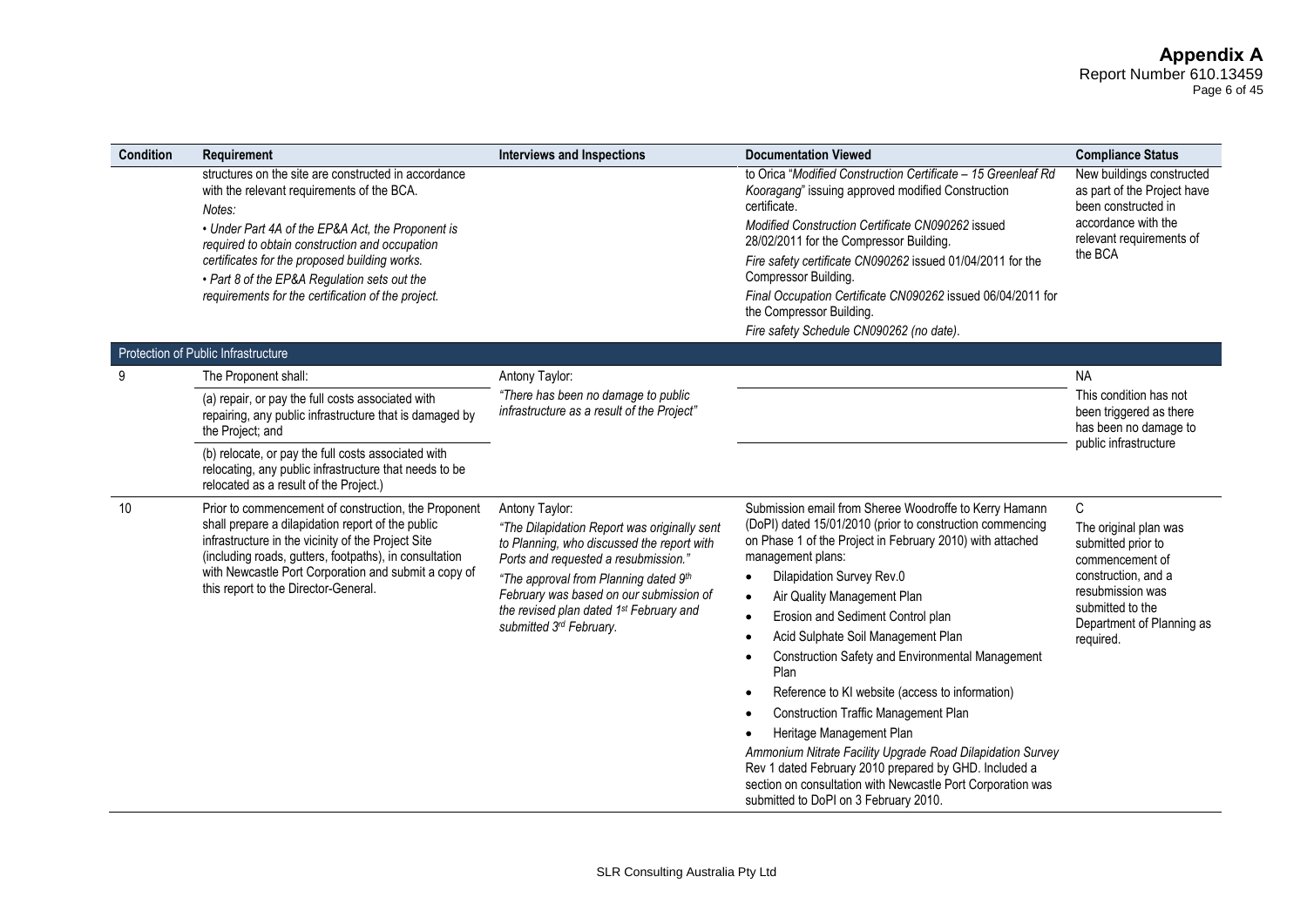#### **Appendix A** Report Number 610.13459 Page 7 of 45

| Condition                | Requirement                                                                                                                                                                                                    | <b>Interviews and Inspections</b>                                                                                                                                                                                                                                                                                                                                        | <b>Documentation Viewed</b>                                                                                                                                                                                   | <b>Compliance Status</b>                                                                                                                                                             |
|--------------------------|----------------------------------------------------------------------------------------------------------------------------------------------------------------------------------------------------------------|--------------------------------------------------------------------------------------------------------------------------------------------------------------------------------------------------------------------------------------------------------------------------------------------------------------------------------------------------------------------------|---------------------------------------------------------------------------------------------------------------------------------------------------------------------------------------------------------------|--------------------------------------------------------------------------------------------------------------------------------------------------------------------------------------|
|                          |                                                                                                                                                                                                                |                                                                                                                                                                                                                                                                                                                                                                          | Orica Nitrate Facility Upgrade Revised Road Dilapidation<br>Report Rev. 0 dated July 2011.                                                                                                                    |                                                                                                                                                                                      |
| 11                       | Prior to the construction of any utility works, the<br>Proponent shall obtain the relevant approvals from<br>service providers, including Hunter Water Corporation.                                            | Antony Taylor:<br>"No utilities connected as part of plant<br>upgrades (phase 1 - AN Uprate). A formal<br>agreement with Hunter Water to receive<br>recycled water was signed."                                                                                                                                                                                          |                                                                                                                                                                                                               | <b>NA</b><br>No utility constructions<br>were undertaken as part of<br>Phase 1 of the Project                                                                                        |
|                          | Operation of Plant and Equipment                                                                                                                                                                               |                                                                                                                                                                                                                                                                                                                                                                          |                                                                                                                                                                                                               |                                                                                                                                                                                      |
| 12                       | The Proponent shall ensure that all plant and<br>equipment used on the site is:                                                                                                                                |                                                                                                                                                                                                                                                                                                                                                                          | Viewed Certificate of Analysis for Legionella and Heterotrphic<br>Plate Count in Cooling Tower Water - dated 30 December<br>2013 and 21 February 2014.                                                        | C<br>All aspects of the plant                                                                                                                                                        |
|                          | (a) maintained in a proper and efficient condition; and                                                                                                                                                        |                                                                                                                                                                                                                                                                                                                                                                          |                                                                                                                                                                                                               | viewed during the site visit                                                                                                                                                         |
|                          | (b) operated in a proper and efficient manner.                                                                                                                                                                 | Scott Reid:<br>"We undertake a cycle of maintenance<br>shutdowns to manage repair s and upgrades<br>to the plant. Some minor repairs are<br>undertaken where possible outside the<br>planned shutdowns however generally, more<br>extensive works are scheduled for either a<br>minor shutdown at two and half years, or a<br>more comprehensive shutdown at five years. | Viewed work order for Pump Coupling Inspection for pump in<br>Compressor Station. Preventative Maintenance work, dated<br>24 February 2014.                                                                   | were observed to be kept<br>clean and tidy, and<br>records provided for the<br>compressor station and<br>cooling towers show that<br>maintenance is being<br>undertaken as required. |
| Section 94 Contributions |                                                                                                                                                                                                                |                                                                                                                                                                                                                                                                                                                                                                          |                                                                                                                                                                                                               |                                                                                                                                                                                      |
| 13                       | Prior to the operation of the Project, the Proponent<br>shall pay Council \$272,000 in Section 94 contributions.                                                                                               |                                                                                                                                                                                                                                                                                                                                                                          | Email from DFP Planning Consultants to Orica "Development<br>contributions advice Proposed ammonium nitrate facility<br>expansion (Orica Australia) Greenleaf road, Kooragang<br>Island" dated 23 April 2009. | C<br>A payment in lieu of a<br>direct Section 94<br>contribution was accepted                                                                                                        |
|                          | Notes: This contribution is subject to indexation to<br>reflect quarterly variations in the Consumer Price Index<br>All Group Index Number for Sydney, as published by<br>the Australian Bureau of Statistics. |                                                                                                                                                                                                                                                                                                                                                                          | Letter from AECOM to Newcastle City Council "Development<br>contributions, proposed expansion of the Orica Ammonium<br>Nitrate Facility, Kooragang Island" dated 12 May 2009.                                 | by Council.                                                                                                                                                                          |
|                          |                                                                                                                                                                                                                |                                                                                                                                                                                                                                                                                                                                                                          | Letter from Orica to Newcastle City Council "Development<br>contributions, proposed expansion of the Orica Ammonium<br>Nitrate Facility, Kooragang Island" dated 12 May 2009.                                 |                                                                                                                                                                                      |
|                          |                                                                                                                                                                                                                |                                                                                                                                                                                                                                                                                                                                                                          | "Minutes Of The Development Applications Committee Held<br>2 June 2009" City of Newcastle.:                                                                                                                   |                                                                                                                                                                                      |
|                          |                                                                                                                                                                                                                |                                                                                                                                                                                                                                                                                                                                                                          | Council is prepared to accept payment of a contribution of<br>\$272,000 towards the upgrading of Corroba Oval at Stockton<br>in association with the proposed major expansion of the                          |                                                                                                                                                                                      |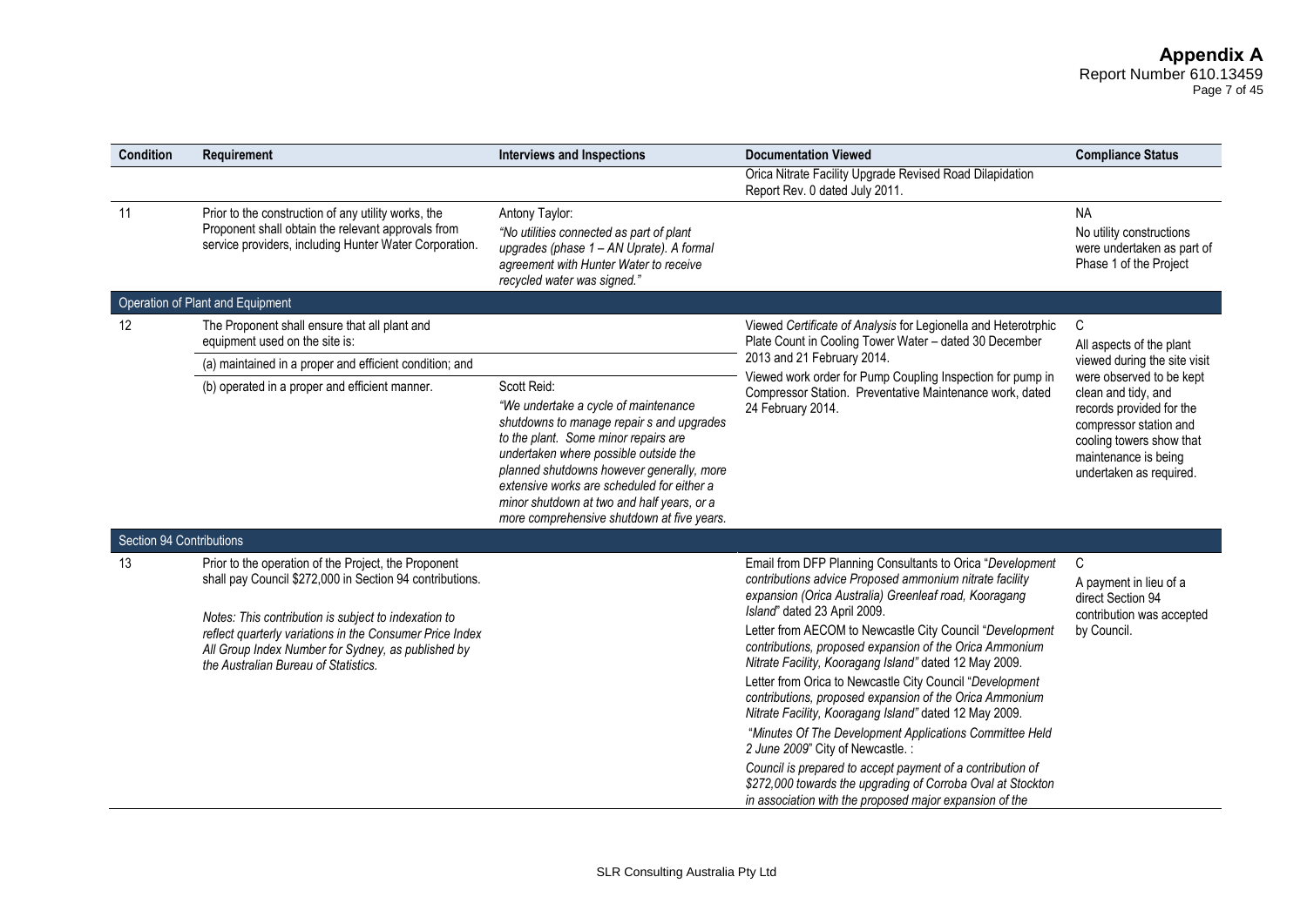| <b>Condition</b>            | Requirement | Interviews and Inspections                                                                                                                                                    | <b>Documentation Viewed</b>                                                                                                             | <b>Compliance Status</b> |
|-----------------------------|-------------|-------------------------------------------------------------------------------------------------------------------------------------------------------------------------------|-----------------------------------------------------------------------------------------------------------------------------------------|--------------------------|
|                             |             |                                                                                                                                                                               | existing Orica ammonium nitrate plant on Kooragang Island,<br>in lieu of any Section 94A contribution that may otherwise be<br>payable. |                          |
| Development Group, no date) |             | Item-24 Part 3a Application - Proposed Expansion Of Orica<br>Ammonium Nitrate Facility - Greenleaf Rd, Kooragang Island<br>- Section 94a Contribution (Strategic Planning And |                                                                                                                                         |                          |

# **SCHEDULE 3 – SPECIFIC ENVIRONMENTAL CONDITIONS**

### **Table 7 Specific Environmental Conditions**

| <b>Condition</b> | Requirement                                                                                                                                                                                                                                                                                                                                                                                                                                                        | <b>Interviews and Inspections</b>                                                                                                                                                                                                                                                                                                                                         | <b>Documentation Viewed</b>                                                                                                                                                                                                                                                                                                                                                                                                                                                                                         | <b>Compliance Status</b>                                                                                                                                                                                                                                                                                                                                    |
|------------------|--------------------------------------------------------------------------------------------------------------------------------------------------------------------------------------------------------------------------------------------------------------------------------------------------------------------------------------------------------------------------------------------------------------------------------------------------------------------|---------------------------------------------------------------------------------------------------------------------------------------------------------------------------------------------------------------------------------------------------------------------------------------------------------------------------------------------------------------------------|---------------------------------------------------------------------------------------------------------------------------------------------------------------------------------------------------------------------------------------------------------------------------------------------------------------------------------------------------------------------------------------------------------------------------------------------------------------------------------------------------------------------|-------------------------------------------------------------------------------------------------------------------------------------------------------------------------------------------------------------------------------------------------------------------------------------------------------------------------------------------------------------|
| Hazards          |                                                                                                                                                                                                                                                                                                                                                                                                                                                                    |                                                                                                                                                                                                                                                                                                                                                                           |                                                                                                                                                                                                                                                                                                                                                                                                                                                                                                                     |                                                                                                                                                                                                                                                                                                                                                             |
| 14               | At least one month prior to the commencement of<br>construction of the Project (except for construction of<br>those preliminary works that are outside the scope of<br>the hazard studies), or within such further period as the<br>Director-General may agree, the Proponent shall<br>prepare and submit for the approval of the Director-<br>General the studies set out under subsections (a) to (d)<br>(the pre-construction studies).                         | Antony Taylor<br>"The existing site had a Fire Safety Study approved by<br>NSW Fire and Rescue. As part of the uprate, a<br>separate Fire Safety Study was completed (17th April<br>2010).<br>Stage OBL 1(B) and phase 3 FSS have been submitted<br>NSWFR, to date have not been approved. However this<br>is outside the audit scope as stages have yet to<br>commence." |                                                                                                                                                                                                                                                                                                                                                                                                                                                                                                                     | C<br>The requirements of<br>this condition were<br>adequately met to<br>allow for<br>commencement of<br>Phase 1a works.<br><b>Recommendation:</b><br>Orica to gain<br>approval from<br><b>DoPI and FRNSW</b><br>1 month prior to<br>commencing<br>construction of<br>Phase OBL1(b)<br>and Phase 3 as<br>required by this<br>condition (staged<br>approval). |
|                  | (a) A Fire Safety Study to include the Existing<br>Operations and Project. This study shall cover the<br>relevant aspects of the Department's of Planning's<br>Hazardous Industry Planning Advisory Paper No.2 - Fire<br>Safety Study Guidelines and the New South Wales<br>Government's Best Practice Guidelines for<br><b>Contaminated Water Retention and Treatment Systems.</b><br>The study shall also be submitted for approval, to the<br>NSW Fire Brigade; | Antony Taylor:<br>"This was not required to be prepared for the<br>compressor building"                                                                                                                                                                                                                                                                                   | Fire Safety Study, Ammonia Plant Uprate Project, Orica<br>Australia Pty Ltd, Kooragang Island, NSW, Rev C.<br>(Pinnacle Risk Management, 17 April 2010).<br>Submission email from Orica to NSW Fire and Rescue<br>dated 20 May 2010, regarding the Fire Safety Study.<br>Letter from NSW Fire Brigades to Orica dated 25<br>August 2010, requesting amendments to the Fire Safety<br>Study.<br>Orica, Kooragang Island Radiant Heat Contours for all<br><b>Transformers and Diesel Storage Tanks (Pinnacle Risk</b> |                                                                                                                                                                                                                                                                                                                                                             |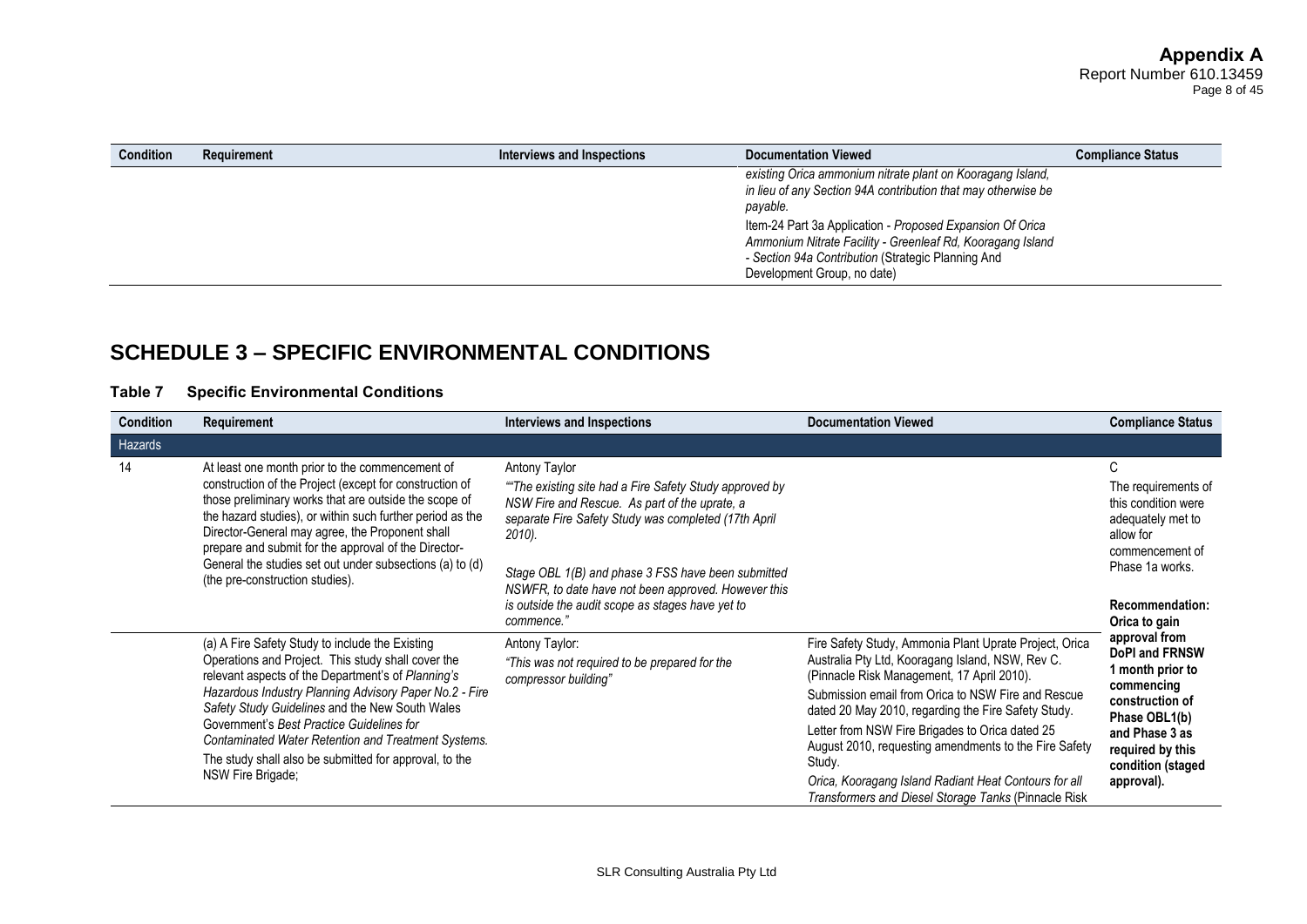# **Appendix A**

Report Number 610.13459 Page 9 of 45

| <b>Condition</b> | Requirement                                                                                                                                                                                                                                                                                        | <b>Interviews and Inspections</b> | <b>Documentation Viewed</b>                                                                                                                                                                                                                                                                                                                                                                                                          | <b>Compliance Status</b> |
|------------------|----------------------------------------------------------------------------------------------------------------------------------------------------------------------------------------------------------------------------------------------------------------------------------------------------|-----------------------------------|--------------------------------------------------------------------------------------------------------------------------------------------------------------------------------------------------------------------------------------------------------------------------------------------------------------------------------------------------------------------------------------------------------------------------------------|--------------------------|
|                  |                                                                                                                                                                                                                                                                                                    |                                   | Management, no date).<br>Submission letter from Orica to Fire and Rescue NSW<br>dated 21 June 2011, RE: Orica Kooragang Island<br>Department of Planning Project Approval 08_0129.<br>Letter from Fire and Rescue to Orica Re: Assessment of<br>Orica Kooragang Island Site and Ammonia Plant Uprate<br>Project, Phase 1, 15 Greenleaf Road, KOORAGANG<br>ISLAND, NEWCASTLE, dated 19 July 2011, approving<br>the Fire Safety Study. |                          |
|                  |                                                                                                                                                                                                                                                                                                    |                                   | Letter from Chris Ritchie to Sheree Woodroffe re Orica<br>Ammonium Nitrate Expansion Project (08_0129) Pre-<br>construction Management Plans dated 19th May 2010.<br>Letter states that Fire Safety Study is approved subject<br>to approval of the study by the Fire Brigade, which was<br>provided by NSW Fire and Rescue (see above).                                                                                             |                          |
|                  | (b) A Hazard and Operability Study, chaired by a<br>qualified person, independent of the development,<br>approved by the Director-General prior to the<br>commencement of the study. The study shall be<br>consistent with the Department of Planning's Hazardous                                  |                                   | Letter from Department of Planning to Pinnacle Risk<br>Management dated 4 June 2009, Subject: Orica<br>Kooragang Island Ammonia Plant Modifications<br>HAZOP, approving Pinnacle Risk Management to<br>conduct the HAZOP.                                                                                                                                                                                                            |                          |
|                  | Industry Planning Advisory Paper No.8 - HAZOP<br>Guidelines. The study report must be accompanied by<br>a program for the implementation of all<br>recommendations made in the report. If the Proponent<br>intends to defer the implementation of a<br>recommendation, reasons must be documented; |                                   | HAZOP Study Report, Ammonia Plant Uprate Project,<br>Orica Australia Pty Ltd, Kooragang Island, NSW<br>(Pinnacle Risk Management, 22 March 2010). The<br>Department of Planning's Hazardous Industry Planning<br>Advisory Paper No.8 - HAZOP Guidelines are included<br>as a reference to the report. A program for<br>implementation of the recommendations was appended<br>to the report.                                          |                          |
|                  |                                                                                                                                                                                                                                                                                                    |                                   | Submission letter from Orica to DoPI dated 31 March<br>2010 Subject: Submission of Phase 1b Construction<br>Safety Study and HAZOP.                                                                                                                                                                                                                                                                                                  |                          |
|                  |                                                                                                                                                                                                                                                                                                    |                                   | Letter from Chris Ritchie to Sheree Woodroffe re Orica<br>Ammonium Nitrate Expansion Project (08_0129) Pre-<br>construction Management Plans dated 19th May 2010.<br>Letter states that the Hazard and Operability Study is<br>approved subject to implementation of all actions<br><i>identified in the HAZOP minutes".</i>                                                                                                         |                          |
|                  |                                                                                                                                                                                                                                                                                                    |                                   | Viewed letter from Antony Taylor (Orica) to Lilia                                                                                                                                                                                                                                                                                                                                                                                    |                          |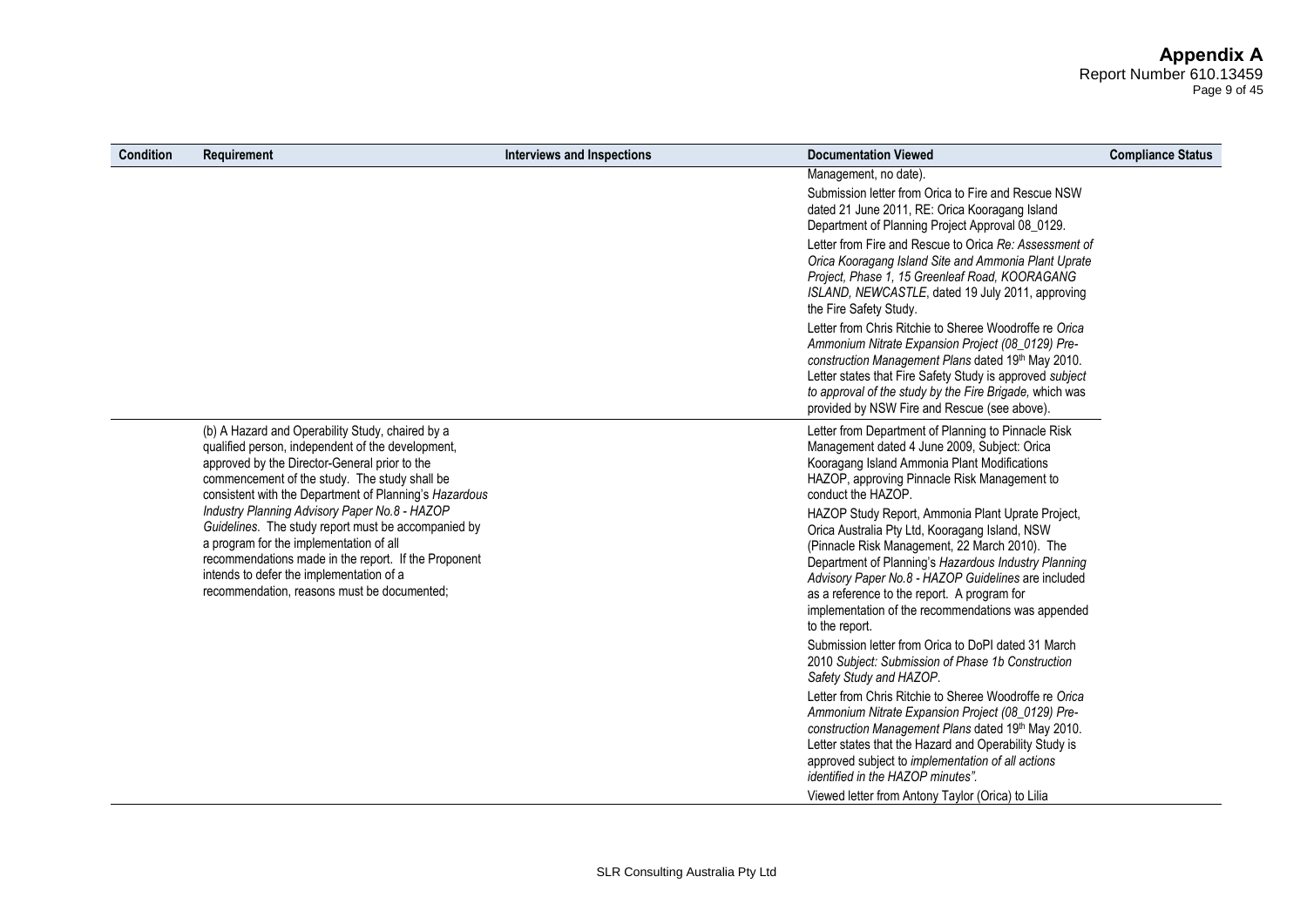# **Appendix A**

Report Number 610.13459 Page 10 of 45

| <b>Condition</b> | <b>Requirement</b>                                                                                                                                                                                                                                                                                                                         | <b>Interviews and Inspections</b> | <b>Documentation Viewed</b>                                                                                                                                                                                                                                                                                                             | <b>Compliance Status</b> |
|------------------|--------------------------------------------------------------------------------------------------------------------------------------------------------------------------------------------------------------------------------------------------------------------------------------------------------------------------------------------|-----------------------------------|-----------------------------------------------------------------------------------------------------------------------------------------------------------------------------------------------------------------------------------------------------------------------------------------------------------------------------------------|--------------------------|
|                  |                                                                                                                                                                                                                                                                                                                                            |                                   | Donkova (DoPI) re Orica Kooragang Island Transport of<br>Hazardous Materials Study and Hazard Audit Feedback<br>dated 23 September 2013. The letter provides a status<br>on the implementation of recommendations made in the<br>Transport of Hazardous Materials Study and the<br>Independent Hazard Audit.                            |                          |
|                  |                                                                                                                                                                                                                                                                                                                                            |                                   | <b>Recommendation:</b><br>Request confirmation from DoPI that the status of<br>actions as reported on 23 September 2013 is<br>considered satisfactory in the context of the current<br>stage of works on the Project.                                                                                                                   |                          |
|                  | (c) A Final Hazards Analysis (FHA) of the Project,<br>consistent with the Department of Planning's Hazardous<br>Industry Planning Advisory Paper No. 6 - Guidelines for<br>Hazard Analysis. The study shall also update all<br>aspects of the risks from the Existing Operations and<br>the Project, as provided in the Preliminary Hazard |                                   | Orica Mining Services Report for Kooragang Island<br>Phase 1 Uprate Final Hazard Analysis, Rev. 2, (GHD,<br>March 2010). The report includes the statement:<br>The FHA was completed in accordance with<br>Hazardous Industry Planning Advisory Paper No. 6 -                                                                           |                          |
|                  | Analysis Report for Kooragang Island Facility Upgrade,<br>Rev 8, Dated 28 May 2009 and submitted to the<br>Department with letter dated 9 June 2009;.                                                                                                                                                                                      |                                   | Guidelines for Hazard Analysis.<br>Submission email from Orica to DoPI dated 31 March<br>2010 for the Final Hazard Analysis (FHA) for Phase 1 -<br>Ammonia Plant Uprate.                                                                                                                                                                |                          |
|                  |                                                                                                                                                                                                                                                                                                                                            |                                   | Letter from Chris Ritchie to Sheree Woodroffe re Orica<br>Ammonium Nitrate Expansion Project (08_0129) Pre-<br>construction Management Plans dated 19th May 2010.<br>Letter states that the Final Hazards Analysis is<br>approved subject to the implementation of Safety<br>Integrated Level (SIL) Study as recommended in the<br>FHA. |                          |
|                  | (d) A Construction Safety Study consistent with the<br>Department's Hazardous Industry Planning Advisory<br>Paper No.7 - Construction Safety Guidelines. For a<br>project in which the construction period exceeds six (6)                                                                                                                 |                                   | Construction Safety Study Report, Air Compressor<br>Building, Orica Australia Pty Ltd, Kooragang Island,<br>NSW, Pinnacle Risk Management, December 2009.<br>Includes the statement:                                                                                                                                                    |                          |
|                  | months, the commissioning portion of the Construction<br>Safety Study may be submitted two months prior to the<br>commencement of commissioning.                                                                                                                                                                                           |                                   | The Construction Safety Study has been prepared in<br>accordance with the NSW Department of Planning's<br>Hazardous Industry Planning Advisory Paper (HIPAP)<br>No. 7, "Construction Safety Study Guidelines".                                                                                                                          |                          |
|                  |                                                                                                                                                                                                                                                                                                                                            |                                   | Supplementary Construction Safety Study Report,<br>Ammonia Plant Uprate Project, Orica Australia Pty Ltd,                                                                                                                                                                                                                               |                          |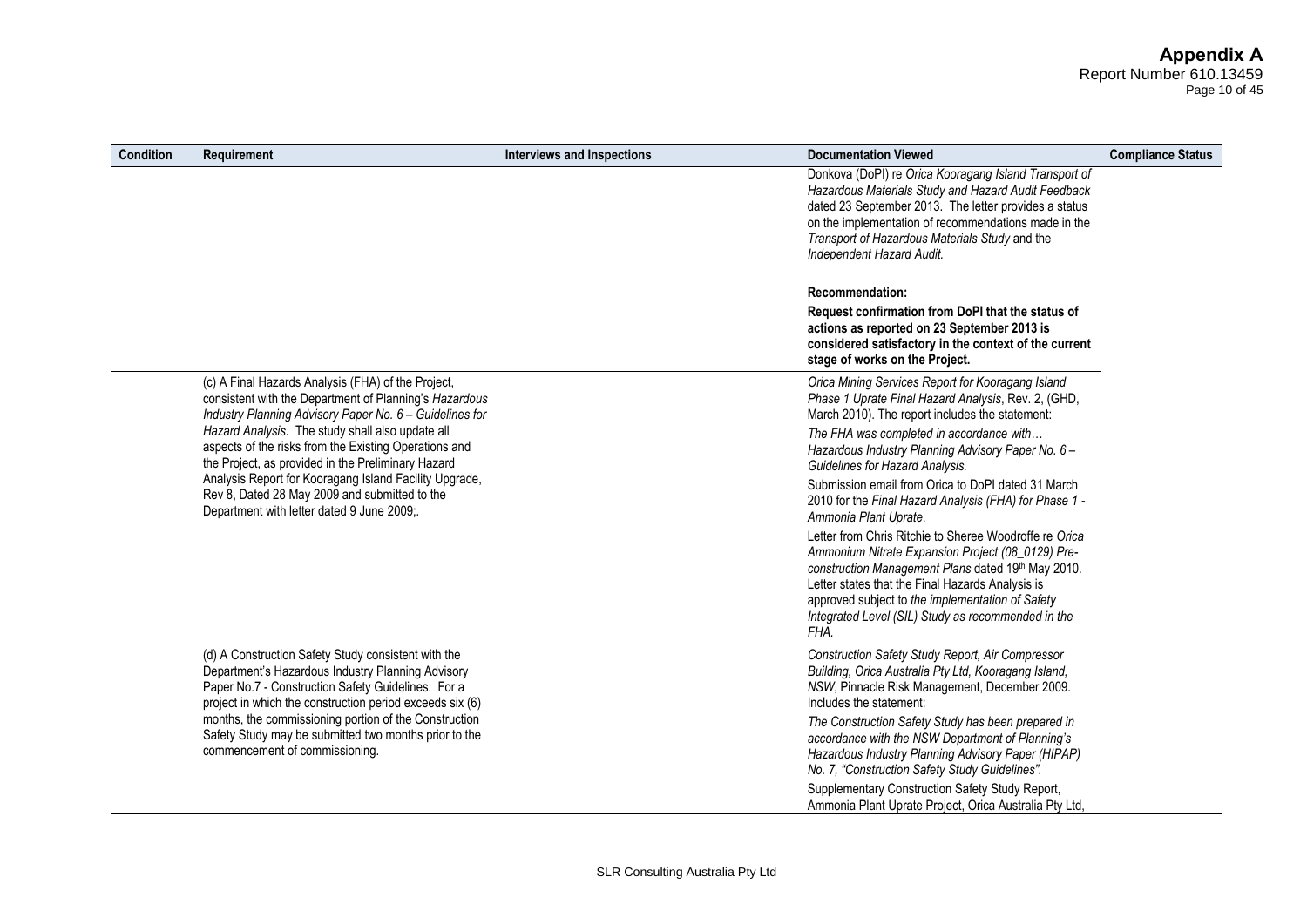#### **Appendix A** Report Number 610.13459 Page 11 of 45

| Condition         | Requirement                                                                                                                                                                                                                                                                                                                                                                                                                                                                                                                                                                  | <b>Interviews and Inspections</b>                                                                                                                                                                                 | <b>Documentation Viewed</b>                                                                                                                                                                                                                                                                                                                                                                                                                                                                                                                                                                           | <b>Compliance Status</b>                                                                                                                                                     |
|-------------------|------------------------------------------------------------------------------------------------------------------------------------------------------------------------------------------------------------------------------------------------------------------------------------------------------------------------------------------------------------------------------------------------------------------------------------------------------------------------------------------------------------------------------------------------------------------------------|-------------------------------------------------------------------------------------------------------------------------------------------------------------------------------------------------------------------|-------------------------------------------------------------------------------------------------------------------------------------------------------------------------------------------------------------------------------------------------------------------------------------------------------------------------------------------------------------------------------------------------------------------------------------------------------------------------------------------------------------------------------------------------------------------------------------------------------|------------------------------------------------------------------------------------------------------------------------------------------------------------------------------|
|                   |                                                                                                                                                                                                                                                                                                                                                                                                                                                                                                                                                                              |                                                                                                                                                                                                                   | Kooragang Island, NSW, Pinnacle Risk Management,<br>29 March 2010.                                                                                                                                                                                                                                                                                                                                                                                                                                                                                                                                    |                                                                                                                                                                              |
|                   |                                                                                                                                                                                                                                                                                                                                                                                                                                                                                                                                                                              |                                                                                                                                                                                                                   | Submission Letter from Orica to DoPI dated 31 March<br>2010, RE: Submission of Phase 1b Construction Safety<br>Study and HAZOP.                                                                                                                                                                                                                                                                                                                                                                                                                                                                       |                                                                                                                                                                              |
|                   |                                                                                                                                                                                                                                                                                                                                                                                                                                                                                                                                                                              |                                                                                                                                                                                                                   | Submission Letter from Orica to DoPI dated 3 February<br>2013, RE: Orica Ammonium Nitrate Facility Expansion,<br>Kooragang Island (DA08_0129) - Construction Phase<br>1а.                                                                                                                                                                                                                                                                                                                                                                                                                             |                                                                                                                                                                              |
|                   |                                                                                                                                                                                                                                                                                                                                                                                                                                                                                                                                                                              |                                                                                                                                                                                                                   | Letter from Chris Ritchie to Sheree Woodroffe re Orica<br>Ammonium Nitrate Expansion Project (08_0129) Pre-<br>construction Management Plans dated 19th May 2010.<br>Letter states that the Construction Safety Study is<br>approved.                                                                                                                                                                                                                                                                                                                                                                 |                                                                                                                                                                              |
| Pre-commissioning |                                                                                                                                                                                                                                                                                                                                                                                                                                                                                                                                                                              |                                                                                                                                                                                                                   |                                                                                                                                                                                                                                                                                                                                                                                                                                                                                                                                                                                                       |                                                                                                                                                                              |
| 15                | The Proponent shall develop and implement the plans<br>and systems set out under subsections (a) to (c), no<br>later than two months prior to the commencement of<br>commissioning of the Project, or within such further<br>period as the Director-General may agree. The<br>Proponent shall submit, for the approval of the Director-<br>General, documentation describing those plans and<br>systems. Commissioning shall not commence until<br>approval has been given by the Director-General.                                                                          | Antony Taylor:<br>No earlier version of transport study. Orica and DoPI<br>agreed that the study was not required for phase 1. The<br>report was completed as the timing of the remaining<br>stages is uncertain. | Viewed email from Richard Sheehan (Orica) to Lilia<br>Donkova (DoPI) regarding the Transport of Hazardous<br>Materials Plan, dated 11 March 2011 that discussed the<br>requirement for submission of the study for Stage 1.<br>Viewed email from Lilia Donkova (DoPI) to Richard<br>Sheehan (Orica) regarding the Transport of Hazardous<br>Materials Plan, confirming that:<br>The Department does not have objections in relation to<br>the approach for the Transport Study.<br>It is noted that a Transport Study will be submitted prior<br>to commissioning of the No 3 Ammonium Nitrate Plant. | NC<br>The Emergency<br>Response Plan was<br>not approved within<br>the timeframe<br>required by this<br>condition.<br><b>Recommendation:</b><br>Ensure all<br>submission and |
|                   | (a) Transport of Hazardous Materials Plan -<br>arrangements covering the transport of hazardous<br>materials including details of routes to be used for the<br>movement of vehicles carrying hazardous materials to<br>or from the site (Existing Operations and Project). The<br>routes selected shall be consistent with the Department<br>of Planning's Hazardous Industry Planning Advisory<br>Paper No 11, 'Route Selection'. Suitable routes<br>identified in the study shall be used except where<br>departures are necessary for local deliveries or<br>emergencies. | Antony Taylor:<br>"Routes used are those identified in the study".                                                                                                                                                | Orica Kooragang Island Transport of Hazardous<br>Materials Study (AECOM, 2013). Includes details of<br>routes to be used for the movement of vehicles carrying<br>hazardous materials to or from the site. The report lists<br>conducting the hazard and risk assessment in<br>accordance with Hazardous Industry Planning Advisory<br>Paper No 11, 'Route Selection' as an objective of the<br>report.<br>Submission email from Orica to DoPI, dated 16 July<br>2013, for the Transport of Hazardous Materials Study.                                                                                | re-submission<br>requirements are<br>entered into<br>compliance<br>tracking systems<br>to ensure they are<br>followed through<br>on in the<br>prescribed<br>timeframes.      |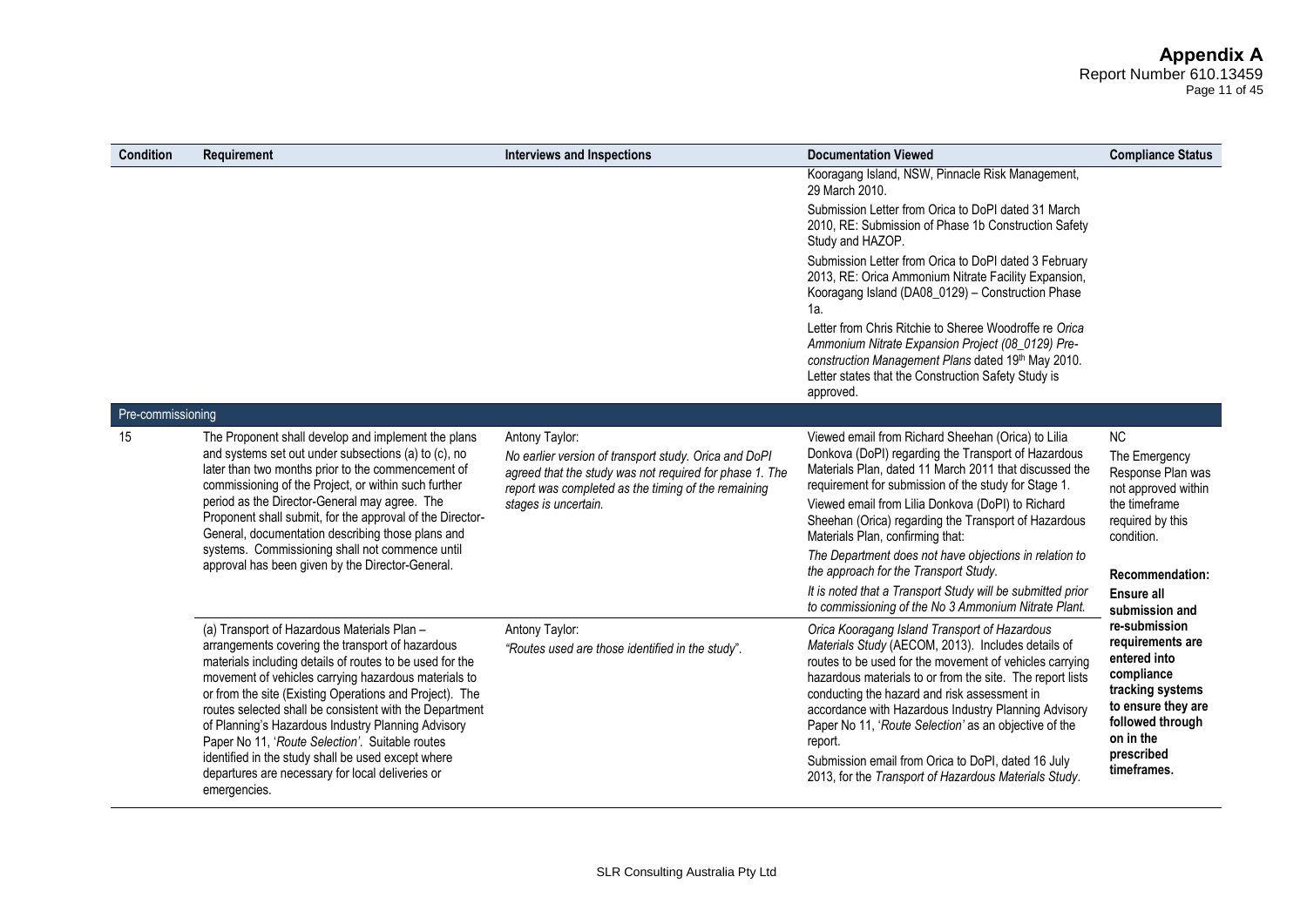Page 12 of 45

| <b>Condition</b> | Requirement                                                                                                                                                                                                                                                                                                                                     | <b>Interviews and Inspections</b>                                                                                                                                                        | <b>Documentation Viewed</b>                                                                                                                                                                                                                                                                          | <b>Compliance Status</b> |
|------------------|-------------------------------------------------------------------------------------------------------------------------------------------------------------------------------------------------------------------------------------------------------------------------------------------------------------------------------------------------|------------------------------------------------------------------------------------------------------------------------------------------------------------------------------------------|------------------------------------------------------------------------------------------------------------------------------------------------------------------------------------------------------------------------------------------------------------------------------------------------------|--------------------------|
|                  | (b) Emergency Plan - An update of the existing<br>Emergency Plan and the emergency procedures to<br>include the Project. This plan shall include                                                                                                                                                                                                |                                                                                                                                                                                          | Orica Kooragang Island KIW-1020: KI Emergency<br>Response Plan, 11 April 2011. Includes a statement<br>that:                                                                                                                                                                                         |                          |
|                  | consideration of the safety of all people outside the<br>facility who may be at risk from the Project. The plan<br>shall be consistent with the Department of Planning's<br>Hazardous Industry Planning Advisory Paper No. 1,<br>'Industry Emergency Planning Guidelines'. The study<br>shall also be submitted for approval, to the NSW Fire   |                                                                                                                                                                                          | This current version of the plan followed a major re-<br>formatting and update done during 2006 to bring it into<br>line with the requirements of NSW Department of<br>Planning "HIPAP1: Emergency Planning" Includes a<br>statement evidencing that people outside the facility<br>were considered: |                          |
|                  | Brigades.                                                                                                                                                                                                                                                                                                                                       |                                                                                                                                                                                          | to minimise the adverse effects on people, property<br>and the environment, both on site and off site                                                                                                                                                                                                |                          |
|                  |                                                                                                                                                                                                                                                                                                                                                 |                                                                                                                                                                                          | Also includes statement that the plan "will be reviewed<br>at least annually."                                                                                                                                                                                                                       |                          |
|                  |                                                                                                                                                                                                                                                                                                                                                 |                                                                                                                                                                                          | Viewed Emergency Response Plan Document<br>Management System "Change Description" for "Annual<br>update incorporating improvements identified in<br>emergency response exercises" which included<br>approximately 20 entries.                                                                        |                          |
|                  |                                                                                                                                                                                                                                                                                                                                                 |                                                                                                                                                                                          | Approval letter from Fire and Rescue NSW to Orica<br>dated 13 July 2011, regarding the Emergency Plan.                                                                                                                                                                                               |                          |
|                  |                                                                                                                                                                                                                                                                                                                                                 |                                                                                                                                                                                          | Approval letter from DoPI to Orica RE: Orica<br>Ammonium Nitrate Expansion Project, Kooragang<br>Island (08_0129) Emergency Plan dated 18 July 2011.                                                                                                                                                 |                          |
|                  | (c) Safety Management System - A document setting<br>out a comprehensive Safety Management System,<br>covering all onsite operations and associated transport<br>activities involving hazardous materials. The document                                                                                                                         | Antony Taylor:<br>We don't have a consolidated list of staff on the plant.<br>We tied the uprate in to one of turnaround periods.<br>Each company that is accredited to supply resubmits | Orica Kooragang Island Safety Management System<br>Rev 0. December 2010. The document covers onsite<br>operations and transport (referencing the Truck Driver<br>Induction)                                                                                                                          |                          |
|                  | shall clearly specify all safety related procedures,<br>responsibility and policies, along with details of<br>mechanisms for ensuring adherence to the procedures.<br>Records shall be kept on-site and shall be available for<br>inspection by the Director-General upon request. The<br>Safety Management System shall be consistent with the | insurance and supply training records of employees.                                                                                                                                      | Advised in email by Antony Taylor (February 2014) that<br>Content of the truck induction included:                                                                                                                                                                                                   |                          |
|                  |                                                                                                                                                                                                                                                                                                                                                 |                                                                                                                                                                                          | Your role in safety<br>$\bullet$<br><b>Onsite Chemicals and Hazards</b>                                                                                                                                                                                                                              |                          |
|                  |                                                                                                                                                                                                                                                                                                                                                 |                                                                                                                                                                                          | <b>Emergency Response</b>                                                                                                                                                                                                                                                                            |                          |
|                  | Department of Planning's Hazardous Industry Planning                                                                                                                                                                                                                                                                                            |                                                                                                                                                                                          | <b>Incident Management</b>                                                                                                                                                                                                                                                                           |                          |
|                  | Advisory Paper No.9, /Safety Management'.                                                                                                                                                                                                                                                                                                       |                                                                                                                                                                                          | <b>Site Access Requirements</b>                                                                                                                                                                                                                                                                      |                          |
|                  |                                                                                                                                                                                                                                                                                                                                                 |                                                                                                                                                                                          | PPE                                                                                                                                                                                                                                                                                                  |                          |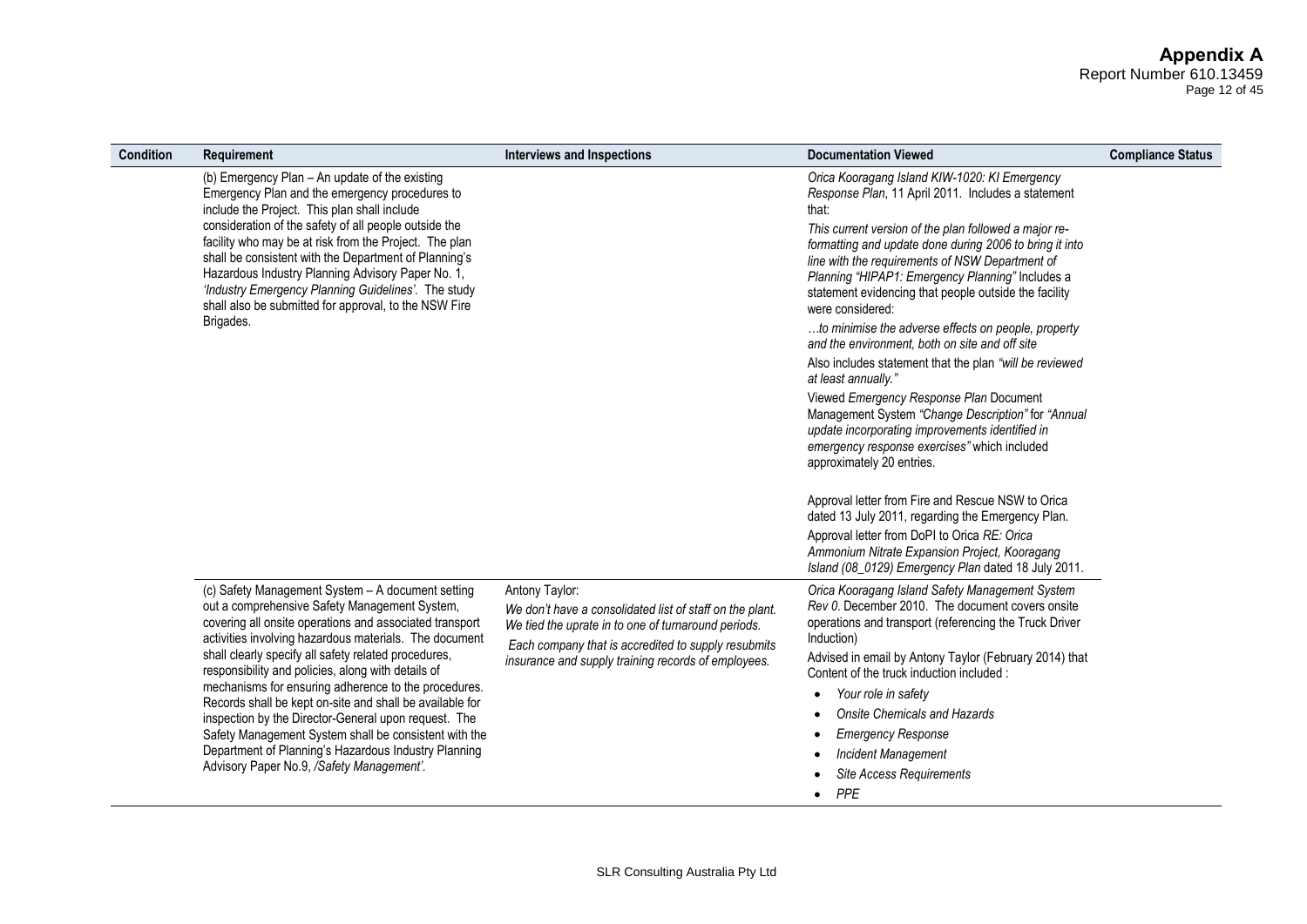#### **Appendix A** Report Number 610.13459 Page 13 of 45

| <b>Condition</b> | Requirement                                                                                                                                                                                                               | <b>Interviews and Inspections</b>                                                             | <b>Documentation Viewed</b>                                                                                                                                                                                                                                                            | <b>Compliance Status</b>                  |
|------------------|---------------------------------------------------------------------------------------------------------------------------------------------------------------------------------------------------------------------------|-----------------------------------------------------------------------------------------------|----------------------------------------------------------------------------------------------------------------------------------------------------------------------------------------------------------------------------------------------------------------------------------------|-------------------------------------------|
|                  |                                                                                                                                                                                                                           |                                                                                               | <b>Electrical and Electronic Equipment</b><br>$\bullet$<br><b>Hazardous Work</b><br>$\bullet$                                                                                                                                                                                          |                                           |
|                  |                                                                                                                                                                                                                           |                                                                                               | <b>Hazardous Manual Tasks</b><br>$\bullet$                                                                                                                                                                                                                                             |                                           |
|                  |                                                                                                                                                                                                                           |                                                                                               | <b>Environmental Management</b><br>$\bullet$                                                                                                                                                                                                                                           |                                           |
|                  |                                                                                                                                                                                                                           |                                                                                               | Behavioural Safety Program Viewed signed contractor<br>induction forms for three drivers all dated February<br>2014. The forms included a questionnaire that included<br>questions on covering truck loads and site speed limits.<br>A procedure is in place for managing selection of |                                           |
|                  |                                                                                                                                                                                                                           |                                                                                               | contractors responsible for transporting hazardous<br>materials from the site (MP-SG-017 Toll Manufacture                                                                                                                                                                              |                                           |
|                  |                                                                                                                                                                                                                           |                                                                                               | and Other Contracted Offsite Operations.)                                                                                                                                                                                                                                              |                                           |
|                  |                                                                                                                                                                                                                           |                                                                                               | Viewed Site Inductions Procedure which outlined the<br>minimum induction and training requirements for<br>personnel working on or attending site.                                                                                                                                      |                                           |
|                  |                                                                                                                                                                                                                           |                                                                                               | Approval letter from DoPI to Orica, Subject: Safety<br>Management System Report for Orica Kooragang<br>Island, dated 11 March 2011                                                                                                                                                     |                                           |
| Pre-Startup      |                                                                                                                                                                                                                           |                                                                                               |                                                                                                                                                                                                                                                                                        |                                           |
| 16               | One month prior to the commencement of operation of<br>the Project, the Proponent shall submit to the Director-<br>General, a Pre-Startup Compliance Report detailing<br>compliance with conditions 14 and 15, including: | Antony Taylor:<br>"The Pre-compliance report includes dates of<br>submissions and approvals". | Pre-Startup Compliance Report Phase 1: Ammonia<br>Plant Uprate, 22 June 2011 Rev.0. Includes a summary<br>of compliance with conditions 14 and 15.                                                                                                                                     | C<br>The required report<br>was submitted |
|                  |                                                                                                                                                                                                                           |                                                                                               | Submission email from Orica to DoPI dated 23 June<br>2011, for the Pre-Startup Compliance Report.                                                                                                                                                                                      | within the specified<br>timeframe         |
|                  | (a) dates of study/plan/system submission, approval,<br>commencement of construction and commissioning;                                                                                                                   |                                                                                               | Pre-Startup Compliance Report Phase 1: Ammonia<br>Plant Uprate, 22 June 2011 Rev.0. Section 2 includes<br>dates of study/plan/system submission, approval,<br>commencement of construction and commissioning;                                                                          |                                           |
|                  | (b) actions taken or proposed, to implement<br>recommendations made in the studies/plans/systems;<br>and                                                                                                                  |                                                                                               | Pre-Startup Compliance Report Phase 1: Ammonia<br>Plant Uprate, 22 June 2011 Rev.0. Section 3 outlines<br>the actions taken or proposed, to implement<br>recommendations made in the studies/plans/systems                                                                             |                                           |
|                  | (c) responses to any requirement as imposed by the<br>Director-General under condition 4.                                                                                                                                 |                                                                                               | Pre-Startup Compliance Report Phase 1: Ammonia<br>Plant Uprate, 22 June 2011 Rev.0. Section 4 includes<br>responses to any requirement as imposed by the<br>Director-General under condition 4                                                                                         |                                           |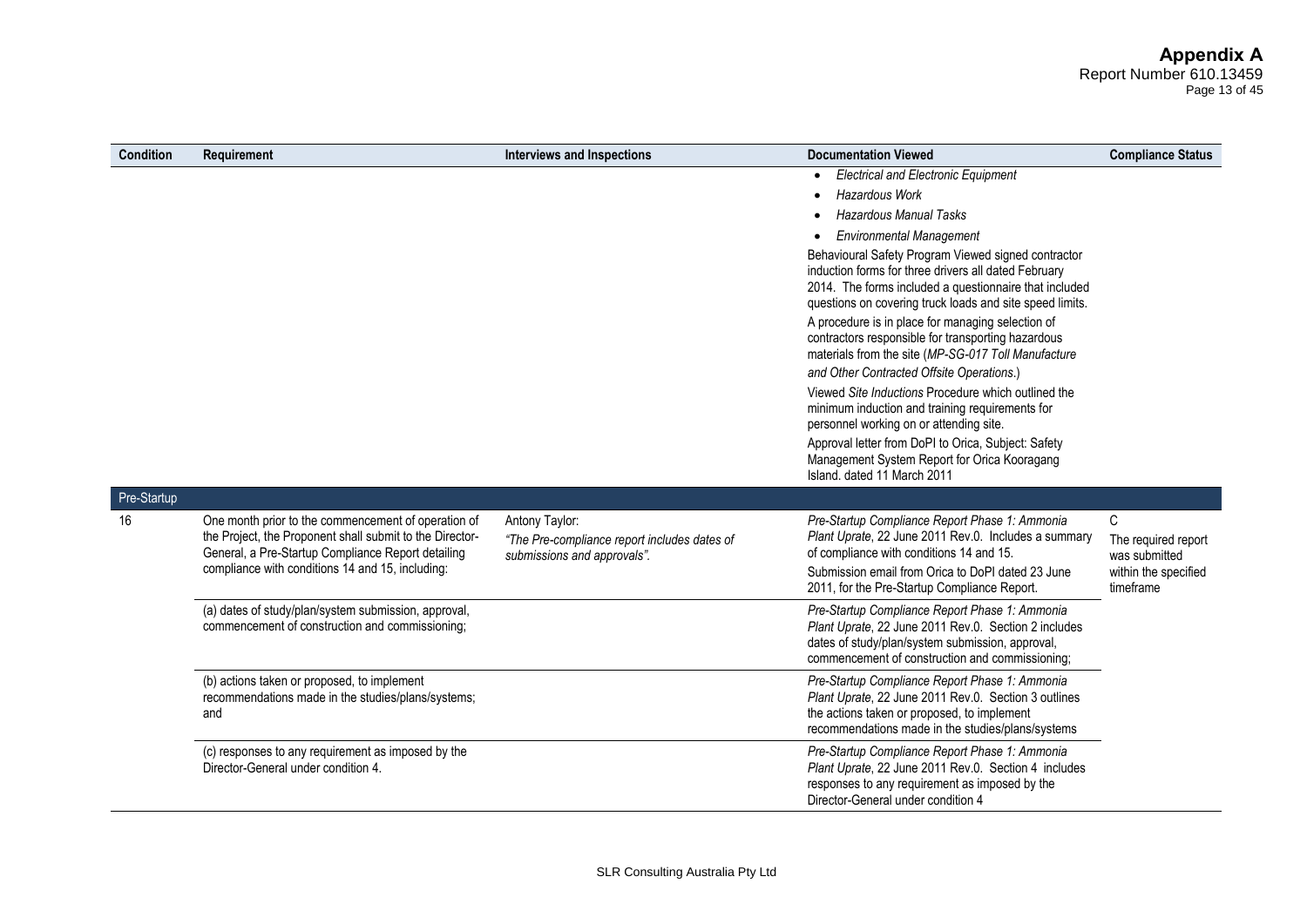# **Appendix A**

Report Number 610.13459 Page 14 of 45

| Condition    | Requirement                                                                                                                                                                     | <b>Interviews and Inspections</b>                                                                                                   | <b>Documentation Viewed</b>                                                                                                                                                                                                                                                                                                                                                                                                                              | <b>Compliance Status</b>                                                                                        |
|--------------|---------------------------------------------------------------------------------------------------------------------------------------------------------------------------------|-------------------------------------------------------------------------------------------------------------------------------------|----------------------------------------------------------------------------------------------------------------------------------------------------------------------------------------------------------------------------------------------------------------------------------------------------------------------------------------------------------------------------------------------------------------------------------------------------------|-----------------------------------------------------------------------------------------------------------------|
| Post-Startup |                                                                                                                                                                                 |                                                                                                                                     |                                                                                                                                                                                                                                                                                                                                                                                                                                                          |                                                                                                                 |
| 17           | Three months after the commencement of operation of<br>the Project, the Proponent shall submit to the Director-<br>General, a Post-Startup Compliance Report verifying<br>that: | Antony Taylor:<br>"The Post-compliance Report has dates of approvals,<br>construction commencement and operations<br>commencement." | Post-Startup Compliance Report Phase 1: Ammonia<br>Plant Uprate, May 2012, Rev.0.<br>Submission email from Orica to DoPI dated 20 May<br>2012, for the Post-Startup Compliance Report.                                                                                                                                                                                                                                                                   | $\mathsf{C}$<br>The sections of this<br>condition triggered<br>by Phase 1a works<br>have been complied<br>with. |
|              | (a) transport routes specified under condition 15a) are<br>being followed;                                                                                                      |                                                                                                                                     | Email from Lilia Donkova, A/Team Leader, Major<br>Hazards to Orica dated 14th March 2011 stating that the<br>Department has no objection to Orica delaying this<br>particular requirement until subsequent phases of the<br>Project as the Ammonia uprate has not impacted on<br>vehicle movements.                                                                                                                                                      | <b>Recommendation:</b><br>The checkpoint<br>audit template be<br>modified to<br>include a section               |
|              | (b) the Emergency Plan required under condition 15b) is<br>effectively in place and that at least one emergency<br>exercise has been conducted; and                             |                                                                                                                                     | Post-Startup Compliance Report Phase 1: Ammonia<br>Plant Uprate, May 2012, Rev.0.                                                                                                                                                                                                                                                                                                                                                                        | that details the<br>findings of the<br>previous                                                                 |
|              |                                                                                                                                                                                 |                                                                                                                                     | Includes the following statement:                                                                                                                                                                                                                                                                                                                                                                                                                        | checkpoint audit                                                                                                |
|              |                                                                                                                                                                                 |                                                                                                                                     | A site wide emergency exercise, in accordance with<br>Condition 17(b) of the Project Approval was undertaken<br>on 1 May 2012, approximately 2 months after the<br>commencement of the Ammonia Plant Uprate<br>operations                                                                                                                                                                                                                                | and the action that<br>has been taken to<br>address those<br>findings.                                          |
|              |                                                                                                                                                                                 |                                                                                                                                     | Viewed Incident Report No's MFG KI-00491, MFG KI-<br>00554 and MFG KI-00566. Information recorded in each<br>included date; summary; investigation details; root<br>cause; and whether the incident is reported to the EPA.                                                                                                                                                                                                                              |                                                                                                                 |
|              | (c) the Safety Management System required under<br>condition 15c) has been fully implemented and that                                                                           |                                                                                                                                     | Post-Startup Compliance Report Phase 1: Ammonia<br>Plant Uprate, May 2012, Rev.0.                                                                                                                                                                                                                                                                                                                                                                        |                                                                                                                 |
|              | records required by the system are being kept.                                                                                                                                  |                                                                                                                                     | Includes the statement:                                                                                                                                                                                                                                                                                                                                                                                                                                  |                                                                                                                 |
|              |                                                                                                                                                                                 |                                                                                                                                     | To verify continual compliance of key components<br>detailed in the Safety Management System, including<br>the requirement for records to be kept, Orica routinely<br>undertake both external and internal audits. An audit<br>schedule specific to the Kooragang Island facility is<br>created annually and is designed to determine the site's<br>compliance to the core elements of the SMS.<br>Requested and was provided with two checkpoint audits |                                                                                                                 |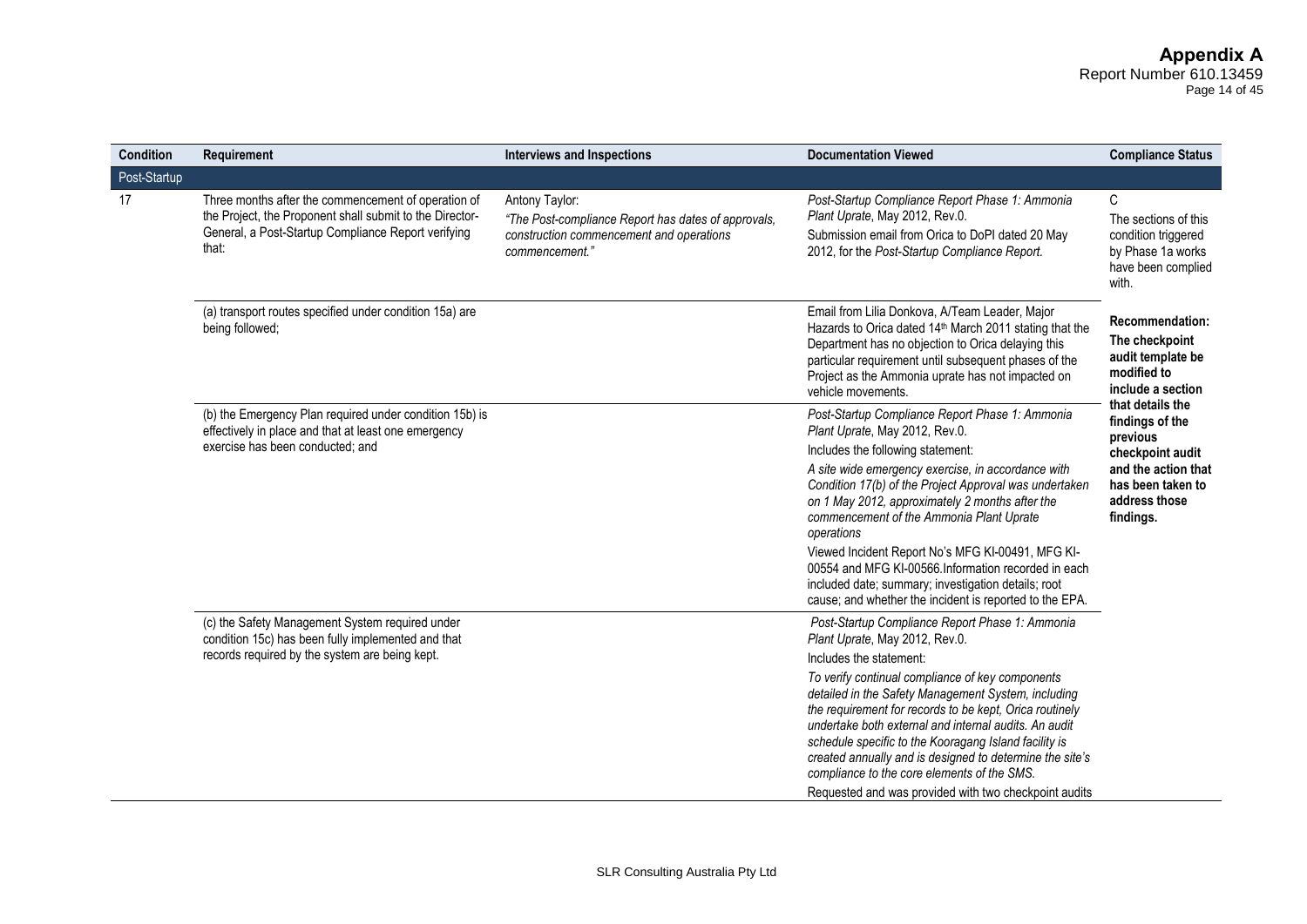#### **Appendix A** Report Number 610.13459 Page 15 of 45

| <b>Condition</b>              | Requirement                                                                                                                                                                                                                                  | <b>Interviews and Inspections</b>                                                                                                                                                                                                                                                                                                                                                                                                                                                                                                                                                                                                               | <b>Documentation Viewed</b>                                                                                                                                                                                                         | <b>Compliance Status</b>                                                                                                                                                                |
|-------------------------------|----------------------------------------------------------------------------------------------------------------------------------------------------------------------------------------------------------------------------------------------|-------------------------------------------------------------------------------------------------------------------------------------------------------------------------------------------------------------------------------------------------------------------------------------------------------------------------------------------------------------------------------------------------------------------------------------------------------------------------------------------------------------------------------------------------------------------------------------------------------------------------------------------------|-------------------------------------------------------------------------------------------------------------------------------------------------------------------------------------------------------------------------------------|-----------------------------------------------------------------------------------------------------------------------------------------------------------------------------------------|
|                               |                                                                                                                                                                                                                                              |                                                                                                                                                                                                                                                                                                                                                                                                                                                                                                                                                                                                                                                 | (July and August 2013) as evidence of implementation<br>of the SMS.                                                                                                                                                                 |                                                                                                                                                                                         |
| <b>Risk Reduction Program</b> |                                                                                                                                                                                                                                              |                                                                                                                                                                                                                                                                                                                                                                                                                                                                                                                                                                                                                                                 |                                                                                                                                                                                                                                     |                                                                                                                                                                                         |
| 18                            | Within 12 months of the commencement of operations<br>of the Project the Proponent shall prepare a program for<br>further risk reduction to the neighbouring land uses.<br>The program shall:                                                | Antony Taylor:<br>"Not required as PHA Mod 1 EA reduced risk. In 2009<br>we originally put in all of our risk contours associated<br>with the uprate.<br>Typically you only do that to new plant and equipment.<br>For us this process was confusing due to the mix of<br>existing equipment and new equipment.<br>We've done remodelling so that whole site is now<br>compliant.<br>Fatality overpressure is now contained within site.<br>Irritation contour is outside of residential areas.<br>PHA Mod 1 Report findings will verify that risk was<br>reduced.<br>We now comply with HIPAP requirements, following<br>changes to 2011 PHA". | Viewed Report for Kooragang Island Uprate PHA MOD1<br>Report March 2012 prepared by GHD. The report found<br>that:<br>"The modification is seen as likely to reduce or result in<br>negligible change to the project risk impacts." | <b>NA</b><br>The propagation<br>risk from the Project<br>was reduced earlier<br>than anticipated in<br>the EA therefore the<br>requirements of this<br>condition were not<br>triggered. |
|                               | (a) be approved by the Director General;                                                                                                                                                                                                     |                                                                                                                                                                                                                                                                                                                                                                                                                                                                                                                                                                                                                                                 |                                                                                                                                                                                                                                     |                                                                                                                                                                                         |
|                               | (b) identify the overpressure propagation risk from the<br>Project as per Figure 10.5 of the EA;                                                                                                                                             |                                                                                                                                                                                                                                                                                                                                                                                                                                                                                                                                                                                                                                                 |                                                                                                                                                                                                                                     |                                                                                                                                                                                         |
|                               | (c) Identify the main risk contributors and analyse the<br>appropriate measures to be implemented to reduce the<br>risk; and                                                                                                                 |                                                                                                                                                                                                                                                                                                                                                                                                                                                                                                                                                                                                                                                 |                                                                                                                                                                                                                                     |                                                                                                                                                                                         |
|                               | (d) include an implementation schedule with due dates<br>and a person responsible for the implementation of<br>each measure.                                                                                                                 |                                                                                                                                                                                                                                                                                                                                                                                                                                                                                                                                                                                                                                                 |                                                                                                                                                                                                                                     |                                                                                                                                                                                         |
|                               | Note: In the case that the propagation risk from the<br>Project is reduced earlier than anticipated in the EA,<br>and it meets the NSW criteria, this condition will be<br>satisfied and the risk reduction program will not be<br>required. |                                                                                                                                                                                                                                                                                                                                                                                                                                                                                                                                                                                                                                                 |                                                                                                                                                                                                                                     |                                                                                                                                                                                         |
| <b>Hazard Analysis Update</b> |                                                                                                                                                                                                                                              |                                                                                                                                                                                                                                                                                                                                                                                                                                                                                                                                                                                                                                                 |                                                                                                                                                                                                                                     |                                                                                                                                                                                         |
| 19                            | Three years after the commencement of operations of<br>the Project, or as otherwise agreed to by the Director-                                                                                                                               |                                                                                                                                                                                                                                                                                                                                                                                                                                                                                                                                                                                                                                                 | N/A as this timeframe has not yet passed.                                                                                                                                                                                           | <b>NA</b><br>Not yet triggered as                                                                                                                                                       |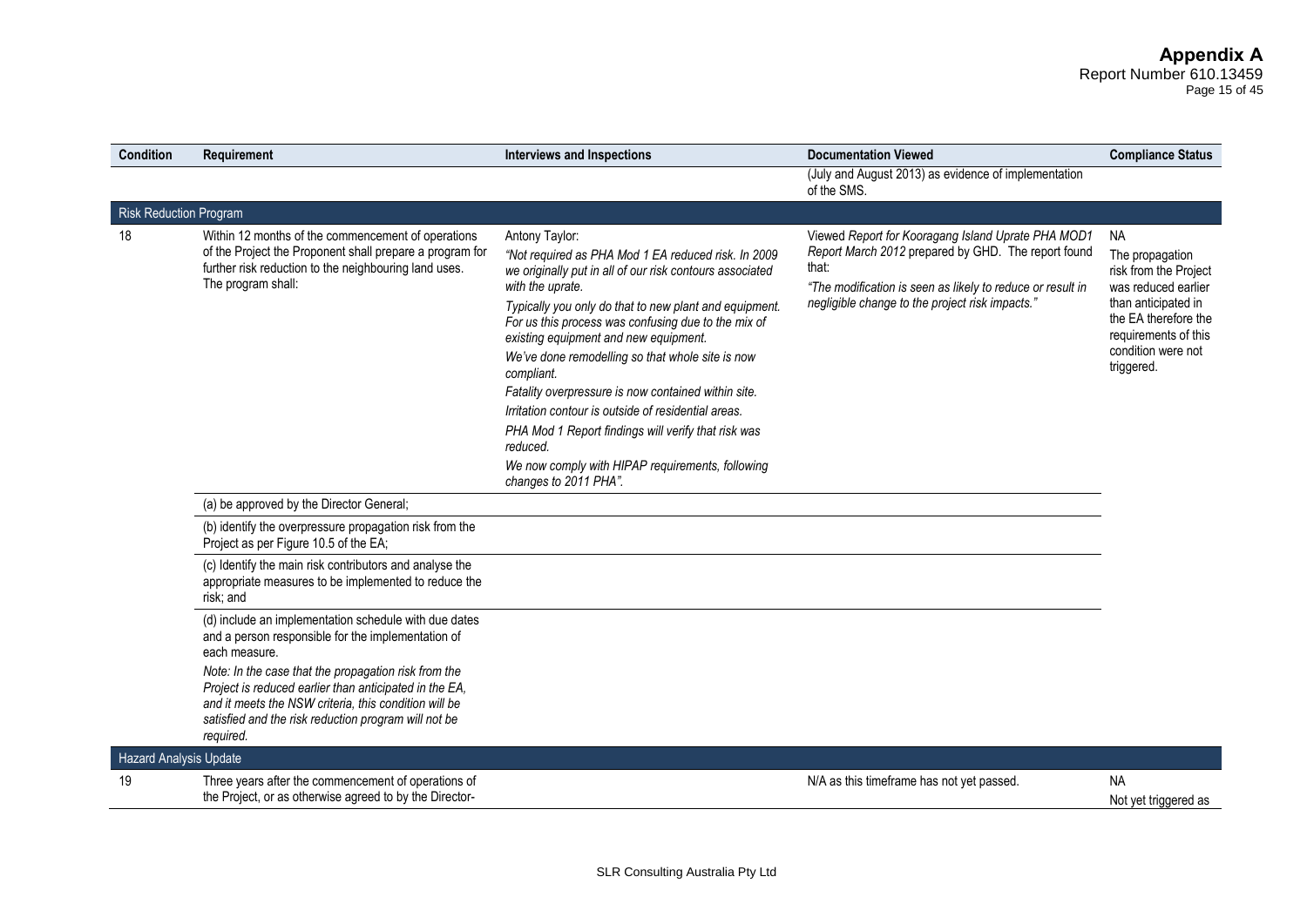#### **Appendix A** Report Number 610.13459 Page 16 of 45

| <b>Condition</b>    | Requirement                                                                                                                                                                                                                                                                                                                                                                                                                                                                                                                                                                                                                                                             | <b>Interviews and Inspections</b>                                                                                                                                              | <b>Documentation Viewed</b>                                                                                                                                                                                                                                                                                                                                                                                                                                                                                                                                                                                                                                                                                                                                                   | <b>Compliance Status</b>                                                     |
|---------------------|-------------------------------------------------------------------------------------------------------------------------------------------------------------------------------------------------------------------------------------------------------------------------------------------------------------------------------------------------------------------------------------------------------------------------------------------------------------------------------------------------------------------------------------------------------------------------------------------------------------------------------------------------------------------------|--------------------------------------------------------------------------------------------------------------------------------------------------------------------------------|-------------------------------------------------------------------------------------------------------------------------------------------------------------------------------------------------------------------------------------------------------------------------------------------------------------------------------------------------------------------------------------------------------------------------------------------------------------------------------------------------------------------------------------------------------------------------------------------------------------------------------------------------------------------------------------------------------------------------------------------------------------------------------|------------------------------------------------------------------------------|
|                     | General, the Proponent shall undertake a Hazard<br>Analysis of the Existing Operations and the Project to<br>update the hazard analysis contained in the Preliminary<br>Hazard Analysis and the Final Hazard Analysis.                                                                                                                                                                                                                                                                                                                                                                                                                                                  |                                                                                                                                                                                |                                                                                                                                                                                                                                                                                                                                                                                                                                                                                                                                                                                                                                                                                                                                                                               | this timeframe has<br>not yet passed.                                        |
| <b>Hazard Audit</b> |                                                                                                                                                                                                                                                                                                                                                                                                                                                                                                                                                                                                                                                                         |                                                                                                                                                                                |                                                                                                                                                                                                                                                                                                                                                                                                                                                                                                                                                                                                                                                                                                                                                                               |                                                                              |
| 20                  | Twelve months after the commencement of operations<br>of the Project and every three years thereafter, or at<br>such intervals as the Director-General may agree, the<br>Proponent shall carry out a comprehensive Hazard<br>Audit of the Existing Operations and the Project and<br>within one month of each audit submit a report to the<br>Director-General.                                                                                                                                                                                                                                                                                                         |                                                                                                                                                                                | Hazard Audit - 2013 Ammonium Nitrate Plant -<br>Kooragang Island, Rev.0. AECOM, 28 March 2013.<br>The report states that:<br>The plant inspections and interviews were conducted<br>during site visits undertaken on the 29 and 30 January<br>and 4, 5, 28 February 2013.<br>Letter from Orica to Nick Hall (DoPI) re Kooragang<br>Island Hazard Audit dated 28 March 2013. The letter<br>included the attached audit report and was sent within<br>one month of the completion of the site component of<br>the audit.                                                                                                                                                                                                                                                        | C<br>The Hazard Audit<br>was completed<br>within the specified<br>timeframe. |
|                     | (a) The audits shall be carried out at the Proponent's<br>expense by a qualified person or team, independent of<br>the Project, approved by the Director-General prior to<br>commencement of each audit. Hazard Audits shall be<br>consistent with the Department of Planning's Hazardous<br>Industry Planning Advisory Paper No. 5, 'Hazard Audit<br>Guidelines', including with respect to the requirements<br>of these guidelines in relation to records of inspection<br>and testing of critical equipment and instrumentation as<br>they specifically relate to significant risk reduction as<br>outline in the document listed in Condition 2 e) in<br>Schedule 2 |                                                                                                                                                                                | Approval letter from DoPI to Orica dated 25 January<br>2013 for AECOM (Steve Sylvester) to conduct the 2013<br>Hazard Audit.<br>Hazard Audit - 2013 Ammonium Nitrate Plant -<br>Kooragang Island, Rev.0. AECOM, 28 March 2013.<br>The report states that:<br>The main objectives of the study were to conduct a<br>hazard audit of the Orica KI site, in accordance with DPI<br>Hazardous Industry Planning Advisory Paper (HIPAP)<br>No.5, Hazard Audit Guidelines<br>The report also reported on the management of<br>equipment integrity (Section 4.9) and noted:<br>Updated PHA study (2011) reduced the site's risk<br>contours to be compliant with HIPAP 5 criteria<br>requirement within the risk assessment (e.g. 50pmpy<br>fatality contours now retained on site). |                                                                              |
|                     | (b) The audit report must be accompanied by a program<br>for the implementation of all recommendations made in<br>the audit report. If the Proponent intends to defer the<br>implementation of a recommendation, reasons must be                                                                                                                                                                                                                                                                                                                                                                                                                                        | Antony Taylor:<br>The actions were all put in SHERMIS database. The<br>TWC action is to provide the DoPI with 6 monthly<br>update regarding progress made in completing hazard | Resubmission letter from Orica to DoPI dated 23<br>September 2013, RE: Orica Kooragang Island<br>Transport of Hazardous Materials Study and Hazard<br><b>Audit Recommendation Feedback.</b>                                                                                                                                                                                                                                                                                                                                                                                                                                                                                                                                                                                   |                                                                              |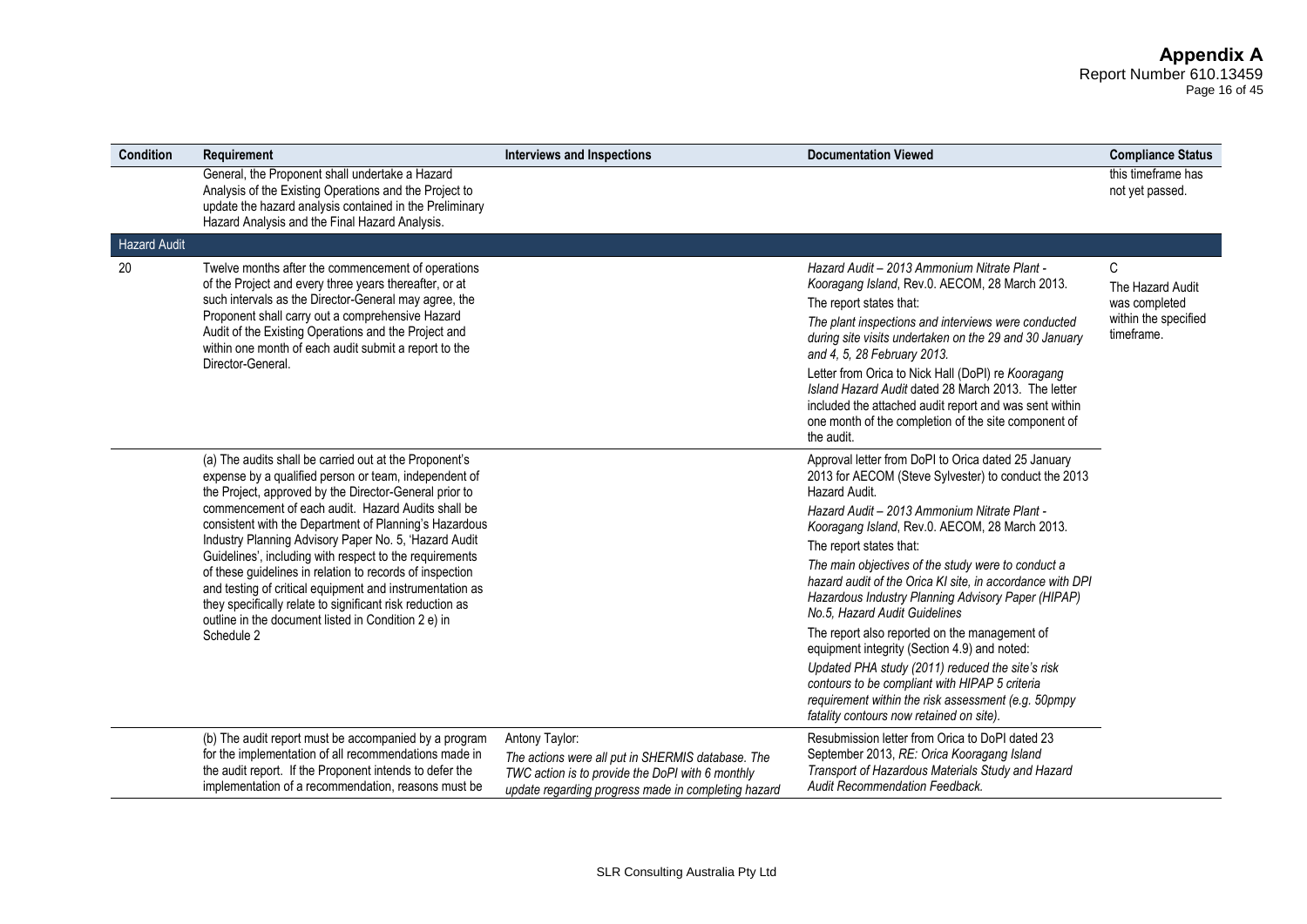| <b>Condition</b> | Requirement | Interviews and Inspections | <b>Documentation Viewed</b>                                                                                                                    | <b>Compliance Status</b> |
|------------------|-------------|----------------------------|------------------------------------------------------------------------------------------------------------------------------------------------|--------------------------|
|                  | documented. | audit actions.             | The letter included a revised program for<br>implementation of the recommendations.                                                            |                          |
|                  |             |                            | Viewed "KI TWC-1&2 Projects Strategic Plan -<br>20130310" which included an action:                                                            |                          |
|                  |             |                            | "The site's DG Notification will be updated for Depot 50<br>to reflect the storage of four IBC's rather than one<br>aboveground storage tank." |                          |

# **Table 8 Air Quality**

| <b>Condition</b> | Requirement                                                                                                                                                                            | <b>Interviews and Inspections</b> | <b>Documentation Viewed</b>                                                                                                                                                                                                                                                                                                                                                                                                                                                         | <b>Compliance Status</b>                                                                                                                               |
|------------------|----------------------------------------------------------------------------------------------------------------------------------------------------------------------------------------|-----------------------------------|-------------------------------------------------------------------------------------------------------------------------------------------------------------------------------------------------------------------------------------------------------------------------------------------------------------------------------------------------------------------------------------------------------------------------------------------------------------------------------------|--------------------------------------------------------------------------------------------------------------------------------------------------------|
| Design           |                                                                                                                                                                                        |                                   |                                                                                                                                                                                                                                                                                                                                                                                                                                                                                     |                                                                                                                                                        |
| 21               | The Proponent shall implement the emission control<br>measures identified in the EA (Section 7.8.1) prior to the<br>commencement of operations of the Project. These<br>shall include: |                                   |                                                                                                                                                                                                                                                                                                                                                                                                                                                                                     | C<br>The scrubber<br>required for<br>Condition 21(d) has<br>been installed, all<br>other requirements<br>of this condition are<br>yet to be triggered. |
|                  | (a) absorption columns in the new Nitric Acid Plant No.4<br>(NAP4) to reduce the $NOx$ ;                                                                                               |                                   | N/A as this hasn't been built yet                                                                                                                                                                                                                                                                                                                                                                                                                                                   |                                                                                                                                                        |
|                  | (b) catalytic reduction from the NAP4 stack to reduce<br>the $NOx$ :                                                                                                                   |                                   | N/A as this hasn't been built yet                                                                                                                                                                                                                                                                                                                                                                                                                                                   |                                                                                                                                                        |
|                  | (c) air scrubbing and recirculation technology in the new<br>Prill Tower as part of the new Ammonium Nitrate Plant<br>No. 3 (ANP3) to minimise particulates, including PM10            |                                   | N/A as this hasn't been built yet                                                                                                                                                                                                                                                                                                                                                                                                                                                   |                                                                                                                                                        |
|                  | (d) a refrigeration purge gas scrubber to be installed in<br>the existing Ammonia Plant to reduce $NOx$                                                                                |                                   | Implemented NO <sub>x</sub> stack emissions testing.<br>Observed scrubber in place.                                                                                                                                                                                                                                                                                                                                                                                                 |                                                                                                                                                        |
|                  |                                                                                                                                                                                        |                                   | Viewed document available on web<br>(http://www.orica.com/Sustainability/Environmental-<br>Monitoring-Data/Kooragang-Island/Air-Monitoring#data)<br>"Orica Kooragang Island Monitoring Points 16, 17, 18,<br>19, 20, 21 and 29" that included annual stack emissions<br>for Point 20 (Ammonia Plan Reformer Stack) and Point<br>29 (Ammonia Plant Pre Reformer Stack). The report<br>showed annual emissions taken as per the<br>requirements of the EPL, and showed no exceedances |                                                                                                                                                        |
|                  |                                                                                                                                                                                        |                                   | <b>Recommendation:</b>                                                                                                                                                                                                                                                                                                                                                                                                                                                              |                                                                                                                                                        |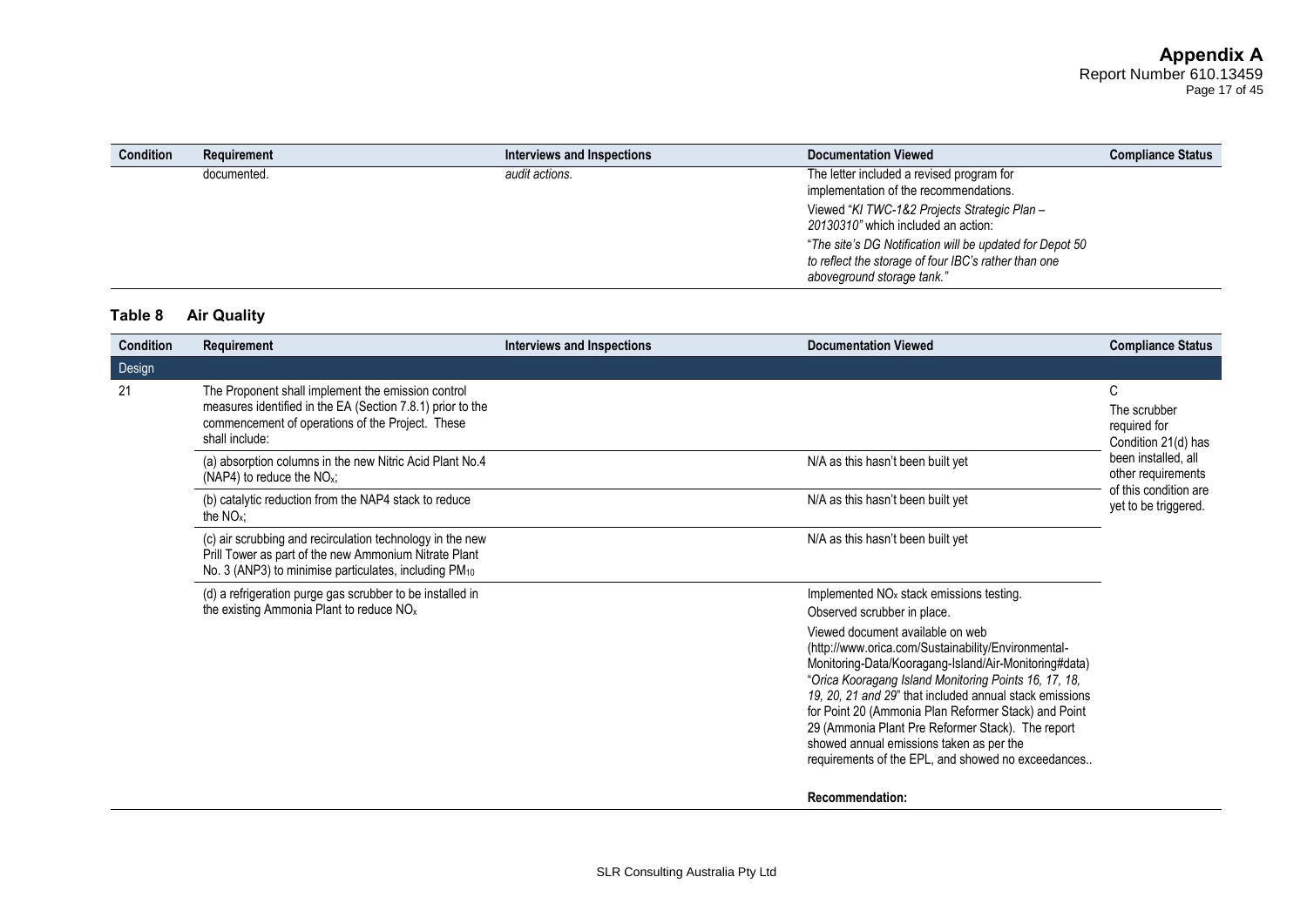# **Appendix A**

Report Number 610.13459 Page 18 of 45

| <b>Condition</b> | Requirement                                                                                                                 | <b>Interviews and Inspections</b> | <b>Documentation Viewed</b>                                                                                                                                                                                                                                                                                                                                                                                                                                                                                                                                                                                                                                                                                                                                                  | <b>Compliance Status</b>                                                                                                                                                                                                                                                                                                                   |
|------------------|-----------------------------------------------------------------------------------------------------------------------------|-----------------------------------|------------------------------------------------------------------------------------------------------------------------------------------------------------------------------------------------------------------------------------------------------------------------------------------------------------------------------------------------------------------------------------------------------------------------------------------------------------------------------------------------------------------------------------------------------------------------------------------------------------------------------------------------------------------------------------------------------------------------------------------------------------------------------|--------------------------------------------------------------------------------------------------------------------------------------------------------------------------------------------------------------------------------------------------------------------------------------------------------------------------------------------|
|                  |                                                                                                                             |                                   | Post full air quality reports on website, showing<br>methods used to undertake monitoring are in<br>accordance with requirements of EPL and work<br>conducted by NATA accredited laboratories.                                                                                                                                                                                                                                                                                                                                                                                                                                                                                                                                                                               |                                                                                                                                                                                                                                                                                                                                            |
|                  | (e) scrubbers on the new NAP4 and APN3 to remove<br>ammonia                                                                 |                                   | N/A as this hasn't been built yet                                                                                                                                                                                                                                                                                                                                                                                                                                                                                                                                                                                                                                                                                                                                            |                                                                                                                                                                                                                                                                                                                                            |
| Monitoring       |                                                                                                                             |                                   |                                                                                                                                                                                                                                                                                                                                                                                                                                                                                                                                                                                                                                                                                                                                                                              |                                                                                                                                                                                                                                                                                                                                            |
| 22               | The Proponent shall undertake air emission monitoring<br>as required by the EPL for the Project.                            |                                   | Data from website (monthly SHEC report)<br>Viewed document available on web<br>(http://www.orica.com/Sustainability/Environmental-<br>Monitoring-Data/Kooragang-Island/Air-Monitoring#data)<br>"Orica Kooragang Island Monitoring Points 16, 17, 18,<br>19, 20, 21 and 29" that included annual stack emissions<br>for Point 20 (Ammonia Plan Reformer Stack) and Point<br>29 (Ammonia Plant Pre Reformer Stack). The report<br>showed annual emissions taken as per the<br>requirements of the EPL, and showed no exceedances<br>Annual Return, Licence No 828 for the period 1st April<br>2012 to 31 March 2013.<br>Report included completed details for the discharge to<br>air monitoring points:<br>Discharge & Monitoring Point 20<br>Discharge & Monitoring Point 29 | C<br>The required air<br>emissions<br>monitoring is being<br>undertaken.<br><b>Recommendation:</b><br>Post full air quality<br>reports on<br>website, showing<br>methods used to<br>undertake<br>monitoring are in<br>accordance with<br>requirements of<br><b>EPL and work</b><br>conducted by<br><b>NATA</b> accredited<br>laboratories. |
| 23               | The Proponent shall undertake an air quality verification<br>study for the Project. The study shall:                        |                                   | Air Quality Verification Study, Ammonium Nitrate Plant<br>Upgrade (AECOM, 27 February 2013)                                                                                                                                                                                                                                                                                                                                                                                                                                                                                                                                                                                                                                                                                  | C                                                                                                                                                                                                                                                                                                                                          |
|                  | (a) be prepared by a suitably qualified expert;                                                                             |                                   | The report was signed off by James McIntyre of<br><b>AECOM</b>                                                                                                                                                                                                                                                                                                                                                                                                                                                                                                                                                                                                                                                                                                               |                                                                                                                                                                                                                                                                                                                                            |
|                  | (b) be completed within 12 months of the<br>commencement of operation or as otherwise agreed to<br>by the Director-General; |                                   | The report was completed in February 2013, which was<br>within 12 months of commencement of operations<br>(29/2/2012)                                                                                                                                                                                                                                                                                                                                                                                                                                                                                                                                                                                                                                                        |                                                                                                                                                                                                                                                                                                                                            |
|                  |                                                                                                                             |                                   | Approval letter from DoPI to Orica RE: Phase 1 Air<br>Quality Verification Report and Waste Management<br>Plan, dated 19 July 2013.                                                                                                                                                                                                                                                                                                                                                                                                                                                                                                                                                                                                                                          |                                                                                                                                                                                                                                                                                                                                            |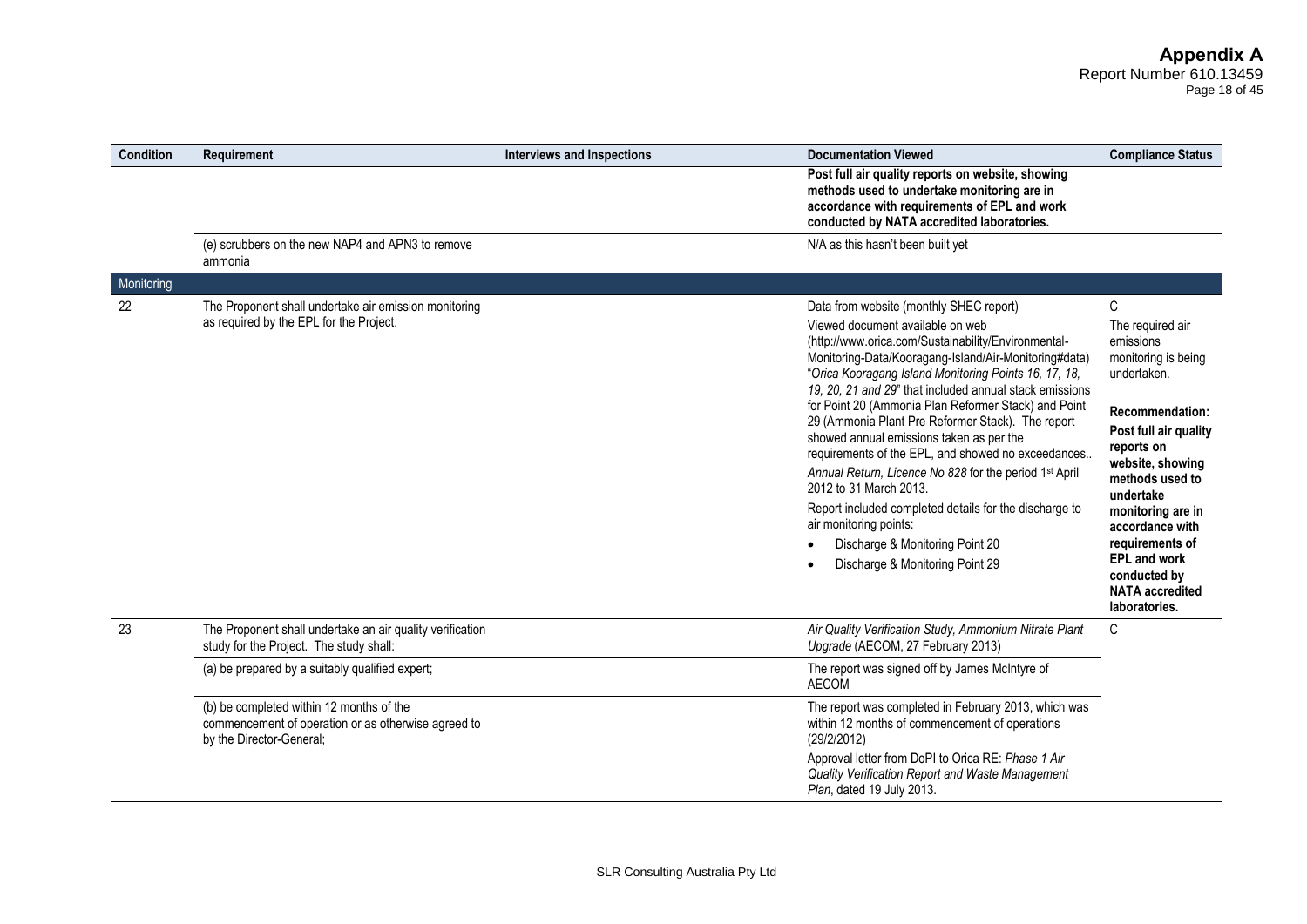Page 19 of 45

| <b>Condition</b> | Requirement                                                                                                          | <b>Interviews and Inspections</b> | <b>Documentation Viewed</b>                                                                                                                                                                                                                                                                                                                                                                                                                                                                                                                                                                                                                                                                                                                                                                                                         | <b>Compliance Status</b> |
|------------------|----------------------------------------------------------------------------------------------------------------------|-----------------------------------|-------------------------------------------------------------------------------------------------------------------------------------------------------------------------------------------------------------------------------------------------------------------------------------------------------------------------------------------------------------------------------------------------------------------------------------------------------------------------------------------------------------------------------------------------------------------------------------------------------------------------------------------------------------------------------------------------------------------------------------------------------------------------------------------------------------------------------------|--------------------------|
|                  | (c) include a comparison of monitoring results with the<br>predictions outlined in the EA (including predictions for |                                   | Air Quality Verification Study, Ammonium Nitrate Plant<br>Upgrade (AECOM, 27 February 2013)                                                                                                                                                                                                                                                                                                                                                                                                                                                                                                                                                                                                                                                                                                                                         |                          |
|                  | ground level concentrations at Stockton) and with any<br>limits or conditions in the EPL;                            |                                   | Includes a statement in the methodology (Section 4)<br>that:                                                                                                                                                                                                                                                                                                                                                                                                                                                                                                                                                                                                                                                                                                                                                                        |                          |
|                  |                                                                                                                      |                                   | This report compared the performance of the upgraded<br>ammonia plant against predictions made in the EA, the<br>Consistency Report and the conditions of the facility's<br>Environment Protection Licence (EPL 828) in terms of<br>NO <sub>x</sub> emissions and resultant ground level<br>concentrations of NO <sub>2</sub> at Stockton.                                                                                                                                                                                                                                                                                                                                                                                                                                                                                          |                          |
|                  | (d) verify the effectiveness of the implemented emission<br>controls.                                                |                                   | Air Quality Verification Study, Ammonium Nitrate Plant<br>Upgrade (AECOM, 27 February 2013)                                                                                                                                                                                                                                                                                                                                                                                                                                                                                                                                                                                                                                                                                                                                         |                          |
|                  |                                                                                                                      |                                   | The conclusion (Section 5) states:                                                                                                                                                                                                                                                                                                                                                                                                                                                                                                                                                                                                                                                                                                                                                                                                  |                          |
|                  |                                                                                                                      |                                   | The purpose of this report was to verify the performance<br>of the modifications to the Orica facility against<br>predictions made in the EA submitted to support the<br>modifications. As the Reformer Stack is the only plant<br>that has been modified under the development<br>approval, this was the only source addressed, with<br>NO <sub>x</sub> /NO <sub>2</sub> the only pollutants investigated. The<br>verification consisted of comparison of modelled and<br>measured parameters of the Reformer Stack and<br>comparison of the predicted ground level concentrations<br>of NO <sub>2</sub> at the Roxburgh Street monitoring station<br>against measured concentrations.<br>It goes on to conclude that:<br>these two sources (The Reformer Stack and Pre-<br>Reformer Stack) are operating within statutory limits. |                          |
|                  |                                                                                                                      |                                   | <b>Recommendation:</b>                                                                                                                                                                                                                                                                                                                                                                                                                                                                                                                                                                                                                                                                                                                                                                                                              |                          |
|                  |                                                                                                                      |                                   | Whilst the study was able to demonstrate that the<br>plant is operating within statutory limits, there was<br>an opportunity for more thorough assessment of<br>whether the plant is achieving ideal operational<br>efficiency that should be factored into subsequent<br>studies of this type undertaken for the Project                                                                                                                                                                                                                                                                                                                                                                                                                                                                                                           |                          |
| 24               | Should the air quality verification study or routine                                                                 | Antony Taylor:                    | Condition not applicable as the Department has made                                                                                                                                                                                                                                                                                                                                                                                                                                                                                                                                                                                                                                                                                                                                                                                 | <b>NA</b>                |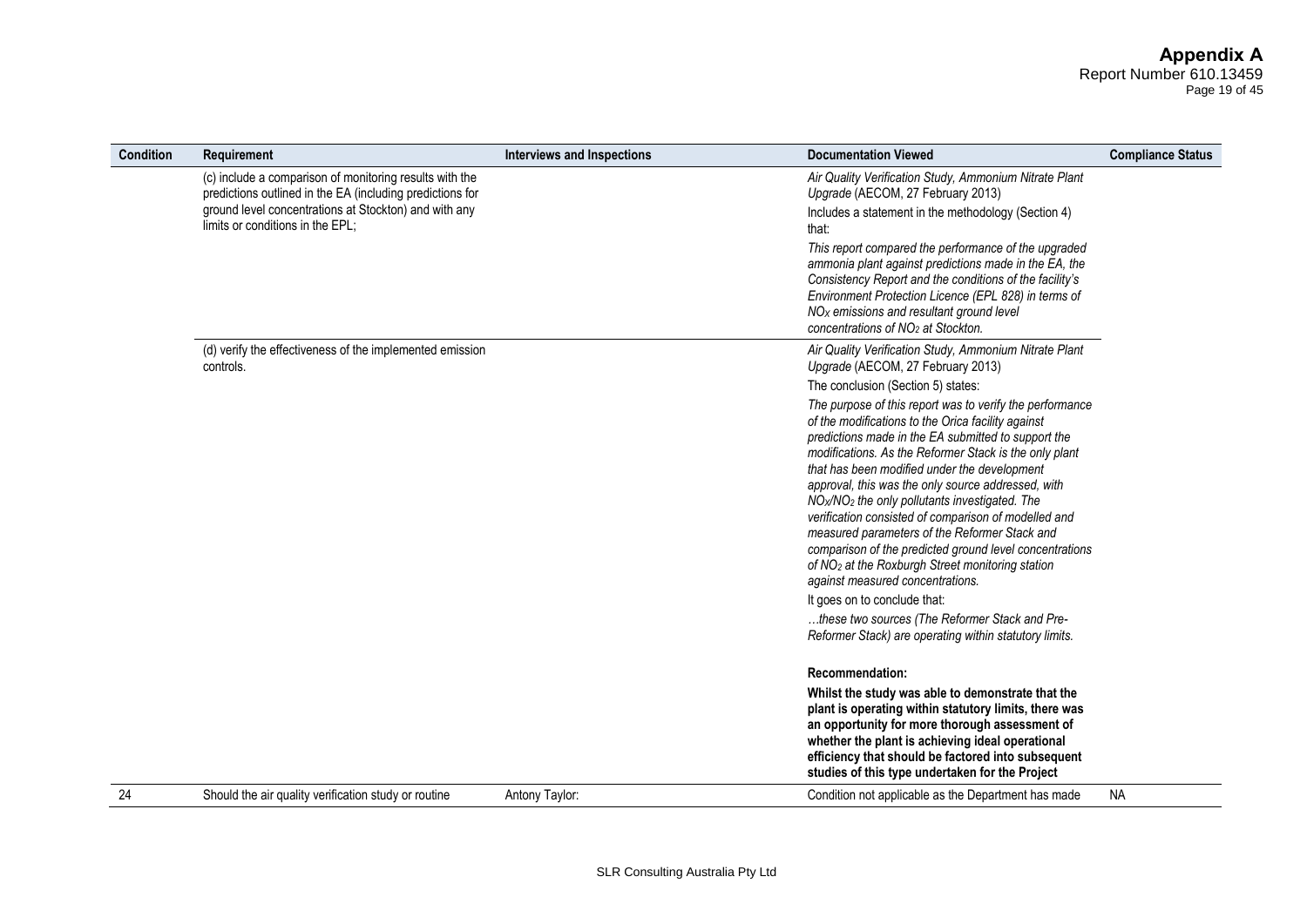Page 20 of 45

| Condition<br>Requirement |                                                                                                                                                                                                                            | <b>Interviews and Inspections</b>                                                                                                                                                                                                     | <b>Documentation Viewed</b>                                                                                                                                                                                                                                                                                                                                                                                                  | <b>Compliance Status</b>                                                                                                                                                                                                                                                                                                                                                                                                                                                                                                                                                           |
|--------------------------|----------------------------------------------------------------------------------------------------------------------------------------------------------------------------------------------------------------------------|---------------------------------------------------------------------------------------------------------------------------------------------------------------------------------------------------------------------------------------|------------------------------------------------------------------------------------------------------------------------------------------------------------------------------------------------------------------------------------------------------------------------------------------------------------------------------------------------------------------------------------------------------------------------------|------------------------------------------------------------------------------------------------------------------------------------------------------------------------------------------------------------------------------------------------------------------------------------------------------------------------------------------------------------------------------------------------------------------------------------------------------------------------------------------------------------------------------------------------------------------------------------|
| emissions.               | monitoring required by the EPL indicate that emissions<br>from the Project exceed the relevant regulatory criteria,<br>the Department may request that Orica implement all<br>reasonable and feasible measures to minimise | One exceedance was reported in our 2013 annual<br>return regarding reformer stack. This occurred prior to<br>the still being commissioned. Since then there have<br>been no exceedances.<br>This was reported to the EPA and Planning | no requests for Orica to implement further emissions<br>minimisation measures.                                                                                                                                                                                                                                                                                                                                               | The Department<br>made no requests<br>for Orica to<br>implement further<br>emissions<br>minimisation<br>measures                                                                                                                                                                                                                                                                                                                                                                                                                                                                   |
| Mitigation               |                                                                                                                                                                                                                            |                                                                                                                                                                                                                                       |                                                                                                                                                                                                                                                                                                                                                                                                                              |                                                                                                                                                                                                                                                                                                                                                                                                                                                                                                                                                                                    |
| 25<br>Project.           | The Proponent shall carry out all reasonable and<br>feasible measures to minimise dust generated by the                                                                                                                    |                                                                                                                                                                                                                                       | <b>Construction Environmental Management Plan</b><br>September 2011.<br>Details dust management and suppression methods<br>(Section 7.2.4) for construction.<br>Viewed Kooragang Island Works Environmental Audit<br>Checklist template.<br>Viewed Kooragang Island Works Safety Audit Checklist<br>template<br>Viewed "Completed housekeeping audit and<br>environment audit for 2014 turnaround" dated 27<br>February 2014 | <b>NC</b><br>The CEMP details a<br>range of measures,<br>however, Orica was<br>not able to provide<br>sufficient evidence<br>to show that these<br>measures<br>(specifically weekly<br>inspections) were<br>being carried out at<br>the time of the<br>construction works<br>Recommendation:<br><b>Ensure weekly</b><br>environmental<br>inspections are<br>undertaken, and<br>records of each<br>inspection kept, as<br>required in the<br>Construction<br>Environmental<br>Management Plan.<br><b>Consider</b><br>including in<br>subsequent<br>revisions of the<br>Construction |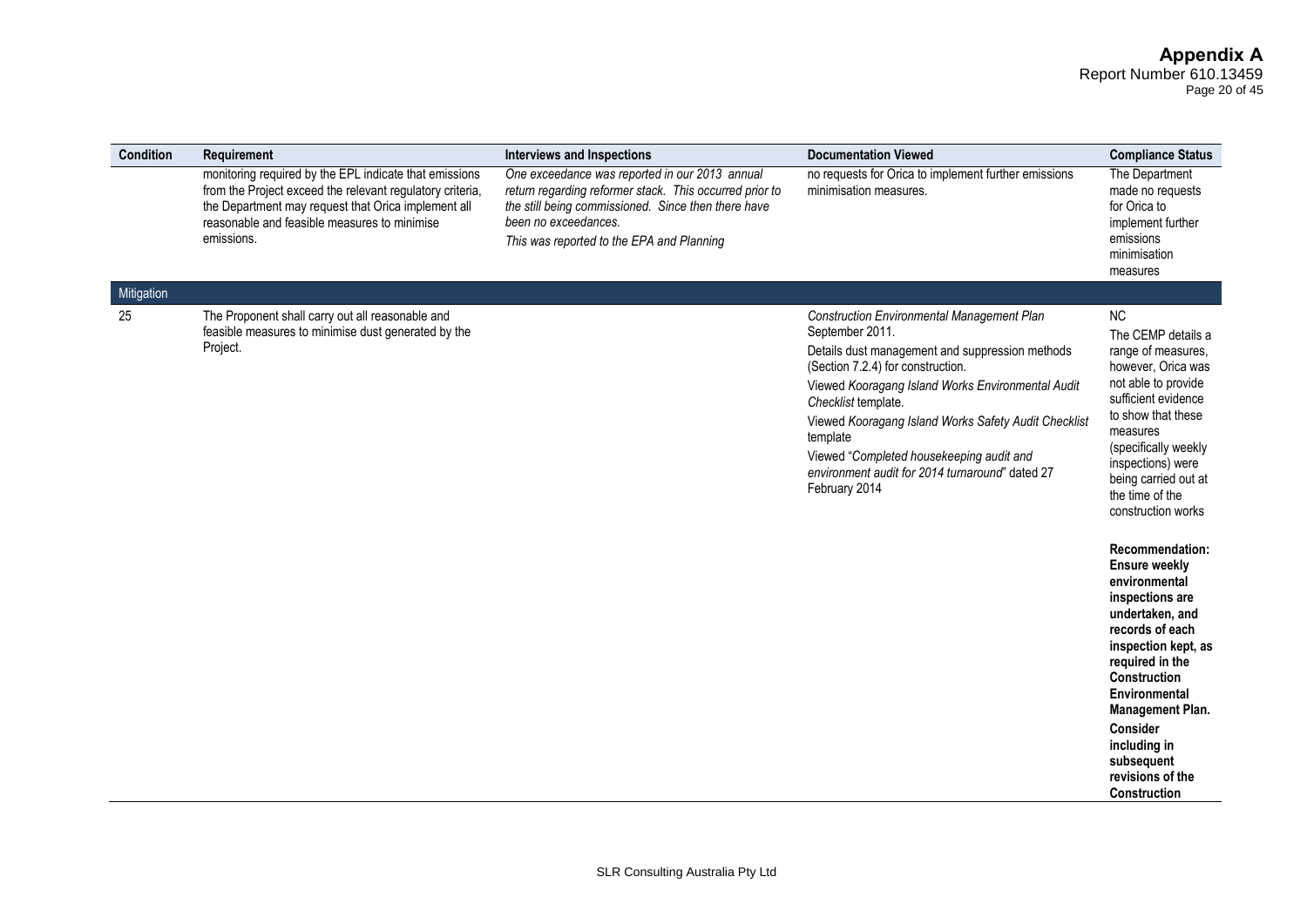#### **Appendix A** Report Number 610.13459 Page 21 of 45

| <b>Condition</b> | Requirement                                                                                     | Interviews and Inspections | <b>Documentation Viewed</b>                                                                                                                             | <b>Compliance Status</b>                                                                                                                                                                                                                              |
|------------------|-------------------------------------------------------------------------------------------------|----------------------------|---------------------------------------------------------------------------------------------------------------------------------------------------------|-------------------------------------------------------------------------------------------------------------------------------------------------------------------------------------------------------------------------------------------------------|
|                  |                                                                                                 |                            |                                                                                                                                                         | Environmental<br><b>Management Plan</b><br>description of the<br>types of triggers<br>that may result in<br>a requirement to<br>implement a<br>control (e.g. a<br>water cart) and<br>how the<br>assessment of it's<br>effectiveness is<br>determined. |
| 26               | During construction, the Proponent shall ensure that:                                           |                            |                                                                                                                                                         | C                                                                                                                                                                                                                                                     |
|                  | (a) all trucks entering or leaving the Project Site with<br>loads have their loads covered; and |                            | <b>Construction Environmental Management Plan</b><br>September 2011.                                                                                    | There was no<br>evidence of non-                                                                                                                                                                                                                      |
|                  |                                                                                                 |                            | Includes requirement for covering truck loads (Section<br>7.2.4) for construction. "No complaints regarding dust<br>were received during construction". | compliance with this<br>condition, however<br>weekly inspection<br>checklists required                                                                                                                                                                |
|                  | (b) trucks associated with the Project do not track dirt<br>onto the public road network.       |                            | <b>Construction Environmental Management Plan</b><br>September 2011.                                                                                    | under the CEMP<br>could not be                                                                                                                                                                                                                        |
|                  |                                                                                                 |                            | Includes requirement for managing outgoing trucks and<br>sweeping of roads to minimise accumulation or                                                  | provided.                                                                                                                                                                                                                                             |
|                  |                                                                                                 |                            | deposition of dust from trucks (Section 7.2.4) for<br>construction                                                                                      | Recommendation:<br><b>Ensure weekly</b><br>environmental<br>inspections are<br>undertaken, and<br>records of each<br>inspection kept, as<br>required in the<br>Construction<br>Environmental<br><b>Management Plan</b>                                |
|                  | <b>Further Emissions Reductions</b>                                                             |                            |                                                                                                                                                         |                                                                                                                                                                                                                                                       |
| 27               | The Proponent shall investigate and report on the                                               |                            | Annual Environmental Management                                                                                                                         | C                                                                                                                                                                                                                                                     |
|                  | progress to reduce PM <sub>10</sub> emissions from the existing                                 |                            | Report December 2013.                                                                                                                                   | Progress to reduce                                                                                                                                                                                                                                    |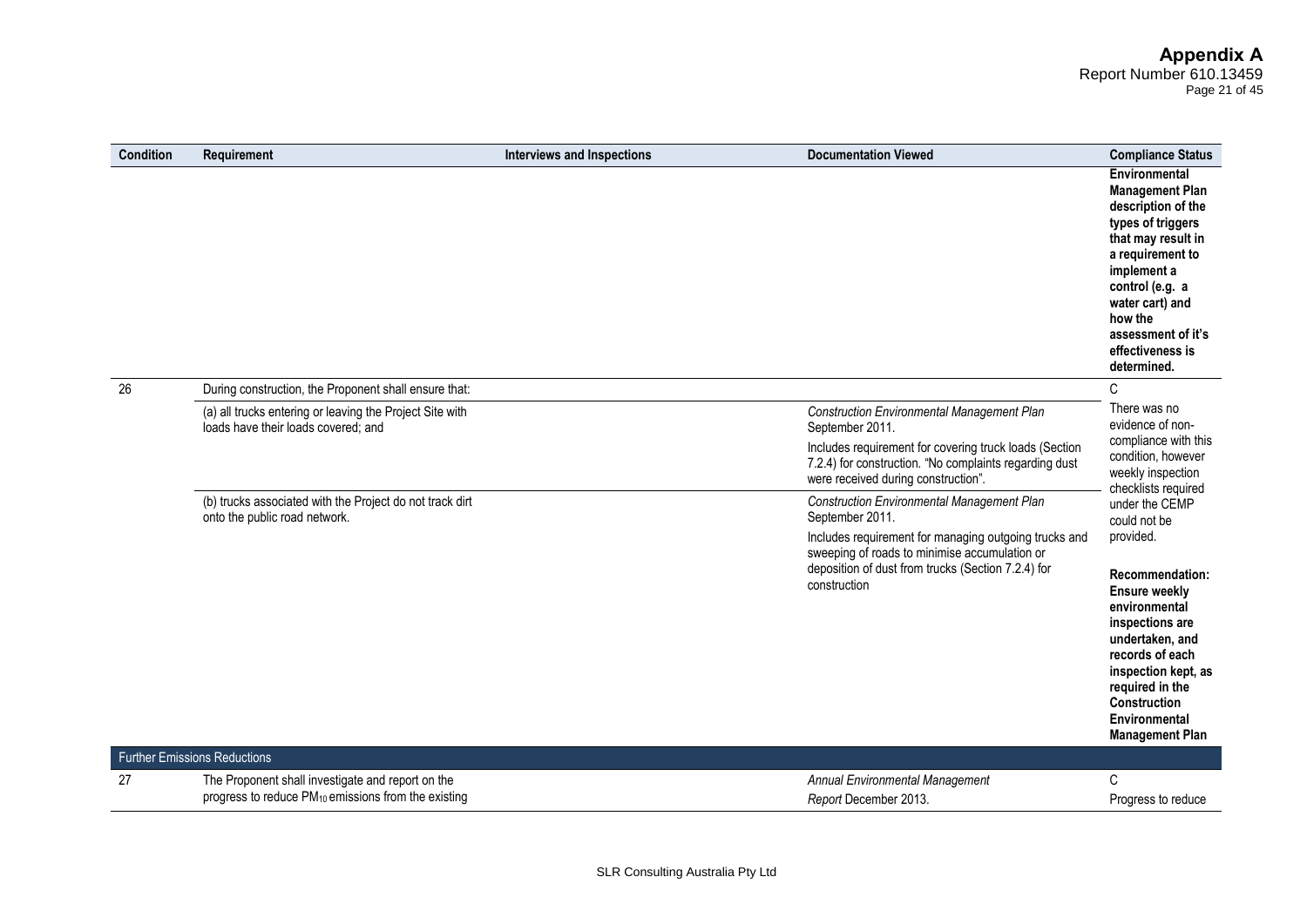#### **Appendix A** Report Number 610.13459 Page 22 of 45

| <b>Condition</b> | Requirement                                                                                                  | <b>Interviews and Inspections</b>                                                                                                                                                             | <b>Documentation Viewed</b>                                                                                                                                                                                                                                                                                                                                                                        | <b>Compliance Status</b>                                                                                      |
|------------------|--------------------------------------------------------------------------------------------------------------|-----------------------------------------------------------------------------------------------------------------------------------------------------------------------------------------------|----------------------------------------------------------------------------------------------------------------------------------------------------------------------------------------------------------------------------------------------------------------------------------------------------------------------------------------------------------------------------------------------------|---------------------------------------------------------------------------------------------------------------|
|                  | Prill Tower on the Ammonium Nitrate Plant No. 1. The<br>report shall:                                        |                                                                                                                                                                                               |                                                                                                                                                                                                                                                                                                                                                                                                    | PM <sub>10</sub> emissions<br>from the existing<br>Prill Tower on the<br>Ammonium Nitrate<br>Plant No. 1 have |
|                  | (a) be provided annually, and can be reported through<br>the Annual Environmental Management Report required |                                                                                                                                                                                               | Annual Environmental Management<br>Report December 2013.                                                                                                                                                                                                                                                                                                                                           |                                                                                                               |
|                  | by condition 50; and                                                                                         |                                                                                                                                                                                               | The report includes annual monitoring results for PM <sub>10</sub><br>for the Prill Tower. The report states:                                                                                                                                                                                                                                                                                      | been investigated<br>and reported on.                                                                         |
|                  |                                                                                                              |                                                                                                                                                                                               | The particulate results demonstrated that particulate<br>levels associated with PM <sub>10</sub> and PM <sub>2.5</sub> are significantly<br>below regulatory limit's and also lower than the<br>conservative PM <sub>10</sub> concentration data that was utilised<br>in the air quality assessment that was previously<br>submitted to the DoPI to support Orica's expansion<br>project approval. |                                                                                                               |
|                  | (b) provide an update on the timeframe for                                                                   | Antony Taylor                                                                                                                                                                                 | Annual Environmental Management                                                                                                                                                                                                                                                                                                                                                                    |                                                                                                               |
|                  | implementation of emission controls.                                                                         | "the report was "hand-delivered on 20 <sup>th</sup> December<br>and that no correspondence has been received back<br>regarding the issue. We have been in discussions with<br>the EPA since." | Report December 2013.                                                                                                                                                                                                                                                                                                                                                                              |                                                                                                               |
|                  |                                                                                                              |                                                                                                                                                                                               | The report summarises the activities undertaken in the<br>previous 12 months (in accordance with the Pollution<br>Reduction Program) and those activities proposed for<br>the following 12 months.                                                                                                                                                                                                 |                                                                                                               |
|                  |                                                                                                              |                                                                                                                                                                                               | The auditor requested evidence that the following action<br>was implemented:                                                                                                                                                                                                                                                                                                                       |                                                                                                               |
|                  |                                                                                                              |                                                                                                                                                                                               | "The report being prepared in accordance with EPL<br>condition U1.3 will be submitted to the EPA prior to 31<br>December 2013, as required by the licence".                                                                                                                                                                                                                                        |                                                                                                               |
|                  |                                                                                                              |                                                                                                                                                                                               | <b>Recommendation:</b>                                                                                                                                                                                                                                                                                                                                                                             |                                                                                                               |
|                  |                                                                                                              |                                                                                                                                                                                               | Check progress against these two proposed actions<br>at the time of the next independent environmental<br>audit:                                                                                                                                                                                                                                                                                   |                                                                                                               |
|                  |                                                                                                              |                                                                                                                                                                                               | Continuation of the AN1 Prill tower<br>1.<br>particulate monitoring program in agreement<br>with the EPA.                                                                                                                                                                                                                                                                                          |                                                                                                               |
|                  |                                                                                                              |                                                                                                                                                                                               | Commencement of process improvement<br>2.<br>activities designed to minimisation the<br>generation of coarse particulate from the Prill<br>tower in accordance with the commitments<br>outlined to the EPA.                                                                                                                                                                                        |                                                                                                               |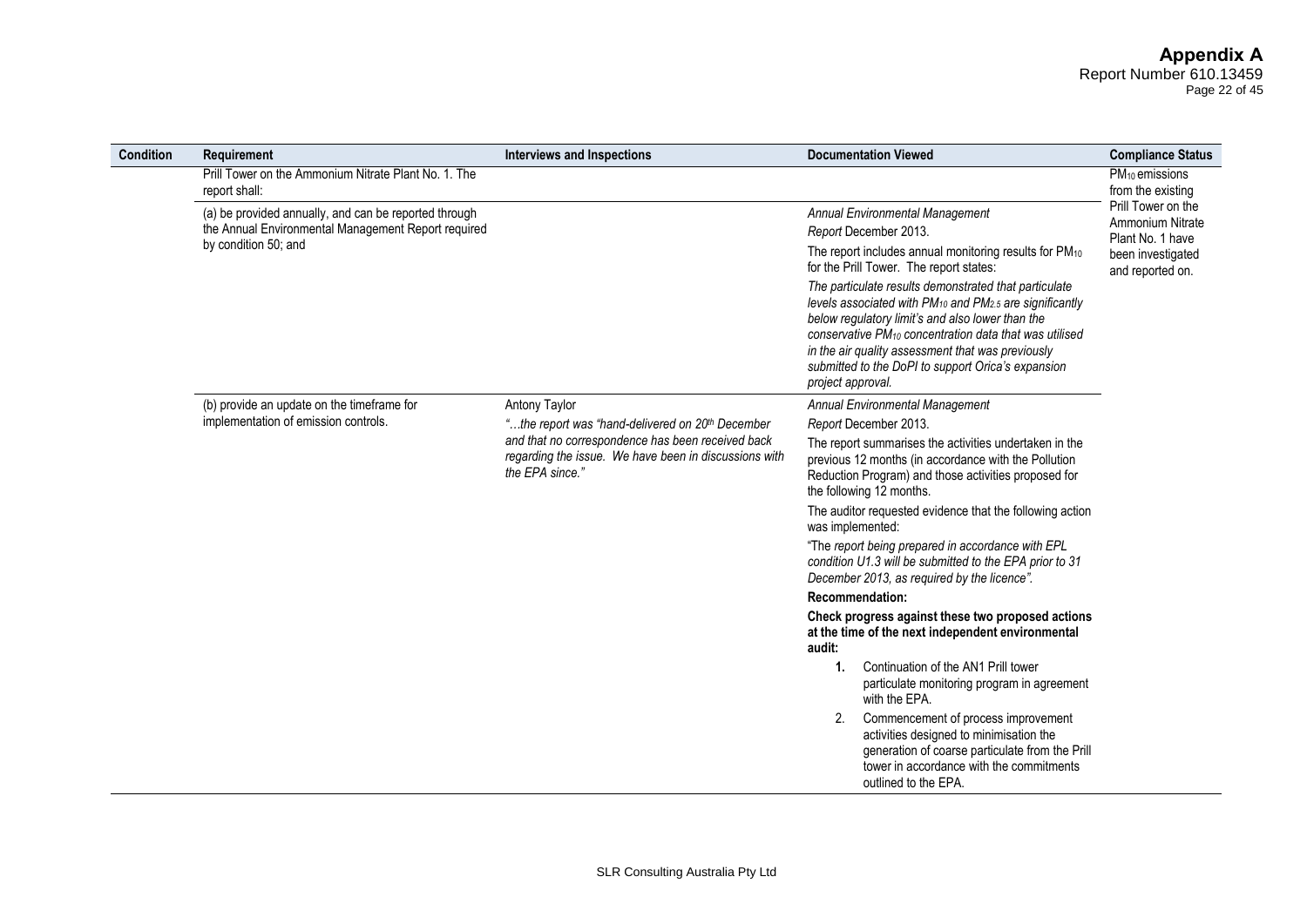# **Table 9 Greenhouse Gas Emissions**

| <b>Condition</b> | Requirement                                                                                                                                                                           | Interviews and Inspections                                | <b>Documentation Viewed</b>                                                                                                                                                                                                                | <b>Compliance Status</b>                          |
|------------------|---------------------------------------------------------------------------------------------------------------------------------------------------------------------------------------|-----------------------------------------------------------|--------------------------------------------------------------------------------------------------------------------------------------------------------------------------------------------------------------------------------------------|---------------------------------------------------|
|                  | <b>Emission Reductions for the Project</b>                                                                                                                                            |                                                           |                                                                                                                                                                                                                                            |                                                   |
| 28               | Prior to the operation of the Project, the Proponent shall<br>implement the emissions reduction technology identified<br>in the EA including:                                         |                                                           |                                                                                                                                                                                                                                            | C<br>Gas efficiency is<br>monitored daily in      |
|                  | (a) N <sub>2</sub> O abatement technology on the new Nitric Acid<br>Plant (NAP4); and                                                                                                 |                                                           | N/A as this plant hasn't been built yet.                                                                                                                                                                                                   | comparison to<br>target efficiency.               |
|                  | (b) energy efficiency improvements to the Ammonia                                                                                                                                     |                                                           | Monitored daily (snapshot reports)                                                                                                                                                                                                         |                                                   |
|                  | Plant                                                                                                                                                                                 |                                                           | "Energy efficiency improvement recommendations in<br>the EA related to gas efficiency are monitored daily"                                                                                                                                 |                                                   |
|                  |                                                                                                                                                                                       |                                                           | Viewed Production Report 14 February 2014 which<br>included results of daily monitoring of gas efficiency in<br>comparison to the target efficiency. On the report<br>viewed, efficiency was always greater than the target<br>efficiency. |                                                   |
|                  | Emission Reductions for the Existing Site                                                                                                                                             |                                                           |                                                                                                                                                                                                                                            |                                                   |
| 29               | Within 6 months of the commencement of operations of<br>NAP4, the Proponent shall implement $N_2O$ abatement<br>technology on the three existing Nitric Acid Plant<br>(NAP1, 2 and 3) | Antony Taylor:<br>"NAP4 has not yet commenced operations" |                                                                                                                                                                                                                                            | <b>NA</b><br>This plant has not<br>yet been built |

### **Table 10 Noise**

| <b>Condition</b> | <b>Requirement</b>                                                                                                                                                                                        | Interviews and Inspections | <b>Documentation Viewed</b>                                                                                                                                                                                                                                                                                                                                                                                                                                                                                      | <b>Compliance Status</b>                                                                                                                                            |
|------------------|-----------------------------------------------------------------------------------------------------------------------------------------------------------------------------------------------------------|----------------------------|------------------------------------------------------------------------------------------------------------------------------------------------------------------------------------------------------------------------------------------------------------------------------------------------------------------------------------------------------------------------------------------------------------------------------------------------------------------------------------------------------------------|---------------------------------------------------------------------------------------------------------------------------------------------------------------------|
| Noise Limits     |                                                                                                                                                                                                           |                            |                                                                                                                                                                                                                                                                                                                                                                                                                                                                                                                  |                                                                                                                                                                     |
| 30               | The Proponent shall ensure that noise levels from the<br>operation of the Project are at least 10dB(a) below<br>noise levels from Orica's Existing Operations as<br>specified by conditions 31 & 32 below |                            | Noise Verification Assessment, Orica Australia Pty Ltd.<br>Orica Ammonium Nitrate Expansion Project, Rev.2.<br>Atkins Acoustics and Associates Pty Ltd, March 2010.<br>Noise verification assessment, Orica Australia Pty Ltd.<br>Orica ammonium nitrate expansion project. By Atkins<br>Acoustics and Associates Pty Ltd. Dated March 2011.<br>The report found that:<br>Field investigations have confirmed that<br>direct noise measurement at Stockton would<br>not be reliable for quantifying the level of | C<br>Noise levels from<br>the operation of the<br>Project have been<br>shown to be at least<br>10dB(A) below<br>noise levels from<br>Orica's Existing<br>Operations |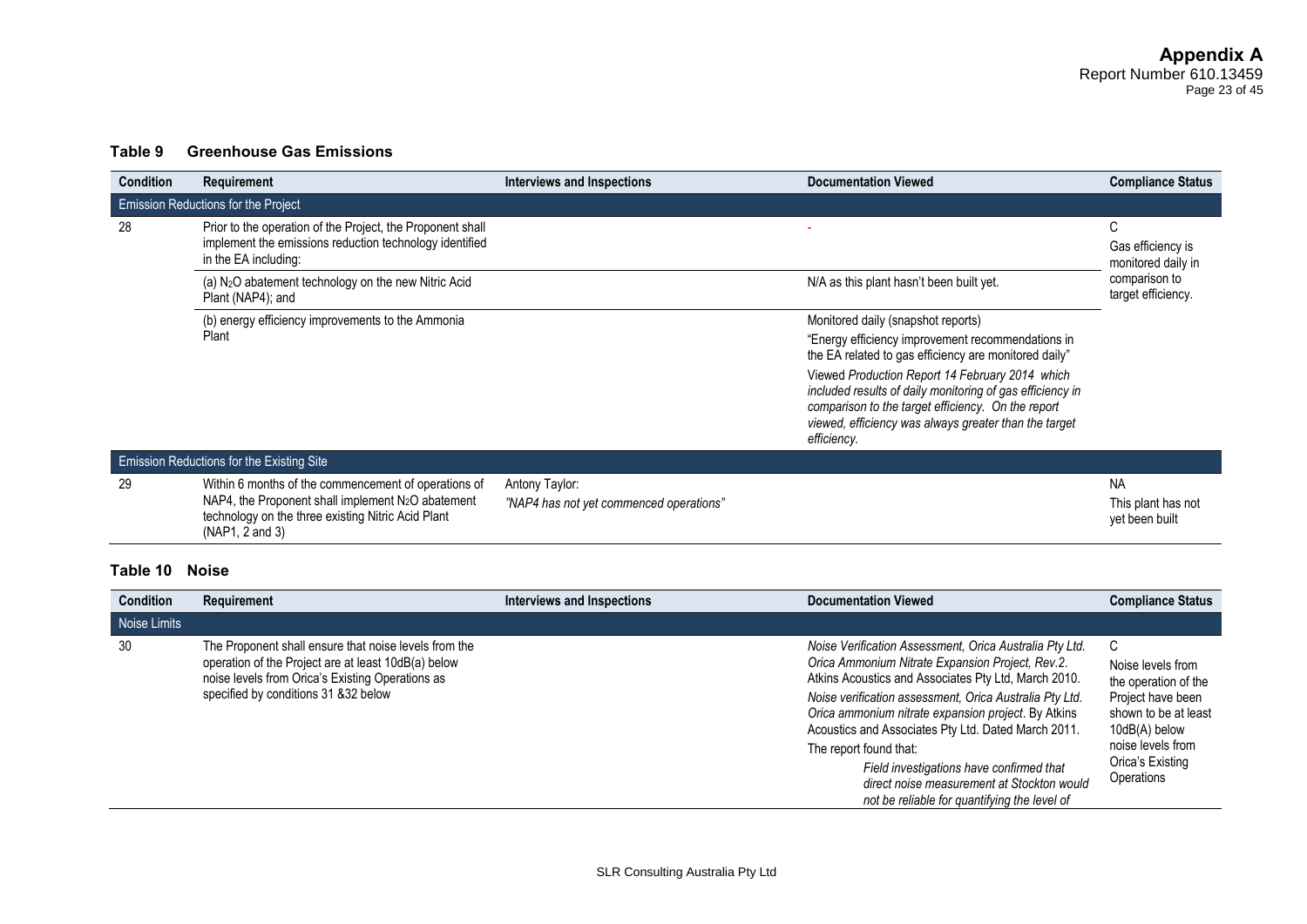Page 24 of 45

| <b>Condition</b> | <b>Requirement</b>                                                                                                                                                                                             | <b>Interviews and Inspections</b> | <b>Documentation Viewed</b>                                                                                                                                                                                                              | <b>Compliance Status</b>                                                        |
|------------------|----------------------------------------------------------------------------------------------------------------------------------------------------------------------------------------------------------------|-----------------------------------|------------------------------------------------------------------------------------------------------------------------------------------------------------------------------------------------------------------------------------------|---------------------------------------------------------------------------------|
|                  |                                                                                                                                                                                                                |                                   | noise emitted from Orica or assessing<br>compliance with conditions of consent due to<br>the range of sources contributing to the<br>ambient noise and the effects of variable<br>prevailing meteorological conditions.                  |                                                                                 |
|                  |                                                                                                                                                                                                                |                                   | And also states:                                                                                                                                                                                                                         |                                                                                 |
|                  |                                                                                                                                                                                                                |                                   | In the opinion of Atkins Acoustics noise<br>measurements on Kooragang Island provide<br>more reliable information for assessing noise<br>trends from Orica.                                                                              |                                                                                 |
|                  |                                                                                                                                                                                                                |                                   | Environmental Noise Audit Overview, 2012-<br>2013 by Atkins Acoustics dated August 2013<br>states:                                                                                                                                       |                                                                                 |
|                  |                                                                                                                                                                                                                |                                   | Modelling has confirmed that noise<br>contributions from the Project (Table 3)<br>satisfy the project noise criteria.                                                                                                                    |                                                                                 |
|                  | Existing Operations - Noise Verification Program                                                                                                                                                               |                                   |                                                                                                                                                                                                                                          |                                                                                 |
| 31               | Prior to the commencement of construction the<br>Proponent shall prepare and implement an Existing<br>Operations Noise Verification Program to the<br>satisfaction of the Director-General. The Program shall: |                                   | Orica Kooragang Island, Existing Operations - Noise<br>Verification Program prepared by Orica and submitted<br>by email to Kerry Hamann and Jeff Parnell on 5/2/2010<br>(prior to construction commencing on 10/2/2010).                 | C<br>The plan was<br>prepared in<br>accordance with the<br>requirements of this |
|                  |                                                                                                                                                                                                                |                                   | Approval letter from DoPI to Orica RE: Orica<br>Ammonium Nitrate Expansion Project, Kooragang<br>Island (08_0129) Noise Verification Assessment, dated<br>17 May 2011.                                                                   | condition                                                                       |
|                  | (a) be undertaken by a suitably qualified and<br>experienced person;                                                                                                                                           |                                   | Atkins Acoustics were engaged to undertake the<br>program.                                                                                                                                                                               |                                                                                 |
|                  |                                                                                                                                                                                                                |                                   | Submission email from Orica to Felicity Greenway<br>(DoPI) for the Existing Noise Verification Assessment<br>undertaken by Atkins Acoustics, dated 5 May 2011.                                                                           |                                                                                 |
|                  | (b) identify future reference points that will be used to<br>demonstrate compliance;                                                                                                                           |                                   | Orica Kooragang Island, Existing Operations - Noise<br>Verification Program prepared by Orica and submitted<br>by email to Kerry Hamann and Jeff Parnell on 5/2/2010<br>(prior to construction commencing on 10/2/2010).<br>States that: |                                                                                 |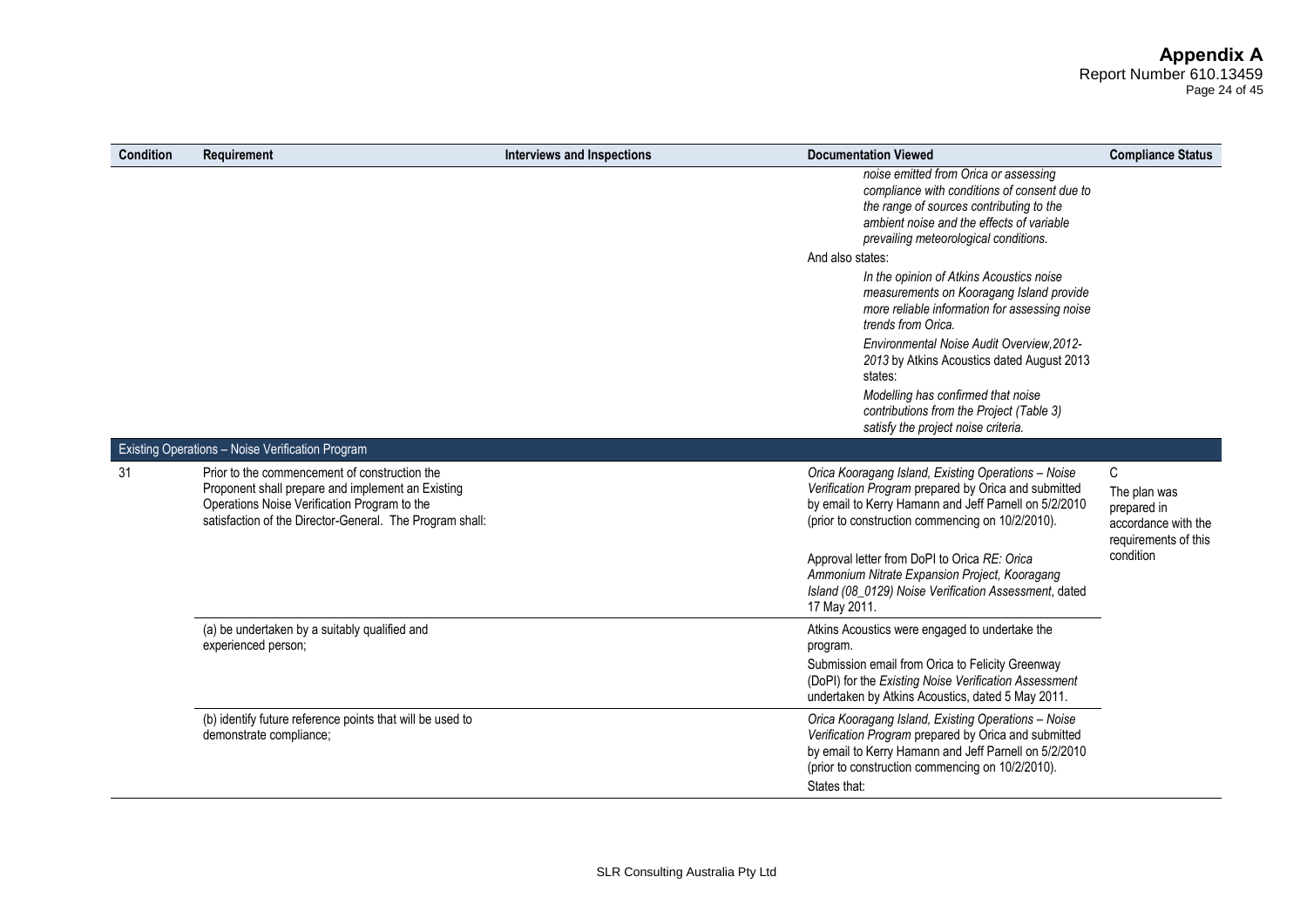# **Appendix A**

Report Number 610.13459 Page 25 of 45

| <b>Condition</b> | Requirement                                                                                                                                                                                                                                                                                                                                                                              | <b>Interviews and Inspections</b>                                                                                                                                                                                                                                                                                                                                                                                 | <b>Documentation Viewed</b>                                                                                                                                                                                                                                                                                                                                                                                                                                                                                                                                                                                                                                                                  | <b>Compliance Status</b> |
|------------------|------------------------------------------------------------------------------------------------------------------------------------------------------------------------------------------------------------------------------------------------------------------------------------------------------------------------------------------------------------------------------------------|-------------------------------------------------------------------------------------------------------------------------------------------------------------------------------------------------------------------------------------------------------------------------------------------------------------------------------------------------------------------------------------------------------------------|----------------------------------------------------------------------------------------------------------------------------------------------------------------------------------------------------------------------------------------------------------------------------------------------------------------------------------------------------------------------------------------------------------------------------------------------------------------------------------------------------------------------------------------------------------------------------------------------------------------------------------------------------------------------------------------------|--------------------------|
|                  |                                                                                                                                                                                                                                                                                                                                                                                          |                                                                                                                                                                                                                                                                                                                                                                                                                   | Prior to the completion of the proposed expansion<br>project (Project) it is proposed to undertake additional<br>monitoring to assist in the determination of the following:                                                                                                                                                                                                                                                                                                                                                                                                                                                                                                                 |                          |
|                  |                                                                                                                                                                                                                                                                                                                                                                                          |                                                                                                                                                                                                                                                                                                                                                                                                                   | Establishing reference points to enable the<br>facility to demonstrate compliance with the<br>project approval.                                                                                                                                                                                                                                                                                                                                                                                                                                                                                                                                                                              |                          |
|                  |                                                                                                                                                                                                                                                                                                                                                                                          |                                                                                                                                                                                                                                                                                                                                                                                                                   | This was undertaken as part of the study completed by<br>Atkins Acoustics (Existing Noise Verification<br>Assessment dated 5 May 2011).                                                                                                                                                                                                                                                                                                                                                                                                                                                                                                                                                      |                          |
|                  |                                                                                                                                                                                                                                                                                                                                                                                          |                                                                                                                                                                                                                                                                                                                                                                                                                   | Six (6) reference locations were selected, three (3) at<br>Stockton (Figure 2) and three (3) on Kooragang Island.<br>The Stockton locations were selected as being<br>representative of residential properties likely to be<br>exposed to noise from Orica.                                                                                                                                                                                                                                                                                                                                                                                                                                  |                          |
|                  | (c) collect new or review existing data, and report on the<br>seasonal background levels for the noise catchment;<br>and;                                                                                                                                                                                                                                                                |                                                                                                                                                                                                                                                                                                                                                                                                                   | Noise Verification Assessment by Atkins Acoustics,<br>submitted by email from Sherree Woodroffe to Felicity<br>Greenway (DoPI) on 5 May 2011.                                                                                                                                                                                                                                                                                                                                                                                                                                                                                                                                                |                          |
|                  |                                                                                                                                                                                                                                                                                                                                                                                          |                                                                                                                                                                                                                                                                                                                                                                                                                   | Attended noise measurements were taken in March<br>2010, June 2010, October 2010, and January 2011<br>accounting for seasonal variation. Unattended noise<br>measurements were also taken across the seasons.                                                                                                                                                                                                                                                                                                                                                                                                                                                                                |                          |
|                  | (d) confirm the noise levels from Orica's Existing<br>Operations.<br>Note: Some construction activities may occur under the<br>Project Approval provided that such activity are not<br>undertaken during the monitoring period of that Orica<br>can demonstrate that the activity would not contribute to<br>the background noise level, to the satisfaction of the<br>Director-General. | Antony Taylor:<br>Existing operational noise levels were detailed in the<br>Noise Verification Report and approved by the DoPI.<br>Noise measurements at Stockton were not reliable, we<br>then came up with strategy of monitoring noise along<br>the boundary. This was used as an indication of what<br>the noise from operations would be.<br>Noise at the boundary is what we're required to comply<br>with. | Noise Verification Assessment by Atkins Acoustics,<br>submitted by email from Sherree Woodroffe to Felicity<br>Greenway (DoPI) on 5 May 2011: Field investigations<br>have confirmed that direct noise measurement at<br>Stockton would not be reliable for quantifying the level<br>of noise emitted from Orica or assessing compliance<br>with conditions of consent due to the range of sources<br>contributing to the ambient noise and the effects of<br>variable prevailing meteorological conditions.<br>And also states:<br>In the opinion of Atkins Acoustics noise measurements<br>on Kooragang Island provide more reliable information<br>for assessing noise trends from Orica. |                          |
|                  |                                                                                                                                                                                                                                                                                                                                                                                          |                                                                                                                                                                                                                                                                                                                                                                                                                   | Environmental Noise Audit Overview, 2012-2013 by<br>Atkins Acoustics dated August 2013 states:                                                                                                                                                                                                                                                                                                                                                                                                                                                                                                                                                                                               |                          |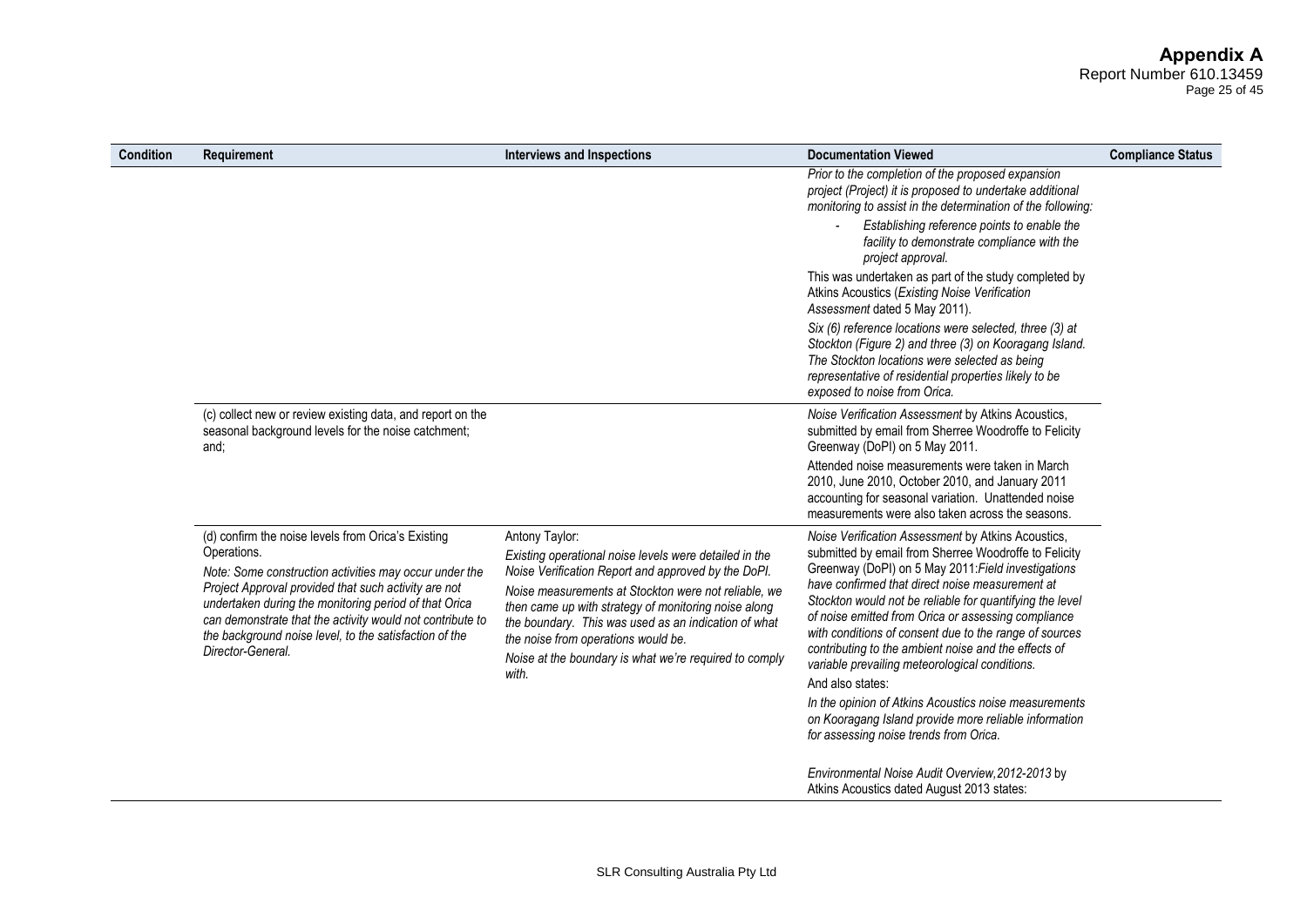Page 26 of 45

| <b>Condition</b>      | Requirement                                                                                                                                                                                                                     | <b>Interviews and Inspections</b>                                                                                                                                                                                                                                                                          | <b>Documentation Viewed</b>                                                                                                                                                                                                                                                                                                                                                                                                                                                                                                                                                                                                                                                                                                                                                                                                                                        | <b>Compliance Status</b>                                                                                                                                                                                     |
|-----------------------|---------------------------------------------------------------------------------------------------------------------------------------------------------------------------------------------------------------------------------|------------------------------------------------------------------------------------------------------------------------------------------------------------------------------------------------------------------------------------------------------------------------------------------------------------|--------------------------------------------------------------------------------------------------------------------------------------------------------------------------------------------------------------------------------------------------------------------------------------------------------------------------------------------------------------------------------------------------------------------------------------------------------------------------------------------------------------------------------------------------------------------------------------------------------------------------------------------------------------------------------------------------------------------------------------------------------------------------------------------------------------------------------------------------------------------|--------------------------------------------------------------------------------------------------------------------------------------------------------------------------------------------------------------|
|                       |                                                                                                                                                                                                                                 |                                                                                                                                                                                                                                                                                                            | Modelling has confirmed that noise contributions from<br>the Project (Table 3) satisfy the project noise criteria.                                                                                                                                                                                                                                                                                                                                                                                                                                                                                                                                                                                                                                                                                                                                                 |                                                                                                                                                                                                              |
| Noise Management Plan |                                                                                                                                                                                                                                 |                                                                                                                                                                                                                                                                                                            |                                                                                                                                                                                                                                                                                                                                                                                                                                                                                                                                                                                                                                                                                                                                                                                                                                                                    |                                                                                                                                                                                                              |
| 32                    | Prior to the commencement of operations of the Project,<br>the Proponent shall prepare and implement a Noise<br>Management Plan in consultation with EPA and to the<br>satisfaction of the Director-General. The Program shall: | Originally submitted in August 2011.<br>Revised and resubmitted in February 2012. Part of the<br>review was to do 12 months' worth of monitoring. At the<br>completion a report was supplied outlining the results<br>and recommending that the Noise Monitoring be<br>changed from quarterly to annually. | Orica Australia Pty Ltd. Noise Management Plan Atkins<br>Acoustics and Associates Pty Ltd, August 2011.<br>Prepared prior to commencement of operations in<br>February 2012. The plan includes a statement that the<br>EPA advised they would not review the Noise<br>Management Plan.<br>Approval Letter from DoPI to Orica, for the Noise<br>Management Plan, dated 11 March 2012, RE: Orica<br>ANE Project - Kooragang Island (08_0129)<br>Commencement of Stage 2A.<br>Email from Orica to DoPI regarding submission of a<br>noise monitoring summary report, dated 23 September<br>2013.<br>Orica Australia Pty Ltd. Environmental Noise Audit<br>Overview 2012-2013 Atkins Acoustics and Associates<br>Pty Ltd. Rev 00. August 2013.<br>Recommendation:<br>A Noise Monitoring Summary Report be prepared<br>following the completion of each phase of works. | C<br>The revision<br>undertaken in<br>February 2012 was<br>considered<br>satisfactory<br>evidence of meeting<br>the annual review<br>requirements for the<br>12 month period<br>August 2011-<br>August 2012. |
|                       | (a) be undertaken by a suitably qualified and<br>experienced expert;                                                                                                                                                            |                                                                                                                                                                                                                                                                                                            | Atkins Acoustics were engaged to develop the plan.                                                                                                                                                                                                                                                                                                                                                                                                                                                                                                                                                                                                                                                                                                                                                                                                                 |                                                                                                                                                                                                              |
|                       | (b) demonstrate how noise levels from the Project would<br>be managed to ensure noise levels would be 10dB(A)<br>below noise levels from Orica's Existing Operations<br>(see conditions 30 & 31);                               |                                                                                                                                                                                                                                                                                                            | Orica Australia Pty Ltd. Noise Management Plan Atkins<br>Acoustics and Associates Pty Ltd, August 2011.                                                                                                                                                                                                                                                                                                                                                                                                                                                                                                                                                                                                                                                                                                                                                            |                                                                                                                                                                                                              |
|                       |                                                                                                                                                                                                                                 |                                                                                                                                                                                                                                                                                                            | Includes noise Assessment summary (Section 5.1) that:<br>The modelling (Atkins Acoustics Feb '09) undertaken<br>specifically for Phase 1 of the                                                                                                                                                                                                                                                                                                                                                                                                                                                                                                                                                                                                                                                                                                                    |                                                                                                                                                                                                              |
|                       |                                                                                                                                                                                                                                 |                                                                                                                                                                                                                                                                                                            | Project predicted that noise would satisfy the noise<br>criteria, as levels would be 10dB(A) below the existing<br>noise levels emitted by Orica.                                                                                                                                                                                                                                                                                                                                                                                                                                                                                                                                                                                                                                                                                                                  |                                                                                                                                                                                                              |
|                       |                                                                                                                                                                                                                                 |                                                                                                                                                                                                                                                                                                            | Section 5.2 details specific management measures that<br>will be implemented to manage noise from the existing<br>plant and the Project.                                                                                                                                                                                                                                                                                                                                                                                                                                                                                                                                                                                                                                                                                                                           |                                                                                                                                                                                                              |
|                       | (c) include a detailed monitoring program for reporting                                                                                                                                                                         |                                                                                                                                                                                                                                                                                                            | Orica Australia Pty Ltd. Noise Management Plan Atkins                                                                                                                                                                                                                                                                                                                                                                                                                                                                                                                                                                                                                                                                                                                                                                                                              |                                                                                                                                                                                                              |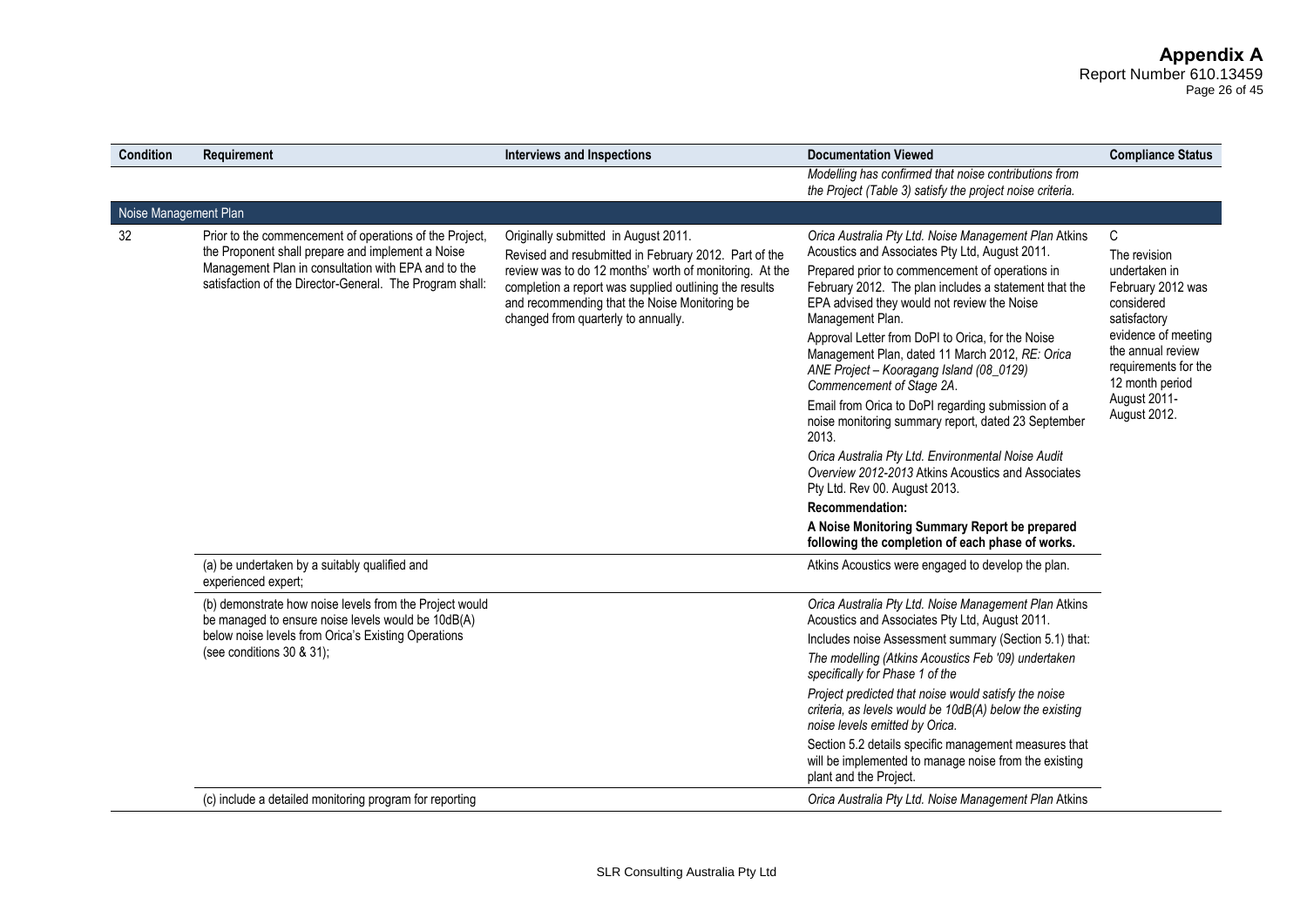#### **Appendix A** Report Number 610.13459 Page 27 of 45

| Condition | Requirement                                                                                                                                                                                                                                                                                                         | <b>Interviews and Inspections</b>                                                                                                                                                                                                                                                                                                                                                                                                                                                                                 | <b>Documentation Viewed</b>                                                                                                                                                                                                                                                                                                                                                                                                                                                                                                                                 | <b>Compliance Status</b> |
|-----------|---------------------------------------------------------------------------------------------------------------------------------------------------------------------------------------------------------------------------------------------------------------------------------------------------------------------|-------------------------------------------------------------------------------------------------------------------------------------------------------------------------------------------------------------------------------------------------------------------------------------------------------------------------------------------------------------------------------------------------------------------------------------------------------------------------------------------------------------------|-------------------------------------------------------------------------------------------------------------------------------------------------------------------------------------------------------------------------------------------------------------------------------------------------------------------------------------------------------------------------------------------------------------------------------------------------------------------------------------------------------------------------------------------------------------|--------------------------|
|           | on ongoing compliance. The monitoring program shall:<br>Outline the proposed receiver sites at Stockton<br>and sites on Kooragang Island that would be<br>monitored:<br>Include both attended and unattended noise<br>$\bullet$<br>monitoring;<br>Verify that actual noise levels from the Project are<br>$\bullet$ |                                                                                                                                                                                                                                                                                                                                                                                                                                                                                                                   | Acoustics and Associates Pty Ltd, August 2011.<br>Section 6 of the Plan describes the way in which<br>monitoring for reporting on ongoing compliance will be<br>achieved.                                                                                                                                                                                                                                                                                                                                                                                   |                          |
|           | consistent with the predictions made in the EA;<br>and<br>Verify that noise levels from the Project are<br>$\bullet$<br>10dB(A) below the noise levels identified in<br>condition 31 for Orica's Existing Operations;                                                                                               |                                                                                                                                                                                                                                                                                                                                                                                                                                                                                                                   |                                                                                                                                                                                                                                                                                                                                                                                                                                                                                                                                                             |                          |
|           | (d) provide details of any complaints received in the<br>preceding year relating to noise generated by the<br>Project, and action taken to respond to those<br>complaints;                                                                                                                                          |                                                                                                                                                                                                                                                                                                                                                                                                                                                                                                                   | Noise complaints are reported in the Annual Return to<br>the EPA each year.                                                                                                                                                                                                                                                                                                                                                                                                                                                                                 |                          |
|           | (e) detail procedures for implementing additional<br>reasonable and feasible noise mitigation measures for<br>the Project in response to exceedances of limits and/or<br>noise complaints; and                                                                                                                      |                                                                                                                                                                                                                                                                                                                                                                                                                                                                                                                   | Orica Australia Pty Ltd. Noise Management Plan Atkins<br>Acoustics and Associates Pty Ltd, August 2011.<br>Section 8.3 of the Plan states that:<br>the Sustainability Manager will initiate further<br>investigation into the cause of the exceedance and the<br>requirements for noise control actions                                                                                                                                                                                                                                                     |                          |
|           | (f) be updated annually, unless otherwise agreed to by<br>the Director-General.                                                                                                                                                                                                                                     | Antony Taylor:<br>The Noise Management Plan was revised on the 2<br>February 2012 following feedback from DoPI.                                                                                                                                                                                                                                                                                                                                                                                                   | Orica Australia Pty Ltd. Noise Management Plan Atkins<br>Acoustics and Associates Pty Ltd, August 2011.                                                                                                                                                                                                                                                                                                                                                                                                                                                     |                          |
|           |                                                                                                                                                                                                                                                                                                                     | The Noise Management Plan was reviewed, via the<br>noise monitoring summary report, following the<br>completion of the Noise Monitoring Program dated<br>August 2013.<br>Quarterly testing was initially required to verify<br>compliance. There were delays as the ammonia plant<br>was operating after commissioning but not at post-<br>expansion levels.<br>We applied to extend by three months.<br>At end of the 12 month monitoring period there was<br>another review that allowed noise monitoring to be | Environmental Noise Audit Overview 2012-2013 by<br>Atkins Acoustics dated August 2013 states:<br>Considering the Review Process documented in Section<br>8.4 of the SNMP, the findings of the noise audits and<br>that no significant noise incidents have been reported<br>post commissioning of the Project, it is considered<br>appropriate for Orica to review the quarterly frequency<br>of the environmental noise audits. From the above<br>findings it is recommended that annual audits be<br>consideration. Notwithstanding the recommendation to |                          |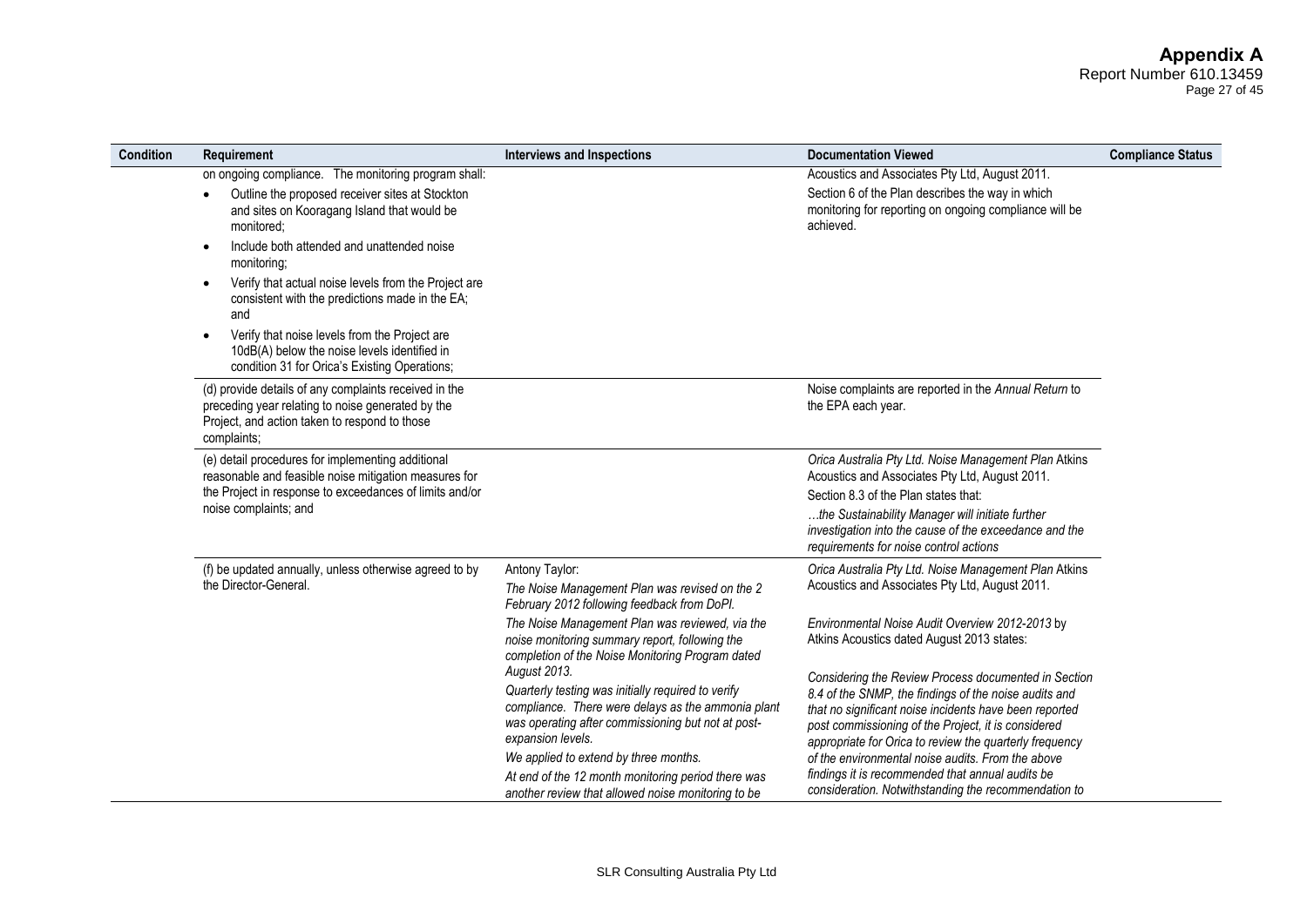# **Appendix A**

Report Number 610.13459 Page 28 of 45

| <b>Condition</b> | Requirement                             |                                                                                                                                                               |                                 | Interviews and Inspections    | <b>Documentation Viewed</b>                                                                                                                                            | <b>Compliance Status</b>                                                                                              |
|------------------|-----------------------------------------|---------------------------------------------------------------------------------------------------------------------------------------------------------------|---------------------------------|-------------------------------|------------------------------------------------------------------------------------------------------------------------------------------------------------------------|-----------------------------------------------------------------------------------------------------------------------|
|                  |                                         |                                                                                                                                                               |                                 | relaxed to annual monitoring. | reduce the frequency of scheduled environmental noise<br>audits, reported noise incidents should be assessed and<br>documented in accordance with the SNMP procedures. |                                                                                                                       |
|                  | <b>Construction and Operating Hours</b> |                                                                                                                                                               |                                 |                               |                                                                                                                                                                        |                                                                                                                       |
| 33               | General                                 | The Proponent shall comply with the restrictions in<br>Table 2, unless otherwise agreed by the Director-                                                      |                                 |                               | <b>Construction Environmental Management Plan</b><br>September 2011.<br>Includes project construction times as listed in this                                          | С<br>There was no<br>evidence of non-<br>compliance with this                                                         |
|                  | Operation hours for the Project         | Table 2: Construction hours for the Project and                                                                                                               |                                 |                               | condition (Section 3.6)<br>Annual Return, Licence No 828 for the period 1 <sup>st</sup> April                                                                          | condition, however<br>weekly inspection                                                                               |
|                  | <b>Activity</b>                         | Day                                                                                                                                                           | <b>Time</b>                     |                               | 2012 to 31 March 2013. Did not report any non-                                                                                                                         | checklists required<br>under the CEMP                                                                                 |
|                  | Construction                            | Monday - Friday                                                                                                                                               | 7.00am to<br>6.00 <sub>pm</sub> |                               | compliance against these requirements.                                                                                                                                 | could not be<br>provided.                                                                                             |
|                  |                                         | Saturday                                                                                                                                                      | 8.00am to<br>1.00 <sub>pm</sub> |                               |                                                                                                                                                                        | Recommendation:                                                                                                       |
|                  |                                         | Sundays and Public<br>Holidays                                                                                                                                | Nil                             |                               |                                                                                                                                                                        | <b>Ensure weekly</b><br>environmental<br>inspections are                                                              |
|                  | Operation                               | All days                                                                                                                                                      | 24 hours                        |                               |                                                                                                                                                                        | undertaken, and                                                                                                       |
|                  | Notes:<br>of the Project Site.          | Construction activities may be conducted<br>outside the hours in Table 2 provided that the activities<br>are not audible at any residence beyond the boundary |                                 |                               |                                                                                                                                                                        | records of each<br>inspection kept, as<br>required in the<br>Construction<br>Environmental<br><b>Management Plan.</b> |

# **Table 11 Transport**

| <b>Condition</b>                                  | Requirement                                                                                                                                                                                                                                                             | Interviews and Inspections | <b>Documentation Viewed</b>  | <b>Compliance Status</b>                               |  |  |
|---------------------------------------------------|-------------------------------------------------------------------------------------------------------------------------------------------------------------------------------------------------------------------------------------------------------------------------|----------------------------|------------------------------|--------------------------------------------------------|--|--|
| Design of Site Access, Internal Roads and Parking |                                                                                                                                                                                                                                                                         |                            |                              |                                                        |  |  |
| -34                                               | The Proponent shall ensure that new site access points,<br>internal roads and parking associated with the Project<br>are designed, constructed and maintained in<br>accordance with the latest versions of the Australia<br>Standard AS 2890.1:2004 and AS 2890.2:2002. |                            | N/A as this related to OBL1a | NA<br>This condition has<br>not vet been<br>triggered. |  |  |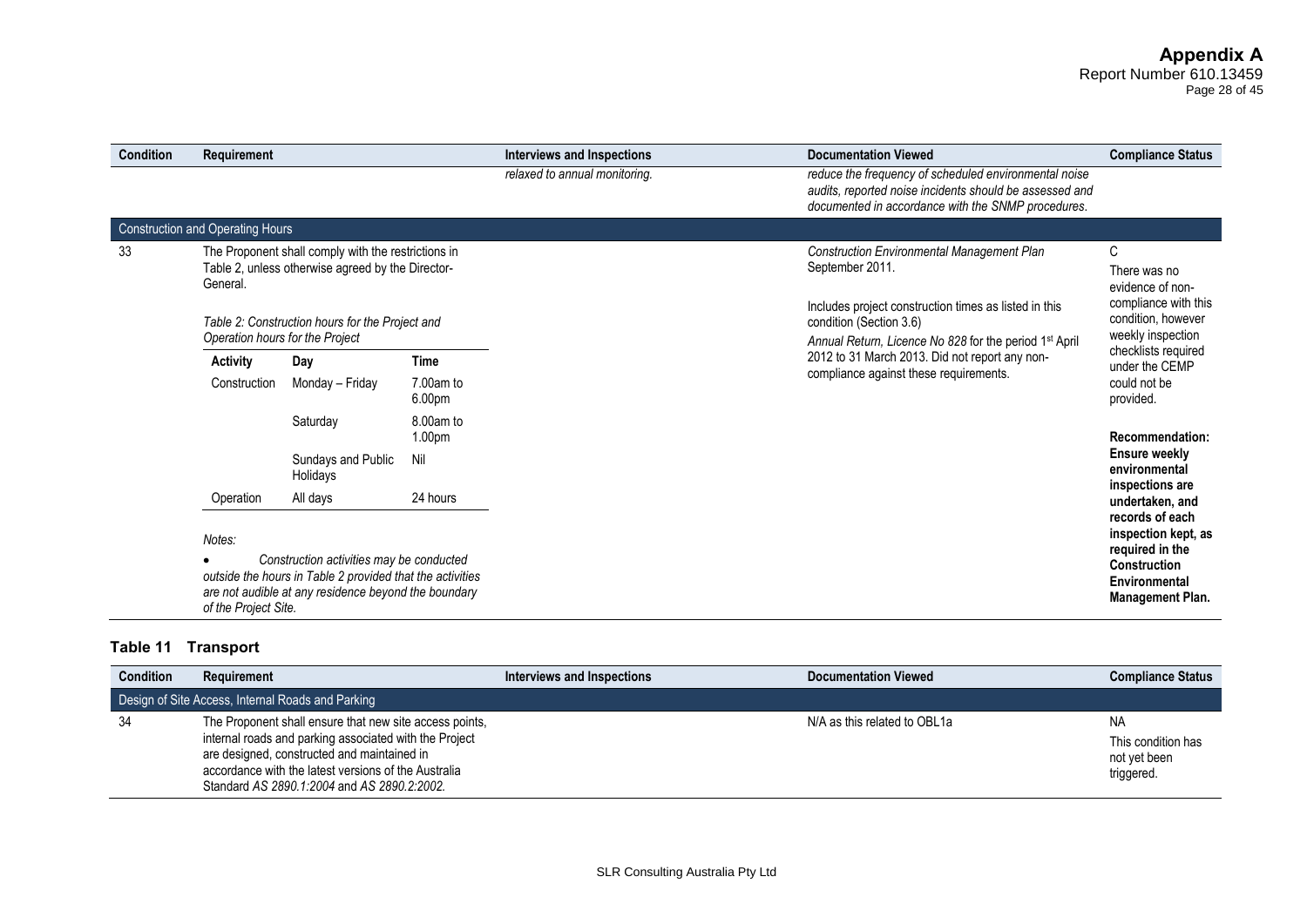# **Appendix A**

Report Number 610.13459 Page 29 of 45

| <b>Condition</b> | Requirement                                                                                                                                                                                                                                                                                                                                                                                                   | <b>Interviews and Inspections</b>                                                      | <b>Documentation Viewed</b>                                                                                                                                                                                                                                                                                                                                                                                                                                                                                                                                                                                | <b>Compliance Status</b>                                                                                                                                                                                                                                                                                                                                                                                         |
|------------------|---------------------------------------------------------------------------------------------------------------------------------------------------------------------------------------------------------------------------------------------------------------------------------------------------------------------------------------------------------------------------------------------------------------|----------------------------------------------------------------------------------------|------------------------------------------------------------------------------------------------------------------------------------------------------------------------------------------------------------------------------------------------------------------------------------------------------------------------------------------------------------------------------------------------------------------------------------------------------------------------------------------------------------------------------------------------------------------------------------------------------------|------------------------------------------------------------------------------------------------------------------------------------------------------------------------------------------------------------------------------------------------------------------------------------------------------------------------------------------------------------------------------------------------------------------|
|                  | Vehicle Queuing and Parking                                                                                                                                                                                                                                                                                                                                                                                   |                                                                                        |                                                                                                                                                                                                                                                                                                                                                                                                                                                                                                                                                                                                            |                                                                                                                                                                                                                                                                                                                                                                                                                  |
| 35               | The Proponent shall ensure that all vehicles associated<br>with the Project do not impede traffic flow on Greenleaf<br>Road and Heron Road.                                                                                                                                                                                                                                                                   | Antony Taylor:<br>"No complaints regarding the use of the road have been<br>received". | Construction Traffic Management Plan, Rev 0, GHD,<br>dated Jan 2010.<br>Two of the objectives of the plan are listed as:<br>Ensure that road users are not inconvenienced<br>and the road network kept at a satisfactory level of<br>performance.<br>Ensure access to adjacent premises is maintained<br>at all times.<br>Viewed random sample of complaints register<br>during the audit and no complaints relating to road<br>use were observed.                                                                                                                                                         | C<br>There was no<br>evidence of non-<br>compliance with this<br>condition, however<br>weekly inspection<br>checklists required<br>under the CEMP<br>could not be<br>provided.<br><b>Recommendation:</b><br><b>Ensure weekly</b><br>environmental<br>inspections are<br>undertaken, and<br>records of each<br>inspection kept, as<br>required in the<br>Construction<br>Environmental<br><b>Management Plan.</b> |
|                  | <b>Construction Traffic Management</b>                                                                                                                                                                                                                                                                                                                                                                        |                                                                                        |                                                                                                                                                                                                                                                                                                                                                                                                                                                                                                                                                                                                            |                                                                                                                                                                                                                                                                                                                                                                                                                  |
| 36               | Prior to the construction of the Project, the Proponent<br>shall prepare and implement a Construction Traffic<br>Management Plan, consistent with the requirements of<br>the RTA. The plan shall be prepared in consultation<br>with Newcastle Port Corporation and submitted to the<br>Director-General as part of the environmental<br>management strategy for the Project, as required by<br>condition 49. |                                                                                        | Construction Traffic Management Plan, Rev 0, GHD,<br>dated Jan 2010.<br>Email from Orica to DoPI regarding submission of the<br>Construction Traffic Management Plan, dated 15<br>January 2010.<br>Section 1.4 of the Plan (Consultation) acknowledges the<br>requirements of the RTA. Newcastle Ports are noted as<br>consulted stakeholders (meeting took place on 15<br>December 2009).<br>Letter from DoPI dated 9 February 2010 RE: Orica<br>Ammonium Nitrate Expansion Project Submission of<br>Management Plans. Included comments on the<br>Construction Traffic Management Plan, requesting edits | C<br>The plan was<br>prepared in<br>accordance with the<br>requirements of this<br>condition.                                                                                                                                                                                                                                                                                                                    |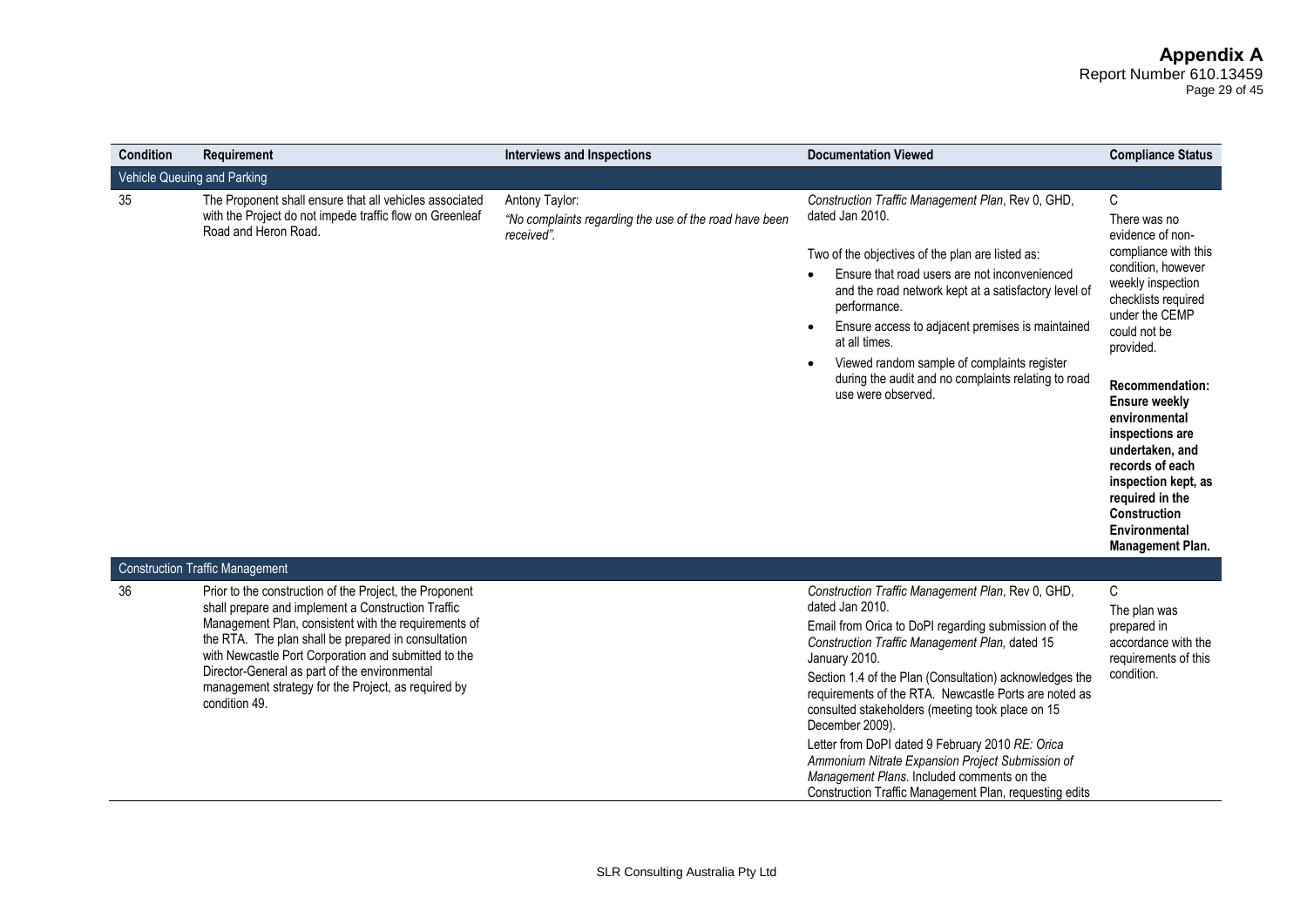Page 30 of 45

| Condition | Requirement | Interviews and Inspections | <b>Documentation Viewed</b>                                                                                                                                                                         | <b>Compliance Status</b> |
|-----------|-------------|----------------------------|-----------------------------------------------------------------------------------------------------------------------------------------------------------------------------------------------------|--------------------------|
|           |             |                            | and resubmission.                                                                                                                                                                                   |                          |
|           |             |                            | Viewed email from Andrew Wood (NPC) to Kerry<br>Hamann (DoPI) dated 10 <sup>th</sup> February 2010 advising of<br>the issues that required revision on the plan.                                    |                          |
|           |             |                            | Viewed Ammonium Nitrate Facility Upgrade<br>Construction Traffic Management Plan dated March<br>2010. It addressed each of the issues raised in the<br>email from Andrew Wood                       |                          |
|           |             |                            | noting that NPC is "the owner of the road<br>network":                                                                                                                                              |                          |
|           |             |                            | noting that "oversized loadswill require separate<br>approval from the RTA and Newcastle Port<br>Corporation."                                                                                      |                          |
|           |             |                            | removal of reference to 250 car spaces on<br>Greenleaf Road and noting that "Where these"<br>controls impact on road infrastructure, approval<br>will be obtained from Newcastle Port Corporation." |                          |

# **Table 12 Water Efficiency**

| <b>Condition</b>        | Requirement                                                                                                                                         | Interviews and Inspections                                                                                               | <b>Documentation Viewed</b>                                                                                                                                                                                | <b>Compliance Status</b>                                  |
|-------------------------|-----------------------------------------------------------------------------------------------------------------------------------------------------|--------------------------------------------------------------------------------------------------------------------------|------------------------------------------------------------------------------------------------------------------------------------------------------------------------------------------------------------|-----------------------------------------------------------|
| <b>Water Efficiency</b> |                                                                                                                                                     |                                                                                                                          |                                                                                                                                                                                                            |                                                           |
| 37                      | The Proponent shall prepare and implement a Water<br>Efficiency Plan for the Project to the satisfaction of the<br>Director-General. The plan must: |                                                                                                                          | Water Efficiency Plan. Phase 1: Ammonia Plant<br>Upgrade. Rev.C. Worley Parsons, dated 13 April 2011.                                                                                                      | C<br>The Plan was<br>prepared in                          |
|                         | (a) be submitted to the Director-General within 12<br>months of this approval or as otherwise agreed to by the<br>Director-General:                 | Antony Taylor:<br>The report was submitted within 12 months of gaining<br>approval to commence construction of Phase 1b. | Submission letter from Orica to DoPI RE: Project<br>Approval 08_0129 Condition 39: Water Efficiency Plan,<br>dated 20 April 2011 Approval to commence Phase 1b<br>construction was granted on 19 May 2010. | accordance with the<br>requirements of this<br>condition. |
|                         |                                                                                                                                                     |                                                                                                                          | Approval letter from DoPI to Orica, dated 09 June 2011,<br>RE: Orica Ammonium Nitrate Expansion Project,<br>Kooragang Island (08 0129) Water Efficiency Plan.                                              |                                                           |
|                         | (b) be prepared with reference to the Guidelines for<br>Water Savings Action Plans (DEUS 2005); and                                                 |                                                                                                                          | Water Efficiency Plan. Phase 1: Ammonia Plant<br>Upgrade. Rev.C. Dated 13.04.2011.                                                                                                                         |                                                           |
|                         |                                                                                                                                                     |                                                                                                                          | Section 1 of the report states that:                                                                                                                                                                       |                                                           |
|                         |                                                                                                                                                     |                                                                                                                          | This report is based on preparation of a Water                                                                                                                                                             |                                                           |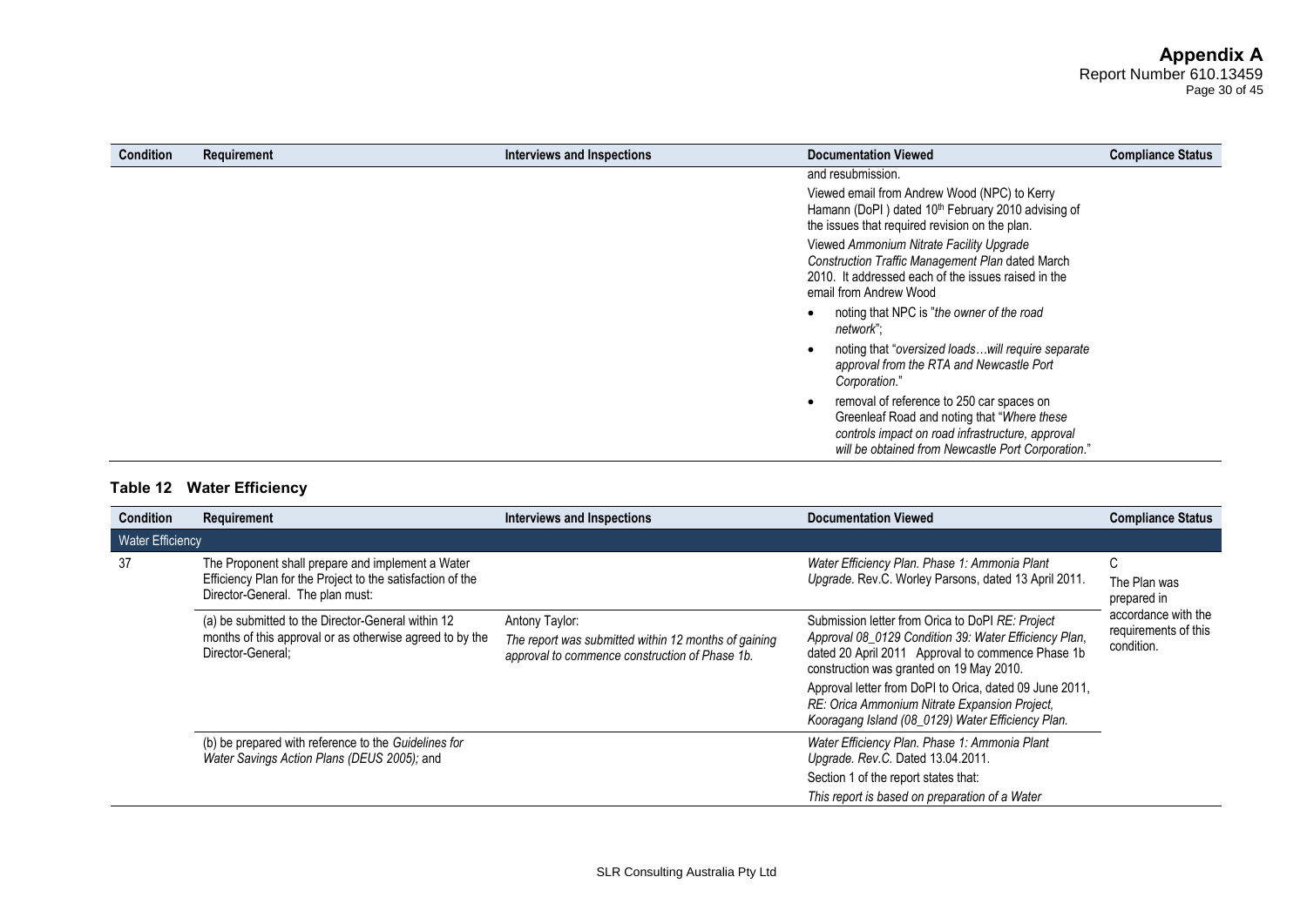Page 31 of 45

| <b>Condition</b> | Requirement                                                                                                                                   | Interviews and Inspections                                                                          | <b>Documentation Viewed</b>                                                                                                                                                                                                                                                                                                                                                                                                         | <b>Compliance Status</b> |
|------------------|-----------------------------------------------------------------------------------------------------------------------------------------------|-----------------------------------------------------------------------------------------------------|-------------------------------------------------------------------------------------------------------------------------------------------------------------------------------------------------------------------------------------------------------------------------------------------------------------------------------------------------------------------------------------------------------------------------------------|--------------------------|
|                  |                                                                                                                                               |                                                                                                     | Efficiency Plan with reference to the DEUS Guidelines                                                                                                                                                                                                                                                                                                                                                                               |                          |
|                  | (c) include a report on the progress of investigations to<br>receive recycled water from Hunter Water Corporations'<br>recycled water scheme. | Antony Taylor:<br>Updates were provided in the in the Phase 1 and Phase<br>3 water efficiency plans | Water Efficiency Plan. Phase 1: Ammonia Plant<br>Upgrade. Rev.C. Dated 13.04.2011.                                                                                                                                                                                                                                                                                                                                                  |                          |
|                  |                                                                                                                                               |                                                                                                     | Viewed email from Sherree Woodroffe to Chris Ritchie<br>(DoPI) dated 14 April 2011 re "Project Approval<br>08 0129: Orica Kooragang Island: Condition 37: Water<br>Efficiency Plan" that included the report "Water<br>Efficiency Plan Phase 1: Ammonia Plant Upgrade<br>Technical Review". The report provides a summary of<br>progress with Hunter Water on "Substitution of Recycled<br>Water for Potable Water" (Section 5.25). |                          |
|                  |                                                                                                                                               |                                                                                                     | Viewed email from Antony Taylor to Nick Hall (DoPI)<br>dated 16 July 2013 re "Orica Kooragang Island letter"<br>that included the report "Orica Kooragang Island<br>Expansion Project Water Efficiency Plan (Phase 3)" that<br>included an update "Hunter Water Corporations"<br>Recycled Water Scheme" (Section 4)                                                                                                                 |                          |

#### **Table 13 Contamination**

| <b>Condition</b> | Requirement                                                                                                                                                                                                                                                                                                                                                                                                                                                                                               | Interviews and Inspections                                                                                                                          | <b>Documentation Viewed</b>                                                                                                                                                                                                                                                                                                                                          | <b>Compliance Status</b>                                                                                           |
|------------------|-----------------------------------------------------------------------------------------------------------------------------------------------------------------------------------------------------------------------------------------------------------------------------------------------------------------------------------------------------------------------------------------------------------------------------------------------------------------------------------------------------------|-----------------------------------------------------------------------------------------------------------------------------------------------------|----------------------------------------------------------------------------------------------------------------------------------------------------------------------------------------------------------------------------------------------------------------------------------------------------------------------------------------------------------------------|--------------------------------------------------------------------------------------------------------------------|
| Contamination    |                                                                                                                                                                                                                                                                                                                                                                                                                                                                                                           |                                                                                                                                                     |                                                                                                                                                                                                                                                                                                                                                                      |                                                                                                                    |
| -38              | Prior to construction of the Project, the Proponent shall<br>provide to the Director-General a detailed Project Site<br>Plan showing the location of known soil and<br>groundwater contamination areas. If the plan identifies<br>that construction of the Project is likely to impact on<br>known contamination areas, the Proponent shall<br>prepare and implement a Remedial Action Plan (RAP),<br>or update the existing RAP, to manage and remediate<br>contaminated material in accordance with the | Antony Taylor:<br>Soil was disturbed as detailed on the Sediment And<br>Erosion Plan however the soil was tested and<br>beneficially reused onsite. | Orica Australia Pty Ltd Soil Management Plan, Rev 0,<br>GHD, 14 January 2010.<br>Submission email from Orica to DoPI regarding the Soil<br>Management Plan, dated 15 January 2010.<br>Viewed Final Preliminary Report: Targeted Soil and<br>Groundwater Quality Assessment at Proposed<br>Excavation Areas - Orica Kooragang Island Facility<br>dated 13 April 2012. | C<br>Management of<br>groundwater<br>contamination was<br>addressed as<br>required in the Soil<br>Management Plan. |
|                  | requirements of the Contaminated Land Management<br>Act 1997 and the recommendations of the RAP.                                                                                                                                                                                                                                                                                                                                                                                                          |                                                                                                                                                     | Viewed sampling results for samples taken on 16<br>November 2009 and 10 December 2009. Analytes<br>tested were As, Cd, Cr, Cu Ni, Pb and Zn. The<br>recorded data fell below the NEPM (Industrial HIL)                                                                                                                                                               | <b>Recommendation:</b><br><b>Ensure qualified</b><br>soil scientist<br>provides written                            |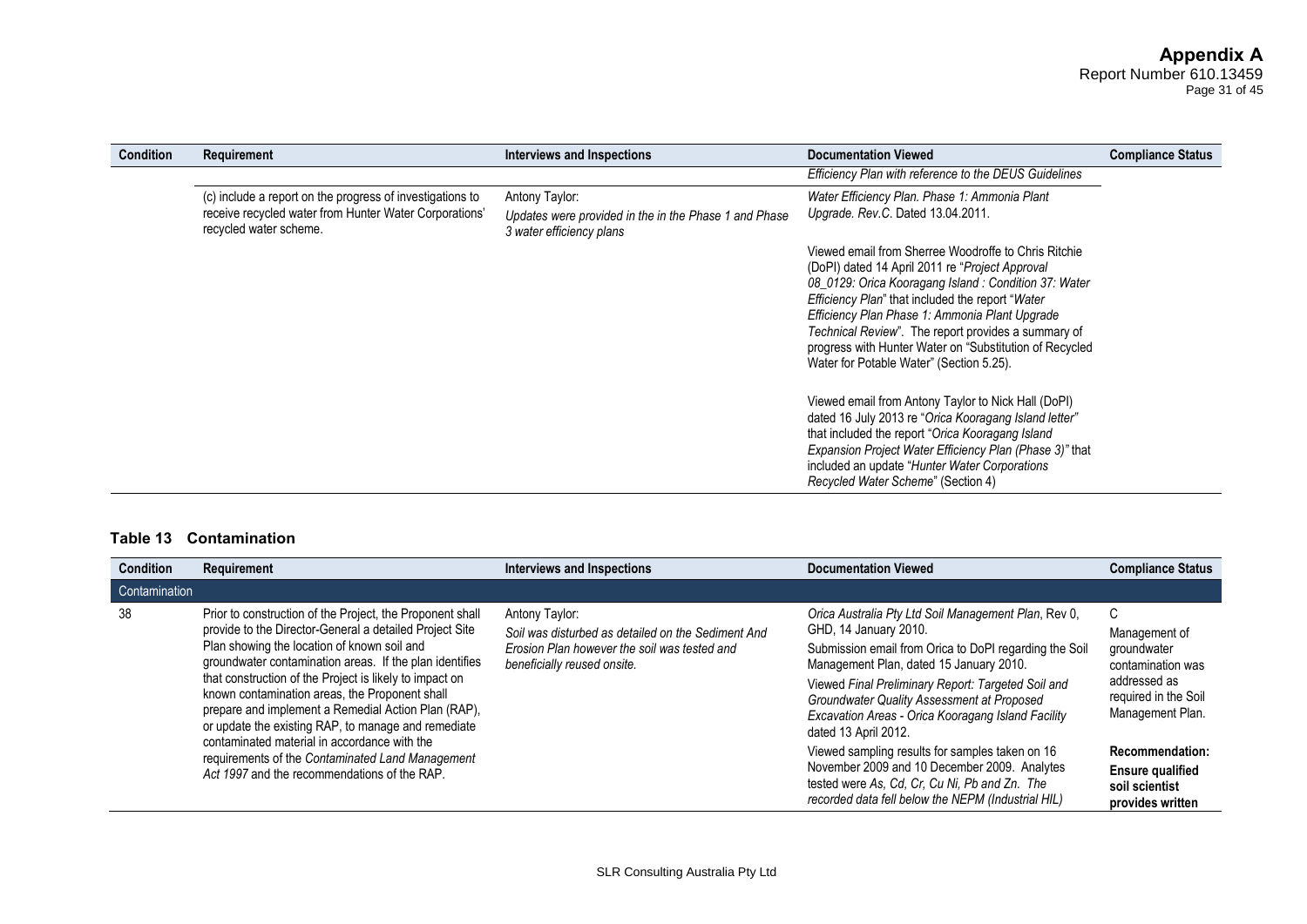Page 32 of 45

| <b>Condition</b> | Requirement                                                                                                                                                                                                                 | Interviews and Inspections                                           | <b>Documentation Viewed</b>                                                                                                                                                                                                                                                                                                                                                                                                                                                                                            | <b>Compliance Status</b>                                                                                                                                                                                                                                                                   |
|------------------|-----------------------------------------------------------------------------------------------------------------------------------------------------------------------------------------------------------------------------|----------------------------------------------------------------------|------------------------------------------------------------------------------------------------------------------------------------------------------------------------------------------------------------------------------------------------------------------------------------------------------------------------------------------------------------------------------------------------------------------------------------------------------------------------------------------------------------------------|--------------------------------------------------------------------------------------------------------------------------------------------------------------------------------------------------------------------------------------------------------------------------------------------|
|                  |                                                                                                                                                                                                                             |                                                                      | limits.<br>Viewed Excavation Acid Sulphate Soil Test (Certificate<br>of Analysis) for Work Order EB1002666, for soil<br>samples received by the lab on 16 February 2010 and<br>sampled to QC level NEPM 1999 Schedule B(3) and<br>ALS QCS3 requirement.<br>Viewed Orica Laboratory Report for sample requested 5<br>March 2010 and 24 March 2010. Analytes tested were<br>As, Cd, Cr, Cu Ni, Pb and Zn. The recorded data fell<br>below the NEPM (Industrial HIL) limits.                                              | justification for<br>omission of<br>sampling for any<br>"contaminants of<br>concern" as per<br>the Soil<br><b>Management Plan.</b><br><b>Ensure sampling</b><br>is able to be<br>shown to be<br>undertaken in<br>accordance with<br>the EPA Sampling<br><b>Design Guidelines</b><br>(1995) |
| 39               | Prior to construction of the Project, the Proponent shall<br>prepare an Acid Sulphate Soil Management Plan in<br>accordance with the Acid Sulphate Soils Manual, Acid<br>Sulphate Soils Management Advisory Committee 1998. | Antony Taylor:<br>"There are no acid sulphate soils present on site" | Orica Australia Pty Ltd Soil Management Plan, Rev 0,<br>GHD, 14 January 2010.<br>Submission email from Orica to DoPI regarding the Soil<br>Management Plan, dated 15 January 2010.<br>The report states that:<br>The screening tests undertaken suggest that soils from<br>this single borehole are unlikely to be ASS.<br>The Acid Sulphate Soils Manual, Acid Sulphate Soils<br>Management Advisory Committee 1998 is listed in the<br>relevant environmental legislation, guidelines and<br>policies (Section 3.1). | C<br>Management of<br><b>Acid Sulphate Soils</b><br>was addressed as<br>required in the Soil<br>Management Plan.                                                                                                                                                                           |

# **Table 14 Stormwater and Effluent Management**

| <b>Condition</b>  | Requirement                                                                                                                        | Interviews and Inspections                                                                                                                                                                                                                            | <b>Documentation Viewed</b>                                                                                                                                                                                                                                                                                              | <b>Compliance Status</b>                                                                                    |
|-------------------|------------------------------------------------------------------------------------------------------------------------------------|-------------------------------------------------------------------------------------------------------------------------------------------------------------------------------------------------------------------------------------------------------|--------------------------------------------------------------------------------------------------------------------------------------------------------------------------------------------------------------------------------------------------------------------------------------------------------------------------|-------------------------------------------------------------------------------------------------------------|
| <b>Discharges</b> |                                                                                                                                    |                                                                                                                                                                                                                                                       |                                                                                                                                                                                                                                                                                                                          |                                                                                                             |
| 40                | The Proponent shall ensure the Project meets the EPL<br>requirements for stormwater and effluent discharges to<br>the Hunter River | Antony Talyor:<br>No specific limit's detailed in the EPL for stormwater<br>however still required to meet Section 120<br>requirements. Stormwater exceedances were not<br>directly related to ammonia plant uprate but rather<br>legacy site issues. | Annual Return, Licence No 828 for the period 1 <sup>st</sup> April<br>2012 to 31 March 2013<br>Viewed Incident Report Notification from Orica to the<br>Office of Environment and Heritage relating to an<br>incident on 8 August 2011. The incident related to an<br>airborne release of sodium chromate and subsequent | NC.<br>Orica exceeded the<br>effluent Arsenic<br>discharge limit<br>following an incident<br>on the Ammonia |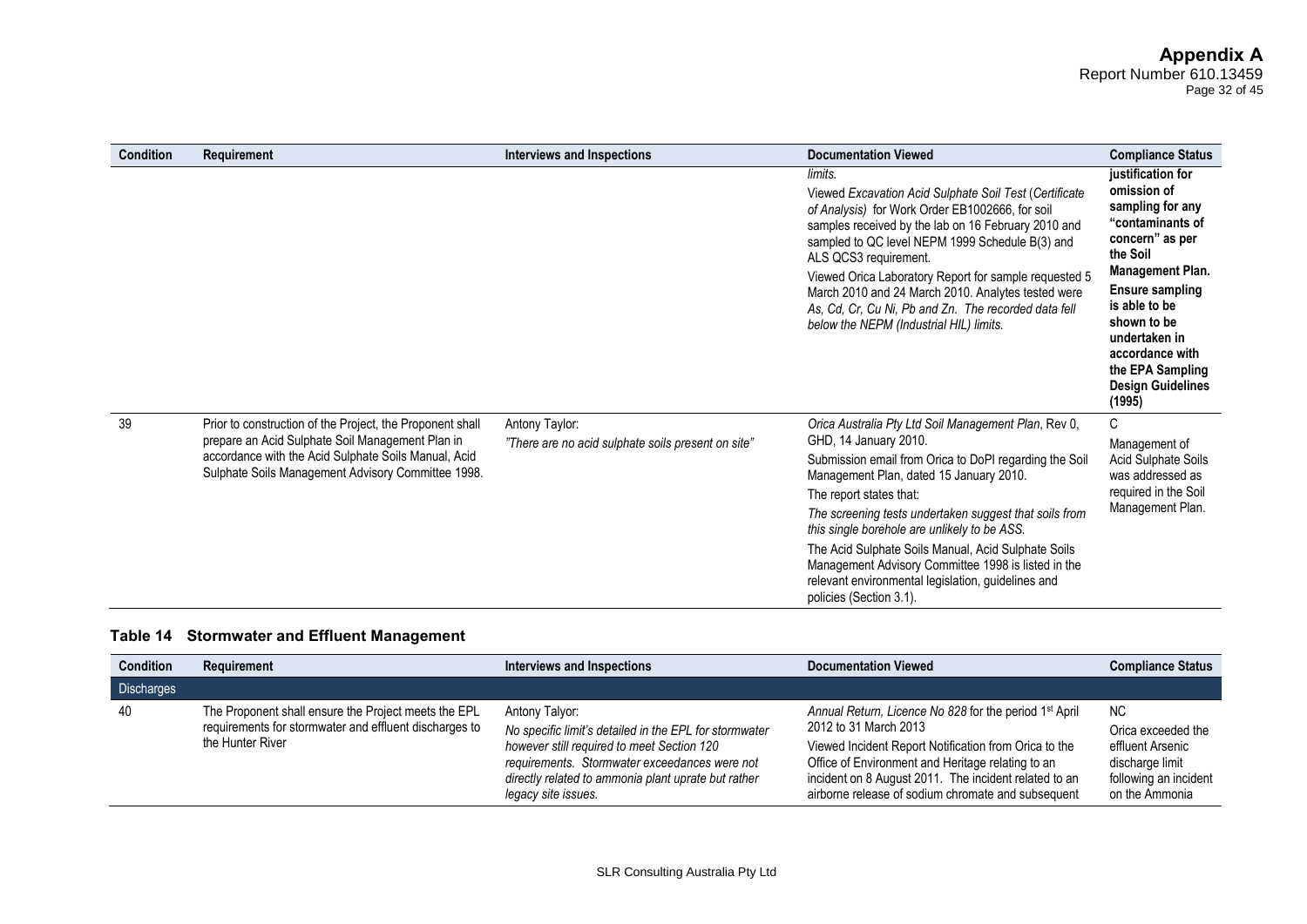#### **Appendix A** Report Number 610.13459 Page 33 of 45

| Condition | Requirement                                                                                                                                                                                                                                                      | <b>Interviews and Inspections</b>                                                                                                                                                                                                                                           | <b>Documentation Viewed</b>                                                                                                                                                                                                                                                                                                                                                                                                                                                                                                                                                                                                                                                               | <b>Compliance Status</b>                                                                                                                                                                                                                                        |
|-----------|------------------------------------------------------------------------------------------------------------------------------------------------------------------------------------------------------------------------------------------------------------------|-----------------------------------------------------------------------------------------------------------------------------------------------------------------------------------------------------------------------------------------------------------------------------|-------------------------------------------------------------------------------------------------------------------------------------------------------------------------------------------------------------------------------------------------------------------------------------------------------------------------------------------------------------------------------------------------------------------------------------------------------------------------------------------------------------------------------------------------------------------------------------------------------------------------------------------------------------------------------------------|-----------------------------------------------------------------------------------------------------------------------------------------------------------------------------------------------------------------------------------------------------------------|
|           |                                                                                                                                                                                                                                                                  | Effluent has specific licence limits which are reported<br>against in the annual return.<br>Orica did exceed the effluent Arsenic discharge limit<br>following the Chrome (VI) incident/ammonia plant<br>uprate startup.                                                    | fallout on the Stockton Peninsula.<br>Viewed facsimile from Carey Gent (Orica) to Felicity<br>Greenway (DoPI) notifying of the incident. The incident<br>report issued to OEH was attached.                                                                                                                                                                                                                                                                                                                                                                                                                                                                                               | Plant.                                                                                                                                                                                                                                                          |
| 41        | The Proponent shall comply with Section 120 of the<br>Protection of the Environment Operations Act 1997.                                                                                                                                                         | Antony Taylor<br>We have been issued two notices for pollution of<br>stormwater with Nitrogen. The penalty notices<br>associated with nitrogen levels in stormwater are not<br>related to the ammonia plant. The penalty notices<br>related to catchment 4 (AN plant area). |                                                                                                                                                                                                                                                                                                                                                                                                                                                                                                                                                                                                                                                                                           | С<br>There have been no<br>instances of non-<br>compliance with the<br>Protection of the<br>Environment<br><b>Operations Act</b><br>1997 that relate to<br>the Ammonia Plant<br>uprate.                                                                         |
|           | Stormwater Management Plan                                                                                                                                                                                                                                       |                                                                                                                                                                                                                                                                             |                                                                                                                                                                                                                                                                                                                                                                                                                                                                                                                                                                                                                                                                                           |                                                                                                                                                                                                                                                                 |
| 42        | Prior to the commencement of construction the<br>Proponent shall prepare and implement a Stormwater<br>Management Plan for the Project in consultation with<br>the Newcastle Port Corporation and to the satisfaction<br>of the Director-General. The plan must: |                                                                                                                                                                                                                                                                             | Orica Australia Pty Ltd Ammonium Nitrate Facility<br>Upgrade Stormwater Management Plan - Phase 1, 1a -<br>Ammonia Plant 103H Building Construction, 1b -<br>Ammonia Plant General Construction, GHD, March<br>2010, Rev.0.<br>Submission email from Orica to DoPI for the Stormwater                                                                                                                                                                                                                                                                                                                                                                                                     | <b>NC</b><br>The Plan has<br>generally been<br>prepared to the<br>satisfaction of the<br>Director-General,                                                                                                                                                      |
|           |                                                                                                                                                                                                                                                                  |                                                                                                                                                                                                                                                                             | Management Plan dated 15 January 2010.<br>Viewed email correspondence from Kerry Hamann<br>(DoPI) to Andrew Wood (NPC) dated 11 February 2010<br>asking to be notified when all issues are addressed.<br>Viewed email from Sherree Woodroffe (Orica to Kerry<br>Hamann (DoPI) advising:<br>We will update the Stormwater Management<br>Plan after we have completed the physical<br>inspection and recalculated the performance<br>of the system under the 20yr ARI and<br>tidal/harbour influences as noted by Andrew.<br>I will include an action in the Stormwater<br>Management Plan regarding obtaining<br>approval from NPC prior to the undertaking<br>of any works on their land. | however one<br>request for<br>resubmission of the<br>Stormwater<br>Management Plan<br>had not been<br>followed through on<br>in sufficient time.<br><b>Recommendation:</b><br>Ensure all<br>submission and<br>re-submission<br>requirements are<br>entered into |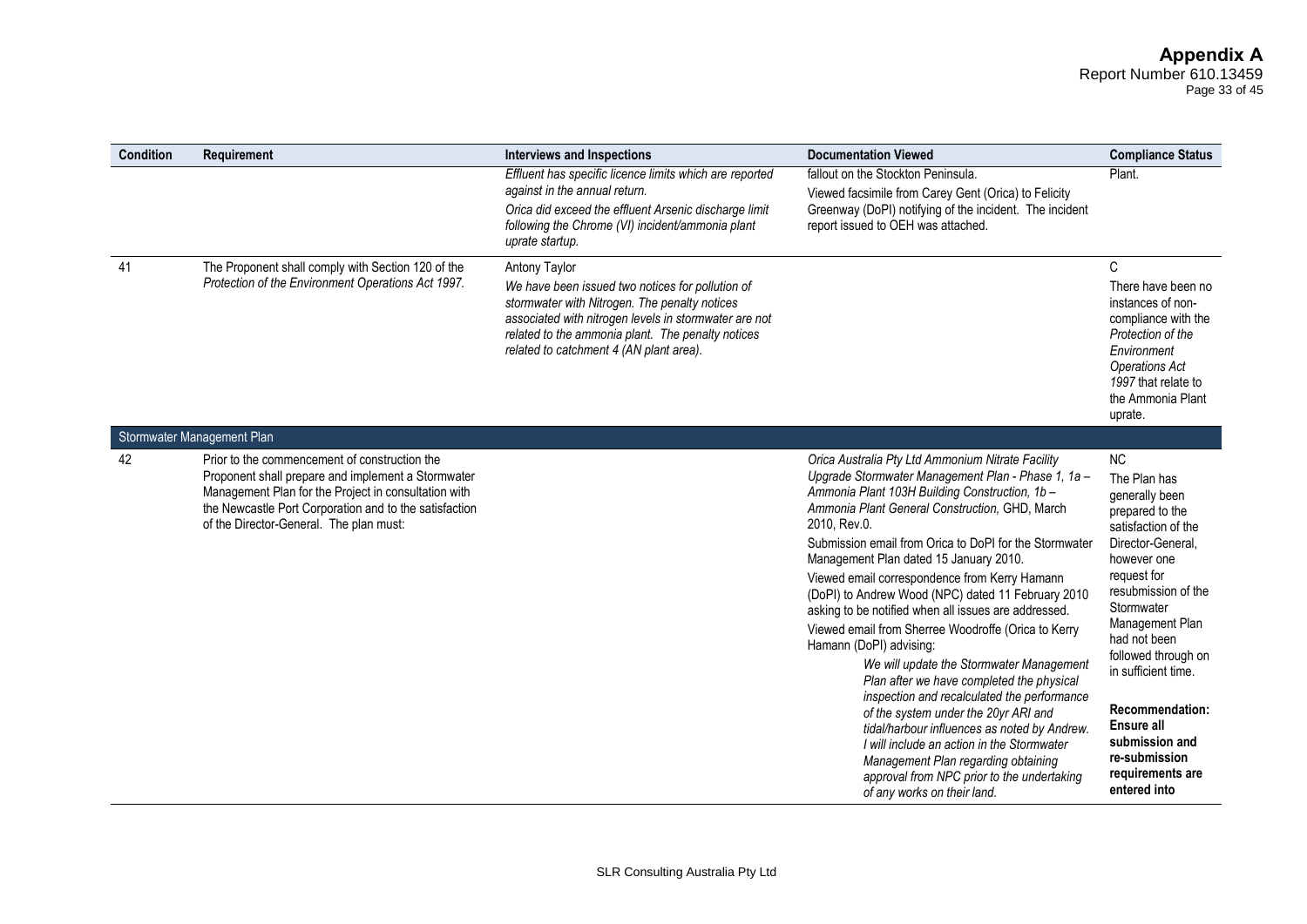# **Appendix A**

Report Number 610.13459 Page 34 of 45

| <b>Condition</b> | Requirement                                                                                                                                                                           | Interviews and Inspections                                                                                                                                      | <b>Documentation Viewed</b>                                                                                                                                                                                                                                                                                                                                                                                                                               | <b>Compliance Status</b>                                                                                          |
|------------------|---------------------------------------------------------------------------------------------------------------------------------------------------------------------------------------|-----------------------------------------------------------------------------------------------------------------------------------------------------------------|-----------------------------------------------------------------------------------------------------------------------------------------------------------------------------------------------------------------------------------------------------------------------------------------------------------------------------------------------------------------------------------------------------------------------------------------------------------|-------------------------------------------------------------------------------------------------------------------|
|                  |                                                                                                                                                                                       |                                                                                                                                                                 | Viewed submission of revised Stormwater Management<br>Plan dated 31 <sup>st</sup> March 2010 from Sherree Woodroffe to<br>Kerry Hamann (DoPI).<br>Letter from Chris Ritchie to Sheree Woodroffe re Orica<br>Ammonium Nitrate Expansion Project (08_0129) Pre-<br>construction Management Plans dated 19th May 2010.<br>Letter states that adequate information has been<br>provided to allow commencement of construction on<br>Phase 1a, provided Orica: | compliance<br>tracking systems<br>to ensure they are<br>followed through<br>on in the<br>prescribed<br>timeframes |
|                  |                                                                                                                                                                                       |                                                                                                                                                                 | Submit a revised Stormwater Management Plan<br>for phase 1a                                                                                                                                                                                                                                                                                                                                                                                               |                                                                                                                   |
|                  |                                                                                                                                                                                       |                                                                                                                                                                 | Letter from Newcastle Port Corporation to Orica RE:<br>Orica Stormwater Drainage at Wash Point, dated 14<br>September 2010 approving connection of Orica's<br>stormwater system to Newcastle Port Corporations<br>stormwater system.                                                                                                                                                                                                                      |                                                                                                                   |
|                  |                                                                                                                                                                                       |                                                                                                                                                                 | "The most recent Stormwater study shows no impact on<br>stormwater flows as a result of the Ammonia uprate<br>project"                                                                                                                                                                                                                                                                                                                                    |                                                                                                                   |
|                  |                                                                                                                                                                                       |                                                                                                                                                                 | "Orica Australia Pty Ltd Ammonium Nitrate Facility<br>Upgrade Stormwater Management Plan November<br>2011" The report includes a section on consultation,<br>including reference to ongoing meetings with Ports<br>(2009; 2010; 2011).                                                                                                                                                                                                                    |                                                                                                                   |
|                  | (a) include detailed plans of the stormwater<br>management system for the Project, incorporating the<br>requirements for a retention system as specified in the<br>Fire Safety Study; | Antony Taylor:<br>"Construction of a first flush system (210m <sup>3</sup> volume) on<br>the new stormwater connection has been included in<br>OBL1(a) design." | Orica Australia Pty Ltd Ammonium Nitrate Facility<br>Upgrade Stormwater Management Plan - Phase 1, 1a -<br>Ammonia Plant 103H Building Construction, 1b -<br>Ammonia Plant General Construction, GHD, March<br>2010, Rev.0.                                                                                                                                                                                                                               |                                                                                                                   |
|                  |                                                                                                                                                                                       |                                                                                                                                                                 | Includes appended detailed stormwater drainage plans.                                                                                                                                                                                                                                                                                                                                                                                                     |                                                                                                                   |
|                  |                                                                                                                                                                                       |                                                                                                                                                                 | The plan acknowledges that incorporation of the<br>requirements for a retention system as specified in the<br>Fire Safety Study must be included in the plan (Section<br>$(1.3)$ .                                                                                                                                                                                                                                                                        |                                                                                                                   |
|                  |                                                                                                                                                                                       |                                                                                                                                                                 | The document Fire Safety Study, Ammonia Plant<br>Uprate Project, Orica Australia Pty Ltd, Kooragang<br>Island, NSW, Rev C. (Pinnacle Risk Management, 17                                                                                                                                                                                                                                                                                                  |                                                                                                                   |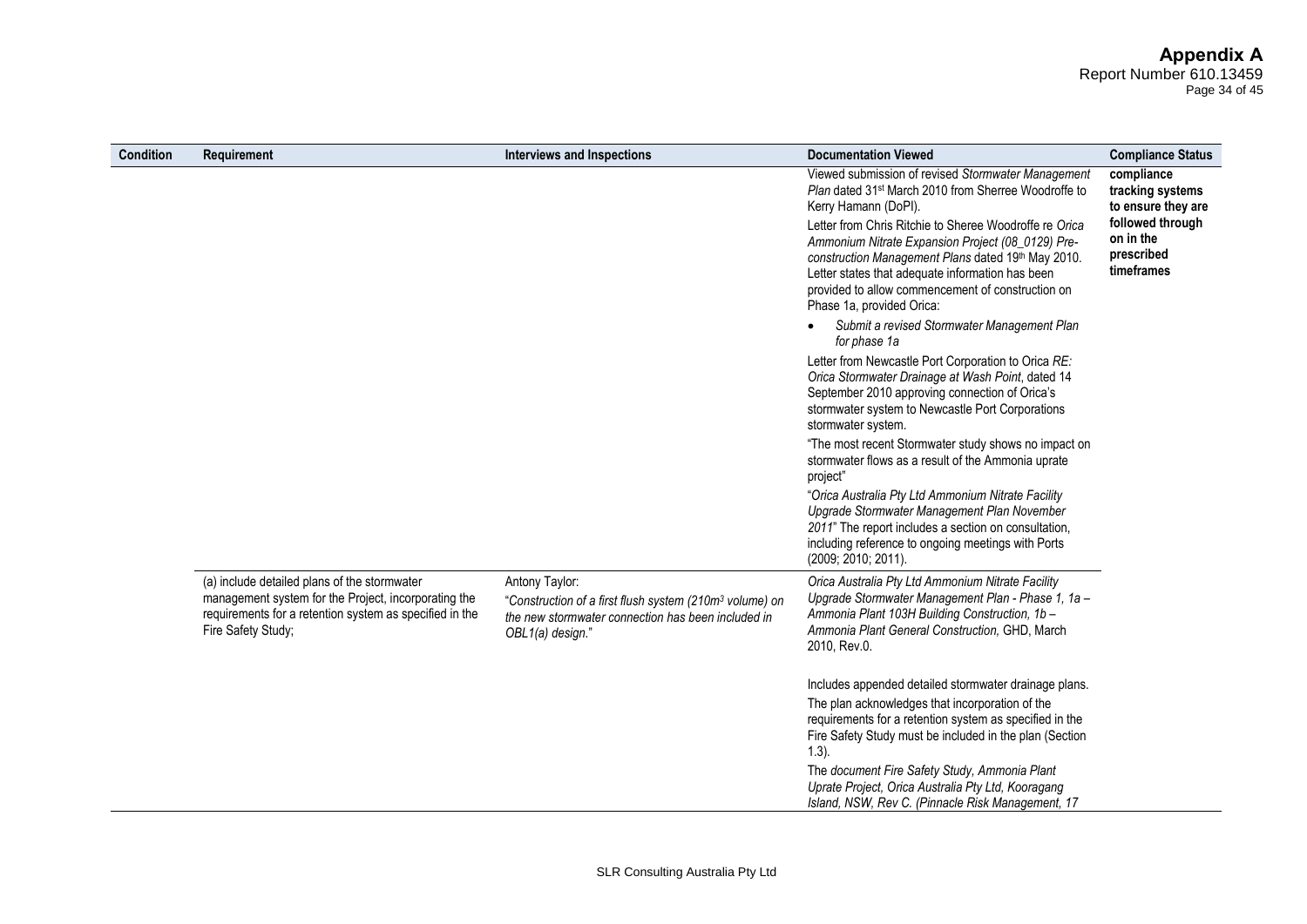| Page 35 of 45 |  |  |
|---------------|--|--|
|               |  |  |

| <b>Condition</b> | Requirement                                                                                                                      | <b>Interviews and Inspections</b> | <b>Documentation Viewed</b>                                                                                                                                                                                                                                                                                                                                                                   | <b>Compliance Status</b> |
|------------------|----------------------------------------------------------------------------------------------------------------------------------|-----------------------------------|-----------------------------------------------------------------------------------------------------------------------------------------------------------------------------------------------------------------------------------------------------------------------------------------------------------------------------------------------------------------------------------------------|--------------------------|
|                  |                                                                                                                                  |                                   | April 2010) states that:<br>"Fire water will be directed to associated pits where<br>there is some retention capacity"<br>Viewed drawing 15-02417 which showed the location of<br>a proposed first flush tank of capacity of 210m3                                                                                                                                                            |                          |
|                  | (b) include an engineering assessment of the capacity<br>of the Walsh Point stormwater system to accept<br>additional flows;     |                                   | Orica Australia Pty Ltd Ammonium Nitrate Facility<br>Upgrade Stormwater Management Plan - Phase 1, 1a -<br>Ammonia Plant 103H Building Construction, 1b -<br>Ammonia Plant General Construction, GHD, March<br>2010, Rev.0.                                                                                                                                                                   |                          |
|                  |                                                                                                                                  |                                   | Section 2.2 of the report assesses the capacity of the<br>Walsh Point stormwater system to accept additional<br>flows.                                                                                                                                                                                                                                                                        |                          |
|                  | (c) describe the procedures for the installation,<br>inspection and maintenance of the stormwater system<br>for the Project; and |                                   | Orica Australia Pty Ltd Ammonium Nitrate Facility<br>Upgrade Stormwater Management Plan - Phase 1, 1a -<br>Ammonia Plant 103H Building Construction, 1b -<br>Ammonia Plant General Construction, GHD, March<br>2010, Rev.0.                                                                                                                                                                   |                          |
|                  |                                                                                                                                  |                                   | Section 2.3 describe the procedures for the installation,<br>inspection and maintenance of the stormwater system<br>for the Project                                                                                                                                                                                                                                                           |                          |
|                  | (d) ensure that water sensitive design options avoid<br>infiltration in areas of known soil and groundwater<br>contamination     |                                   | Orica Australia Pty Ltd Ammonium Nitrate Facility<br>Upgrade Stormwater Management Plan - Phase 1, 1a -<br>Ammonia Plant 103H Building Construction, 1b -<br>Ammonia Plant General Construction, GHD, March<br>2010, Rev.0.                                                                                                                                                                   |                          |
|                  |                                                                                                                                  |                                   | Section 1.3 (Minister for Planning's Conditions of<br>Approval) records this requirement, and it is further<br>noted in Section 1.4 (Consultation) where it is noted that<br>Newcastle Ports Corporation "raised concerns regarding<br>the use of this technique in areas where there<br>may be potential soil contamination and indicated that if<br>this approach is to be utilised then an |                          |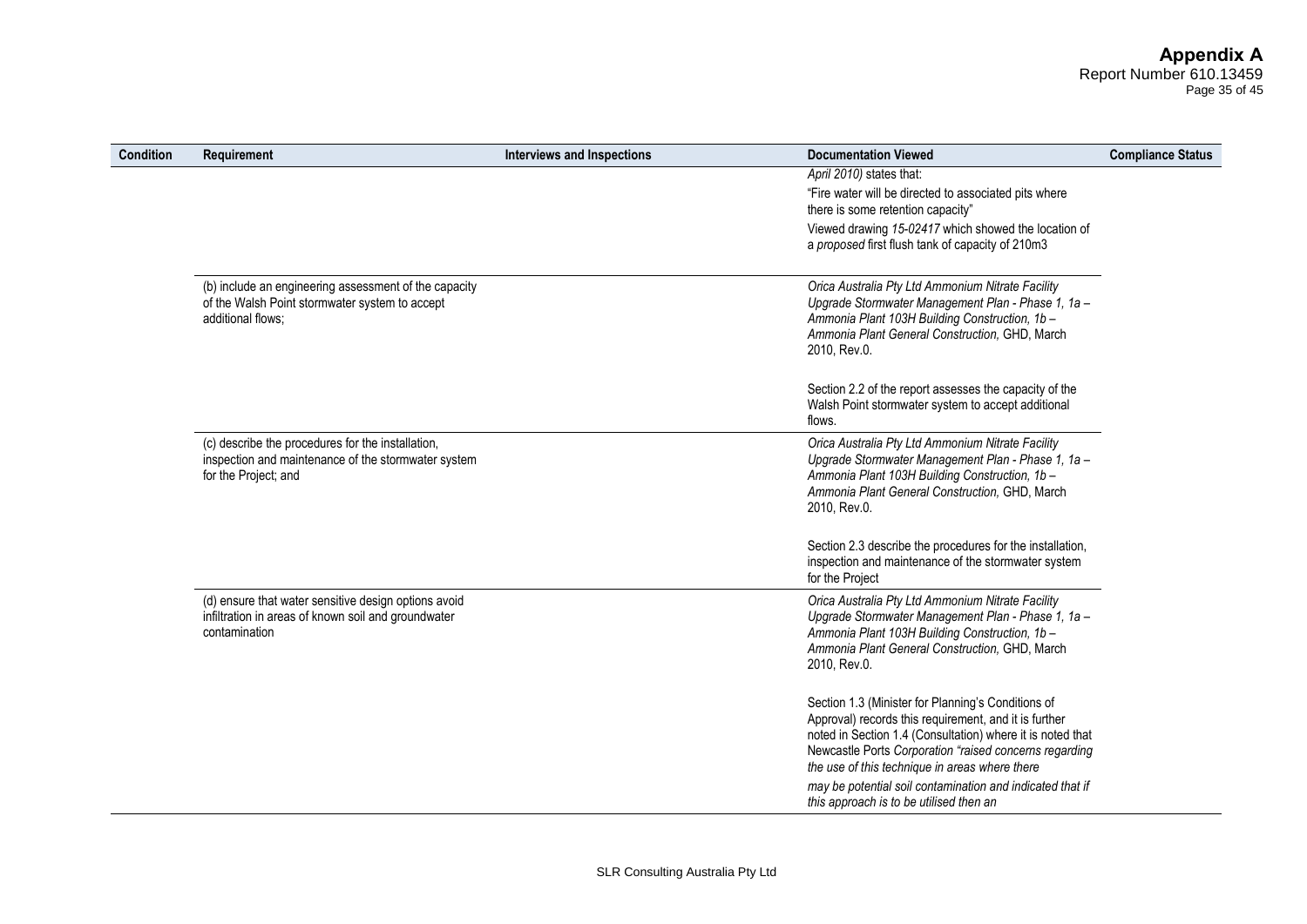| <b>Condition</b> | Requirement                                                                                                                                                                                                                                                                                                                                                                                                                                                                                                 | <b>Interviews and Inspections</b>                                                 | <b>Documentation Viewed</b>                                                                                                                                                                                                                                                                                                                                                                                                                                                                                                                                                                                                                                                                                                                                                                                                                       | <b>Compliance Status</b>                                                                                                       |
|------------------|-------------------------------------------------------------------------------------------------------------------------------------------------------------------------------------------------------------------------------------------------------------------------------------------------------------------------------------------------------------------------------------------------------------------------------------------------------------------------------------------------------------|-----------------------------------------------------------------------------------|---------------------------------------------------------------------------------------------------------------------------------------------------------------------------------------------------------------------------------------------------------------------------------------------------------------------------------------------------------------------------------------------------------------------------------------------------------------------------------------------------------------------------------------------------------------------------------------------------------------------------------------------------------------------------------------------------------------------------------------------------------------------------------------------------------------------------------------------------|--------------------------------------------------------------------------------------------------------------------------------|
|                  |                                                                                                                                                                                                                                                                                                                                                                                                                                                                                                             |                                                                                   | assessment of potential contamination in the vicinity<br>would need to be undertaken"                                                                                                                                                                                                                                                                                                                                                                                                                                                                                                                                                                                                                                                                                                                                                             |                                                                                                                                |
| <b>Bunding</b>   |                                                                                                                                                                                                                                                                                                                                                                                                                                                                                                             |                                                                                   |                                                                                                                                                                                                                                                                                                                                                                                                                                                                                                                                                                                                                                                                                                                                                                                                                                                   |                                                                                                                                |
| 43               | The Proponent shall ensure that all chemicals, fuels and<br>oils associated with the Project are stored in<br>appropriately bunded areas, with impervious flooring<br>and sufficient capacity to contain 100% of the largest<br>container stored within the bund. The bund(s) shall be<br>designed and installed in accordance with:<br>(a) the requirements of all relevant Australian<br>Standards: and<br>(b) the DECC's Storing and Handling Liquids:<br>Environmental Protection, Participants Manual. | Antony Taylor:<br>Bunding Improvement Works report submitted to the<br><b>FPA</b> | Program to progressively upgrade bunds<br>Bunding reports to EPA<br>Viewed Environmental Statement (Appendix 1.J).<br>The report states:<br>It is a condition of the project consent that bunding is<br>designed in accordance with the relevant<br>Australian Standard, ADG code and the DECC's<br>"Storage and Handling Liquids: Environmental<br>Protection: Participants Manual" DECC, 2007.<br>A bunding standard procedures document has been<br>prepared for the site and applies to this project.<br>Viewed "Condition U3 PRP - 30 Bunding Improvement<br>Works March 2013" The report details bunding<br>improvement works in the preceding 12 months as well<br>as new bunding projects proposed for the following 12<br>months. This report is submitted annually to the EPA in<br>accordance with the Environment Protection Licence. | C<br>Chemicals, fuels<br>and oils observed<br>during the site visit<br>were seen to be<br>stored correctly in<br>bunded areas. |
|                  | <b>Erosion and Sediment Control</b>                                                                                                                                                                                                                                                                                                                                                                                                                                                                         |                                                                                   |                                                                                                                                                                                                                                                                                                                                                                                                                                                                                                                                                                                                                                                                                                                                                                                                                                                   |                                                                                                                                |
| 44               | Prior to construction of the Project, the Proponent shall<br>prepare an Erosion and Sediment Control Plan in<br>accordance with Landcom's 2004 Managing Urban<br>Stormwater: Soils and Construction.                                                                                                                                                                                                                                                                                                        |                                                                                   | Orica Australia Pty Ltd Ammonium Nitrate Facility<br>Upgrade Erosion and Sediment Management Plan,<br>GHD, 14 January 2010, Rev. 0<br>Section 1.1. states that the plan was prepared "in<br>accordance with Landcom's 2004 Managing Urban<br>Stormwater: Soils and Construction.'<br>Submission email from Orica to DoPI regarding the<br>Erosion and Sediment Management Plan dated 1<br>February 2010                                                                                                                                                                                                                                                                                                                                                                                                                                           | C<br>The plan has been<br>prepared in<br>accordance with the<br>requirements of this<br>condition                              |

# **Table 15 Visual**

| <b>Condition</b> | <b>Requirement</b> | $\:$ and Inspections $\:$<br><i><b>Interviews</b></i><br>ance v<br>$-10000$ | $\cdots$<br><b>Viewec</b><br><b>Documentation</b> | : Status<br>Compliance |
|------------------|--------------------|-----------------------------------------------------------------------------|---------------------------------------------------|------------------------|
| Visual           |                    |                                                                             |                                                   |                        |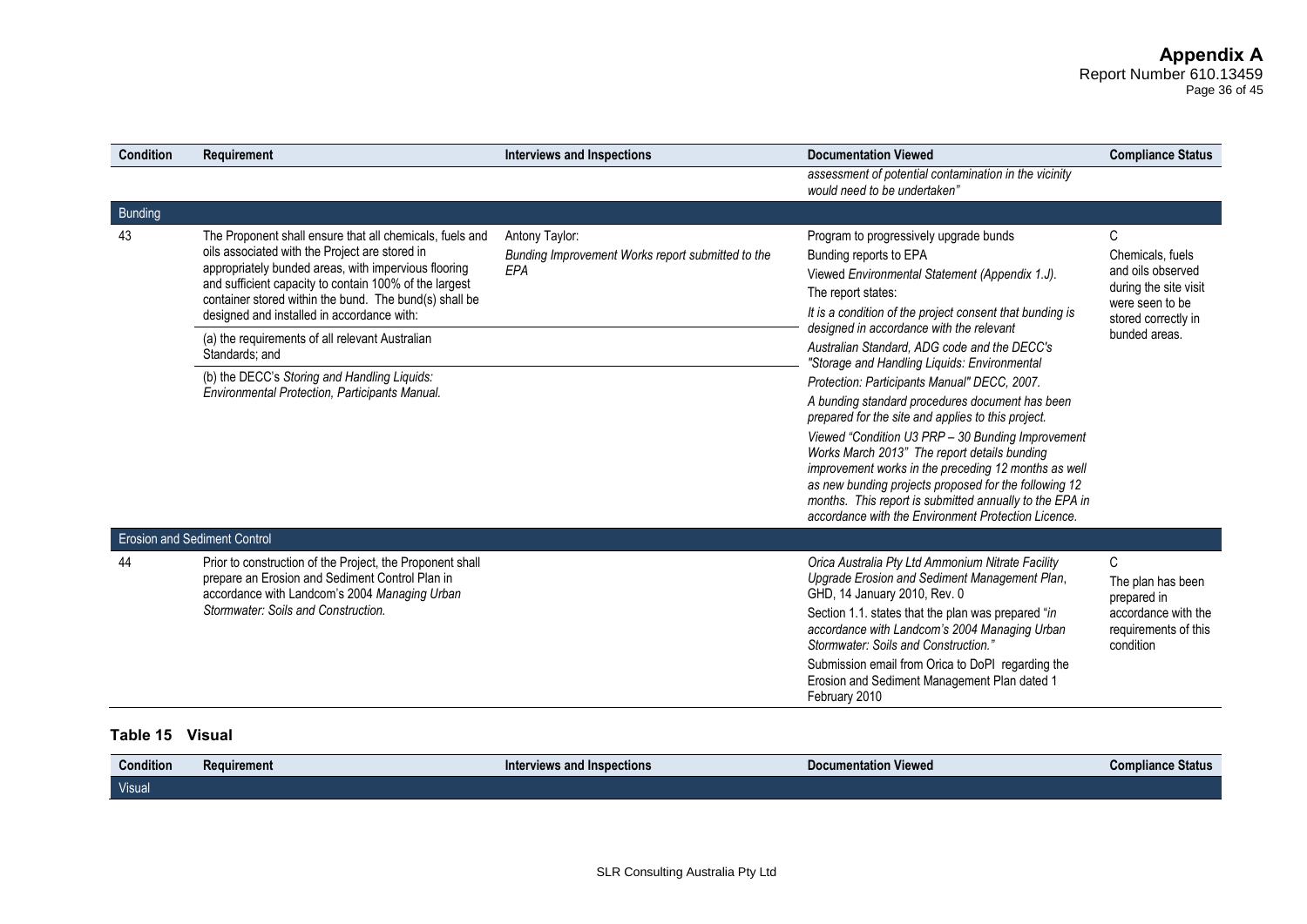# **Appendix A**

Report Number 610.13459 Page 37 of 45

| <b>Condition</b> | Requirement                                                                                                                                                                                                                                                                                                                                                                               | <b>Interviews and Inspections</b> | <b>Documentation Viewed</b>                                                                                                                                                                                                                                                                                                                                                                                                                                                                                                                  | <b>Compliance Status</b>                                                                                                                                                                                                                                                                                                                                                                                                                                                                                                                                                                                                                        |
|------------------|-------------------------------------------------------------------------------------------------------------------------------------------------------------------------------------------------------------------------------------------------------------------------------------------------------------------------------------------------------------------------------------------|-----------------------------------|----------------------------------------------------------------------------------------------------------------------------------------------------------------------------------------------------------------------------------------------------------------------------------------------------------------------------------------------------------------------------------------------------------------------------------------------------------------------------------------------------------------------------------------------|-------------------------------------------------------------------------------------------------------------------------------------------------------------------------------------------------------------------------------------------------------------------------------------------------------------------------------------------------------------------------------------------------------------------------------------------------------------------------------------------------------------------------------------------------------------------------------------------------------------------------------------------------|
| 45               | Prior to commencement of operations of the Project, the<br>Proponent shall submit to the Director-General a<br>landscape plan providing details of native screening<br>plants to be planted along the eastern boundary of the<br>Project Site. The plan shall demonstrate that the<br>landscaping does not compromise on-site security and<br>shall include a program for implementation. |                                   | Landscape Plan, Ammonium Nitrate Facility, Kooragang<br>Island AECOM, 3 June 2011.<br>Section 1.1. states that:<br>This Plan has been prepared to meet the requirements<br>of Condition 45.<br>Section 3.2 outlines the planting guidelines, and a<br>(graphical) landscape plan showing the proposed<br>location and types of plants is appended to the Plan.<br>A program for implementation is included (Section 3.4).<br>The plan states that:<br>The selected species are low growing to meet security<br>and fire hazard requirements. | <b>NC</b><br>The plan was<br>prepared as<br>required however<br>evidence of<br>submission could<br>not be provided at<br>the time of the<br>audit. Given the<br>high rate of<br>compliance with the<br>other submission-<br>related<br>requirements of this<br>approval, the<br>auditor suspects the<br>plan was submitted,<br>however this must<br>be found non-<br>compliant without<br>the required<br>evidence.<br>Recommendation<br>Ensure all<br>submission and<br>re-submission<br>requirements are<br>entered into<br>compliance<br>tracking systems<br>to ensure they are<br>followed through<br>on in the<br>prescribed<br>timeframes |
| Lighting         |                                                                                                                                                                                                                                                                                                                                                                                           |                                   |                                                                                                                                                                                                                                                                                                                                                                                                                                                                                                                                              |                                                                                                                                                                                                                                                                                                                                                                                                                                                                                                                                                                                                                                                 |
| 46               | The Proponent shall ensure that lighting associated with                                                                                                                                                                                                                                                                                                                                  | Antony Taylor:                    | Letter from Wadco lighting to Orica, dated 28 March                                                                                                                                                                                                                                                                                                                                                                                                                                                                                          | <b>NA</b>                                                                                                                                                                                                                                                                                                                                                                                                                                                                                                                                                                                                                                       |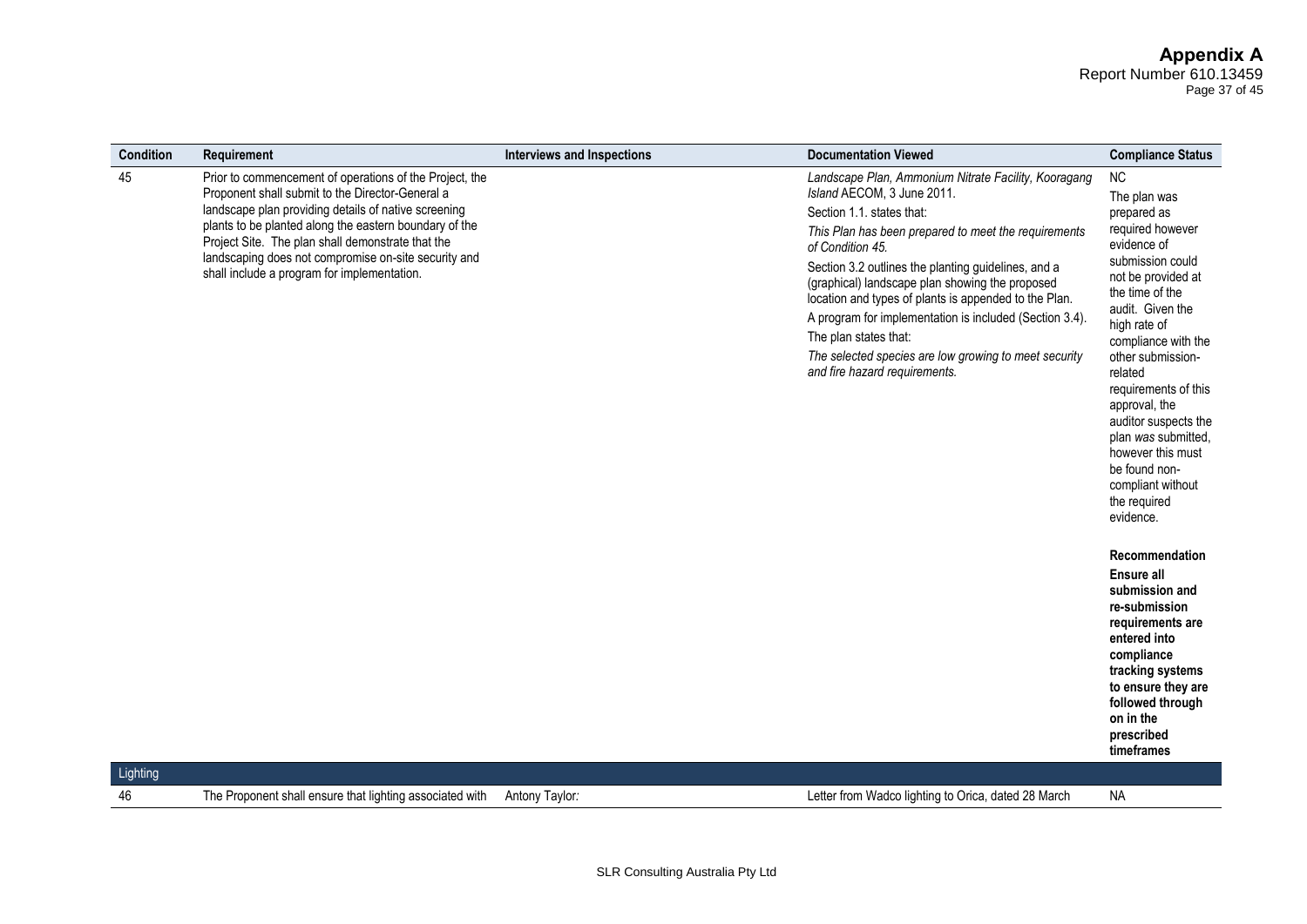| <b>Condition</b> | Requirement                                                                                                                                           | Interviews and Inspections                                                                              | <b>Documentation Viewed</b>                                                                                                         | <b>Compliance Status</b>                                                                                   |
|------------------|-------------------------------------------------------------------------------------------------------------------------------------------------------|---------------------------------------------------------------------------------------------------------|-------------------------------------------------------------------------------------------------------------------------------------|------------------------------------------------------------------------------------------------------------|
|                  | the Project:<br>(a) complies with the latest version of Australian<br>Standard AS 4282(INT)-Control of Obtrusive Effects of<br>Outdoor Lighting; and  | There is no external lighting on the compressor building.<br>Lighting on the ammonia plant was existing | 2011, confirming the compressor room lighting complies<br>with AS1680. There is no external lighting on the<br>compressor building. | There is no external<br>lighting on the<br>compressor building<br>or new lighting on<br>the ammonia plant. |
|                  | (b) is mounted, screened and directed in such a manner<br>that it does not create a nuisance to surrounding<br>properties or the public road network. |                                                                                                         |                                                                                                                                     |                                                                                                            |

# **Table 16 Waste**

| <b>Condition</b>            | Requirement                                                                                                                                                                                                                                                                      | <b>Interviews and Inspections</b>                                                                                                                                                                                                                                                                                                                                                                                                                                                                                                                                                                                                                                                                                                                                                                                                                                                                                                                    | <b>Documentation Viewed</b>                                                                                                                                                                                                                                                                                                                                                                                                                                                                                                                                                                                                                                                                                                                                                                                                                               | <b>Compliance Status</b>                                                                                                      |
|-----------------------------|----------------------------------------------------------------------------------------------------------------------------------------------------------------------------------------------------------------------------------------------------------------------------------|------------------------------------------------------------------------------------------------------------------------------------------------------------------------------------------------------------------------------------------------------------------------------------------------------------------------------------------------------------------------------------------------------------------------------------------------------------------------------------------------------------------------------------------------------------------------------------------------------------------------------------------------------------------------------------------------------------------------------------------------------------------------------------------------------------------------------------------------------------------------------------------------------------------------------------------------------|-----------------------------------------------------------------------------------------------------------------------------------------------------------------------------------------------------------------------------------------------------------------------------------------------------------------------------------------------------------------------------------------------------------------------------------------------------------------------------------------------------------------------------------------------------------------------------------------------------------------------------------------------------------------------------------------------------------------------------------------------------------------------------------------------------------------------------------------------------------|-------------------------------------------------------------------------------------------------------------------------------|
| <b>Operating Conditions</b> |                                                                                                                                                                                                                                                                                  |                                                                                                                                                                                                                                                                                                                                                                                                                                                                                                                                                                                                                                                                                                                                                                                                                                                                                                                                                      |                                                                                                                                                                                                                                                                                                                                                                                                                                                                                                                                                                                                                                                                                                                                                                                                                                                           |                                                                                                                               |
| 47                          | The Proponent shall ensure that all waste generated by<br>the Project during construction and operation is<br>classified in accordance with the DECC's Waste<br>Classification Guidelines 2008 and if required, disposed<br>of to a facility that may lawfully accept the waste. | Antony Taylor:<br>"There is no operational waste associated with the<br>Ammonia uprate project" in addition to the existing<br>wastes already generated by the ammonia plant other<br>than waste collected as a result of the Hex Chrome<br>incident during the plant startup. This generated<br>Arsenic-contaminated water.<br>Also part of the shutdown all plant catalyst was<br>replaced. Catalyst was redrummed and exported to<br>Europe, and transported in accordance with the<br>requirements of export permits issued by the Federal<br>Government<br>All of our off site waste disposal is managed by JRR.<br>They handle our waste transport certificates. It is hard<br>to demonstrate waste records specific to construction as<br>separate bins/skips were not used, we just used bins<br>that were already in place operationally.<br>Sent monthly audit sheet for waste tracking we do.<br>Hard to match dates with construction as | Viewed:<br>Summary of Liquid Sludge Waste for August 2011<br>which included the dockets for each of the four<br>entries in the report, prepared by JRR.<br>Transport Certificate 2T00272746 for J120<br>wastes (oils etc.) dated 17 June 2011 for wastes<br>picked up 3 June 2011<br>Transport Certificate 2T00272745 for J120<br>wastes (oils etc.) dated 17 June 2011 for wastes<br>picked up 6 June 2011<br>Transport Certificate 2T00263104 for J100<br>wastes (waste mineral oils) dated 28 April 2011 for<br>wastes picked up 7 June 2011<br>Transport Certificate 2T00473836 for J100<br>wastes (waste mineral oils) dated 16 September<br>2013 for wastes picked up 12 September 2013<br>Transport Certificate 2T00239797 for N100<br>wastes (containers etc.) dated 28 February 2012<br>for wastes picked up 23 August 2012 (incorrect<br>dates) | C<br>Waste materials<br>were found to be<br>generally managed<br>in accordance with<br>the requirements of<br>this condition. |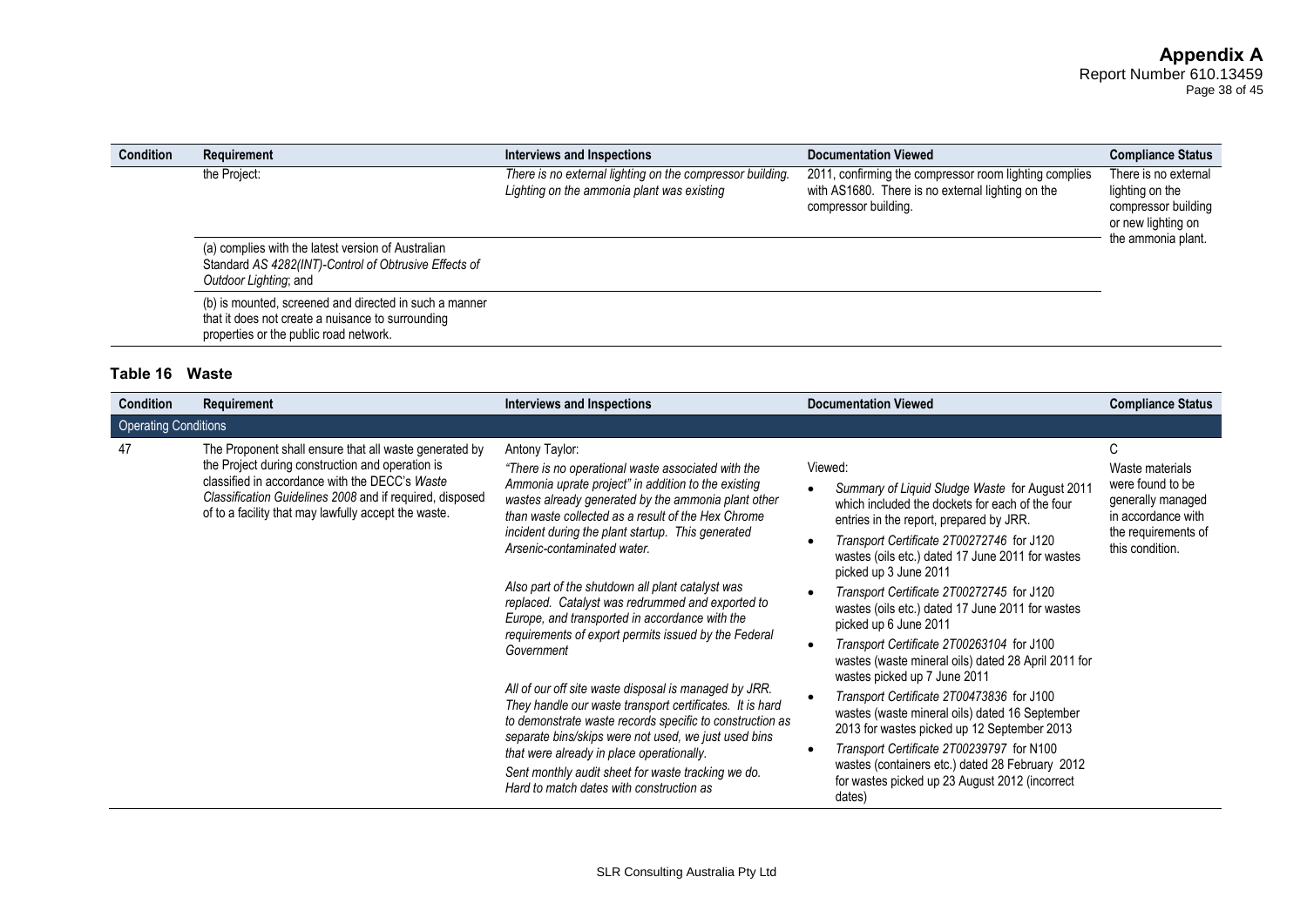Page 39 of 45

| <b>Condition</b> | Requirement                                                                                                 | <b>Interviews and Inspections</b>                     | <b>Documentation Viewed</b>                                                                                                                                                                                                                                                                                                 | <b>Compliance Status</b>                                              |
|------------------|-------------------------------------------------------------------------------------------------------------|-------------------------------------------------------|-----------------------------------------------------------------------------------------------------------------------------------------------------------------------------------------------------------------------------------------------------------------------------------------------------------------------------|-----------------------------------------------------------------------|
|                  |                                                                                                             | Numbers are tracked monthly so we can trend identify. | Transport Certificate 2T00374747 for J100<br>wastes (waste mineral oils) dated 24 August 2012<br>for wastes picked up 23 August 2012                                                                                                                                                                                        |                                                                       |
|                  |                                                                                                             |                                                       | Transport Certificate 2T00374170 for F100<br>wastes (waste ink, dye etc.) dated 21 August 2012<br>for wastes picked up 20 August 2012                                                                                                                                                                                       |                                                                       |
|                  |                                                                                                             |                                                       | Viewed JR Richards Programmed Facility Management<br>Monthly Summary Report 2013. The report included<br>monthly data for all the individual waste streams<br>managed by JR Richards on the Kooragang Island Site<br>(approximately 50 separate removal items/streams)                                                      |                                                                       |
|                  |                                                                                                             |                                                       | Viewed Incident Report issued to the Office of<br>Environment and Heritage on 8 August 2011 regarding<br>the Hexavalent Chromium release. The report included<br>the statement that:                                                                                                                                        |                                                                       |
|                  |                                                                                                             |                                                       | Offsite disposal of chromium VI containing<br>solution has been undertaken to an<br>appropriately licensed facility using a<br>licenced transport company. In addition,<br>treatment of low concentration chromium VI<br>containing solutions by sodium bisulphite has<br>been undertaken to convert it to chromium<br>III. |                                                                       |
|                  |                                                                                                             |                                                       | Viewed 3 separate Notice Of Application Received<br>Under The Hazardous Waste (Regulation Of Exports<br>And Imports) Act 1989 for "export of spent catalyst"<br>dated:                                                                                                                                                      |                                                                       |
|                  |                                                                                                             |                                                       | 4 December 2013                                                                                                                                                                                                                                                                                                             |                                                                       |
|                  |                                                                                                             |                                                       | 12 December 2013 (footer)                                                                                                                                                                                                                                                                                                   |                                                                       |
|                  |                                                                                                             |                                                       | 4 December 2013                                                                                                                                                                                                                                                                                                             |                                                                       |
|                  | Waste Management Plan                                                                                       |                                                       |                                                                                                                                                                                                                                                                                                                             |                                                                       |
| 48               | The Proponent shall prepare and implement a Waste<br>Management Plan for the project to the satisfaction of |                                                       | Orica Kooragang Island Ammonia Plant Uprate Waste<br>Management Plan, Rev 0, 28 February 2013.                                                                                                                                                                                                                              | NC<br>Orica's                                                         |
|                  | the Director-General. This plan must:                                                                       |                                                       | Viewed JR Richards Programmed Facility Management<br>Monthly Summary Report 2013. The report included<br>monthly data for all the individual waste streams<br>managed by JR Richards on the Kooragang Island Site                                                                                                           | management plans<br>include a range of<br>appropriate<br>measures for |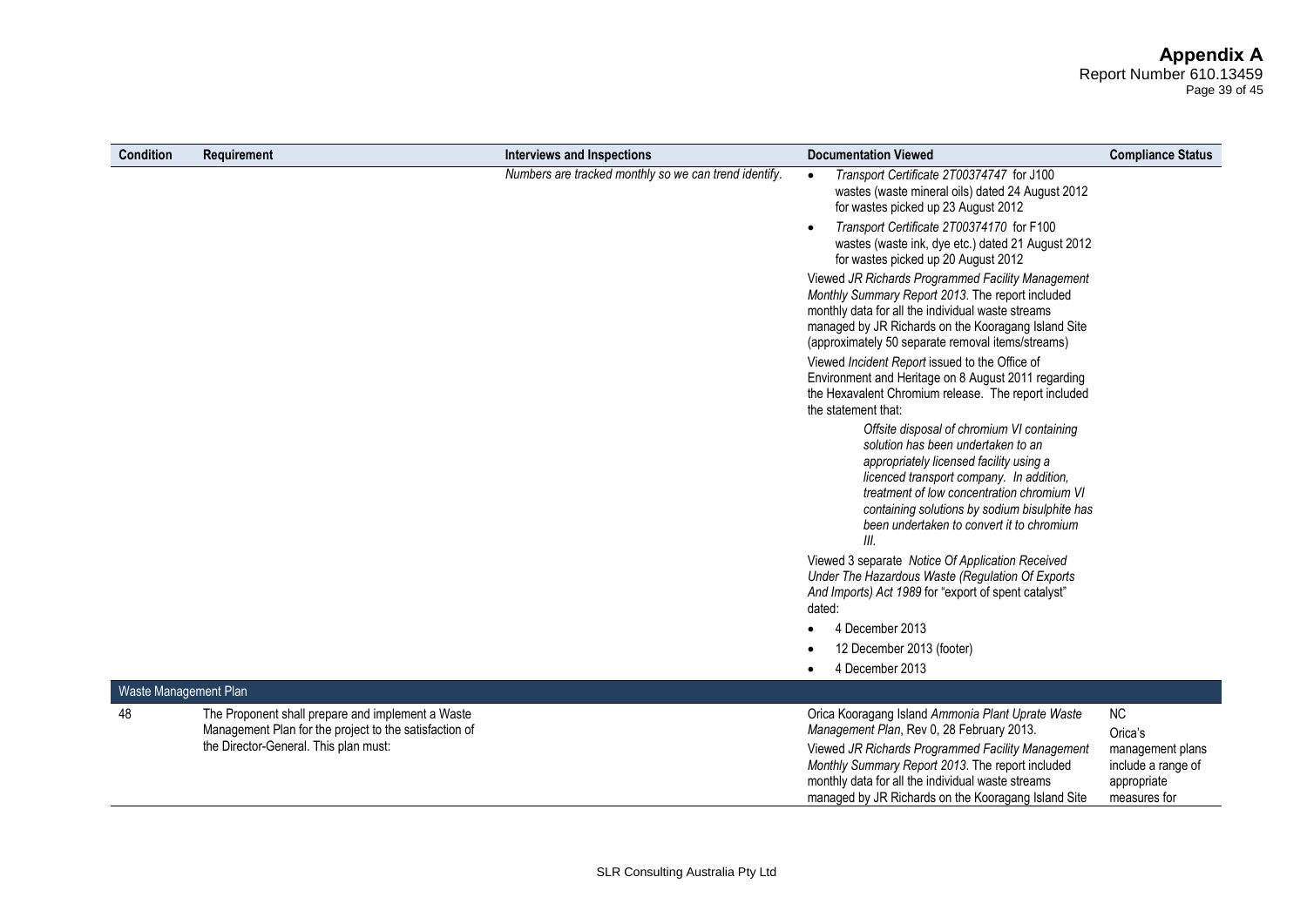#### **Appendix A** Report Number 610.13459 Page 40 of 45

| <b>Condition</b> | Requirement                                                                                                                                  | <b>Interviews and Inspections</b>                                                                                                                                                                                                            | <b>Documentation Viewed</b>                                                                                                                                                                                                                                                                     | <b>Compliance Status</b>                                                                                                                        |
|------------------|----------------------------------------------------------------------------------------------------------------------------------------------|----------------------------------------------------------------------------------------------------------------------------------------------------------------------------------------------------------------------------------------------|-------------------------------------------------------------------------------------------------------------------------------------------------------------------------------------------------------------------------------------------------------------------------------------------------|-------------------------------------------------------------------------------------------------------------------------------------------------|
|                  |                                                                                                                                              |                                                                                                                                                                                                                                              | (approximately 50 separate removal items/streams)                                                                                                                                                                                                                                               | managing waste,                                                                                                                                 |
|                  | (a) be submitted to the Director-General for approval<br>within 1 year of the commencement of operations of the<br>Project;                  |                                                                                                                                                                                                                                              | Submission email from Orica to DoPI regarding the<br>Waste Management Plan, dated 28 February 2013.<br>Approval letter from DoPI to Orica RE: Orica ANE<br>Project - Kooragang Island (MP 08_0129) Phase 1 Air<br>Quality Verification Report and Waste Management<br>Plan, dated 19 July 2013. | however. Orica was<br>not able to provide<br>sufficient evidence<br>to show that these<br>measures<br>(specifically weekly<br>inspections) were |
|                  | (b) characterise the various waste streams of the<br>Project and include details of the quantities and                                       |                                                                                                                                                                                                                                              | Orica Kooragang Island Ammonia Plant Uprate Waste<br>Management Plan, Rev 0, 28 February 2013.                                                                                                                                                                                                  | being carried out at<br>the time of the                                                                                                         |
|                  | destinations of all waste materials;                                                                                                         |                                                                                                                                                                                                                                              | Section 3 characterises the waste streams and details<br>quantities and destinations of all waste materials.                                                                                                                                                                                    | construction works                                                                                                                              |
|                  | (c) describe what measures would be implemented to<br>reuse, recycle or minimise the waste generated by the                                  | Antony Taylor:<br>"There have been no changes to the catalysts as a                                                                                                                                                                          | Orica Kooragang Island Ammonia Plant Uprate Waste<br>Management Plan, Rev 0, 28 February 2013.                                                                                                                                                                                                  | Recommendation:<br><b>Ensure weekly</b>                                                                                                         |
|                  | project; and                                                                                                                                 | result of the ammonia uprate. All our catalysts are<br>exported for recycling. Historically, all catalysts<br>removed as part of uprate were stored on site. We<br>have redrummed these for sending to Europe and US<br>for metal recovery." | Table 1 describes measures to be implemented to<br>reuse, recycle or minimise the waste generated by the<br>project.                                                                                                                                                                            | environmental<br>inspections are<br>undertaken, and<br>records of each<br>inspection kept, as<br>required in the                                |
|                  | (d) identify a waste reduction target for the Project and<br>detail procedures for measuring the Projects<br>performance against the target; |                                                                                                                                                                                                                                              | Orica Kooragang Island Ammonia Plant Uprate Waste<br>Management Plan, Rev 0, 28 February 2013.                                                                                                                                                                                                  | Construction<br>Environmental                                                                                                                   |
|                  |                                                                                                                                              |                                                                                                                                                                                                                                              | The plan states that Orica is "committed to reducing<br>total waste generated by the site                                                                                                                                                                                                       | <b>Management Plan</b>                                                                                                                          |
|                  |                                                                                                                                              |                                                                                                                                                                                                                                              | by 5% over the next plant turnaround cycle"                                                                                                                                                                                                                                                     |                                                                                                                                                 |
|                  |                                                                                                                                              |                                                                                                                                                                                                                                              | The report also states that "performance against this<br>waste reduction target will be determined through<br>annually reporting."                                                                                                                                                              |                                                                                                                                                 |
|                  | (e) include a program to monitor the effectiveness of<br>these measures.                                                                     |                                                                                                                                                                                                                                              | Orica Kooragang Island Ammonia Plant Uprate Waste<br>Management Plan, Rev 0, 28 February 2013. The<br>report states that "performance against this waste<br>reduction target will be determined through annually<br>reporting.                                                                  |                                                                                                                                                 |

# **SCHEDULE 4 ENVIRONMENTAL MANAGEMENT, REPORTING AND AUDITING**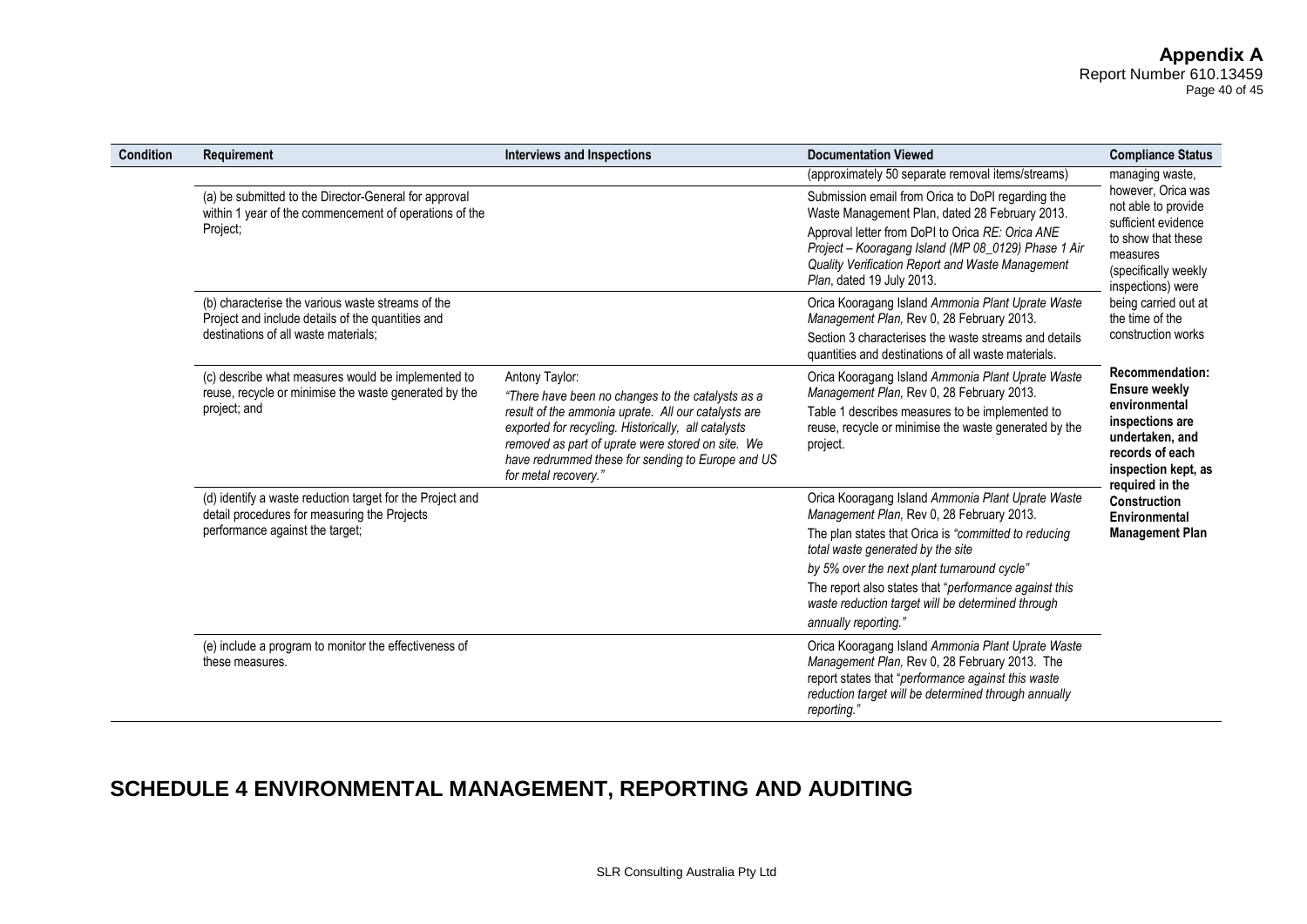| <b>Condition</b> | <b>Requirement</b>                                                                                                                                                                                                                                                                    | <b>Interviews and Inspections</b>                                                                                                                                                                                                                                                                                                                                                                                                                                                                                                                                                                                                                                                                                                                                                                                                                                                                                                                                                                                                                                                                                          | <b>Documentation Viewed</b>                                                                                                                                                                                                                                                                                                                                                                                                                                                                                                                                                                                                                                                                                                                                                                                                                                                                                                                                                                                                                                                                                                                                                                                                                                                                                                                                                                     | <b>Compliance Status</b>                                                                                                                                                                                                                                  |
|------------------|---------------------------------------------------------------------------------------------------------------------------------------------------------------------------------------------------------------------------------------------------------------------------------------|----------------------------------------------------------------------------------------------------------------------------------------------------------------------------------------------------------------------------------------------------------------------------------------------------------------------------------------------------------------------------------------------------------------------------------------------------------------------------------------------------------------------------------------------------------------------------------------------------------------------------------------------------------------------------------------------------------------------------------------------------------------------------------------------------------------------------------------------------------------------------------------------------------------------------------------------------------------------------------------------------------------------------------------------------------------------------------------------------------------------------|-------------------------------------------------------------------------------------------------------------------------------------------------------------------------------------------------------------------------------------------------------------------------------------------------------------------------------------------------------------------------------------------------------------------------------------------------------------------------------------------------------------------------------------------------------------------------------------------------------------------------------------------------------------------------------------------------------------------------------------------------------------------------------------------------------------------------------------------------------------------------------------------------------------------------------------------------------------------------------------------------------------------------------------------------------------------------------------------------------------------------------------------------------------------------------------------------------------------------------------------------------------------------------------------------------------------------------------------------------------------------------------------------|-----------------------------------------------------------------------------------------------------------------------------------------------------------------------------------------------------------------------------------------------------------|
|                  | <b>Environmental Management Strategy</b>                                                                                                                                                                                                                                              |                                                                                                                                                                                                                                                                                                                                                                                                                                                                                                                                                                                                                                                                                                                                                                                                                                                                                                                                                                                                                                                                                                                            |                                                                                                                                                                                                                                                                                                                                                                                                                                                                                                                                                                                                                                                                                                                                                                                                                                                                                                                                                                                                                                                                                                                                                                                                                                                                                                                                                                                                 |                                                                                                                                                                                                                                                           |
| 49               | The Proponent shall prepare and implement an<br>Environmental Management Strategy for the project to<br>the satisfaction of the Director-General. This strategy<br>must be submitted to the Director-General prior to<br>carrying out any development related to the Project,<br>and: | Observed daily meeting in which management discuss<br>incidents, plant operations, general status of operations,<br>progress against KPIs.<br>Belinda and Paul talked us through the incident<br>investigation proves. Their team (Paul) reviews every<br>logged incident, classifies and assigns most appropriate<br>incident manager. Procedure for management includes<br>root-cause-analysis. All RCAs going to Greg (GM for<br>review)<br>"Hazard Safety process occurs pre-design, informs<br>environmental strategy".<br>Scott Reid (Operations Manager):<br>We implement a 3 tier training program $-$ the first tier is<br>the standard IT, code of conduct, harassment training<br>and statutory obligations training that all staff do. Next<br>is more specific to their job, including some 'how to<br>operate' training, safety management systems and<br>permits to work. The last level is the 'operator skills'<br>level and is most specific to their tasks. This will also<br>include specific environmental considerations relevant<br>to their role. This can include effluent management<br>systems" | Orica Kooragang Island Environmental Management<br>Strategy, Rev. 0, dated 21 December 2009.<br>Submission email from Orica to DoPI regarding the<br>Environmental Management Strategy, dated 15 January<br>2010. This was prior to commencement of construction<br>in February 2010.<br>Letter from DoPI dated 9 February 2010 RE: Orica<br>Ammonium Nitrate Expansion Project Submission of<br>Management Plans. Included approval for Construction<br>Safety Environmental Management Plan.<br>Implementation evidence reviewed included:<br>Visual boards in communal office areas that<br>reported on progress against key safety and<br>environment KPIs<br>Viewed "compliance calendar" in communal office<br>$\bullet$<br>areas that reported visually on specific staff<br>progress against compliance<br>Towards World Class (TWC) system in place that<br>$\bullet$<br>captures all high level commitments and<br>compliance requirements for regular reporting to<br>Plant General Manager<br>RAR Process involves weekly meeting between all<br>$\bullet$<br>managers and the Plant General Manager to<br>discuss their progress against KPI's, and TWC<br>requirements. Each manager subsequently sits<br>down with their staff and undertakes the same<br>proves. This allows the teams to highlight areas of<br>concern well in advance, as opposed to reacting to<br>problems. | C<br>The Environmental<br>Management<br>Strategy was<br>approved by the<br>Director-General<br>and is generally<br>being implemented<br>appropriately,<br>notwithstanding a<br>number of non-<br>compliances raised<br>elsewhere in this<br>audit report. |
|                  | (a) provide the strategic context for environmental<br>management of construction and operation of the<br>Project;                                                                                                                                                                    |                                                                                                                                                                                                                                                                                                                                                                                                                                                                                                                                                                                                                                                                                                                                                                                                                                                                                                                                                                                                                                                                                                                            | Orica Kooragang Island Environmental Management<br>Strategy, Rev. 0, dated 21 December 2009.<br>Section 4 outlines the strategic context for<br>environmental management of construction and<br>operation of the Project                                                                                                                                                                                                                                                                                                                                                                                                                                                                                                                                                                                                                                                                                                                                                                                                                                                                                                                                                                                                                                                                                                                                                                        |                                                                                                                                                                                                                                                           |

### **Table 17 Environmental Management Reporting and Auditing**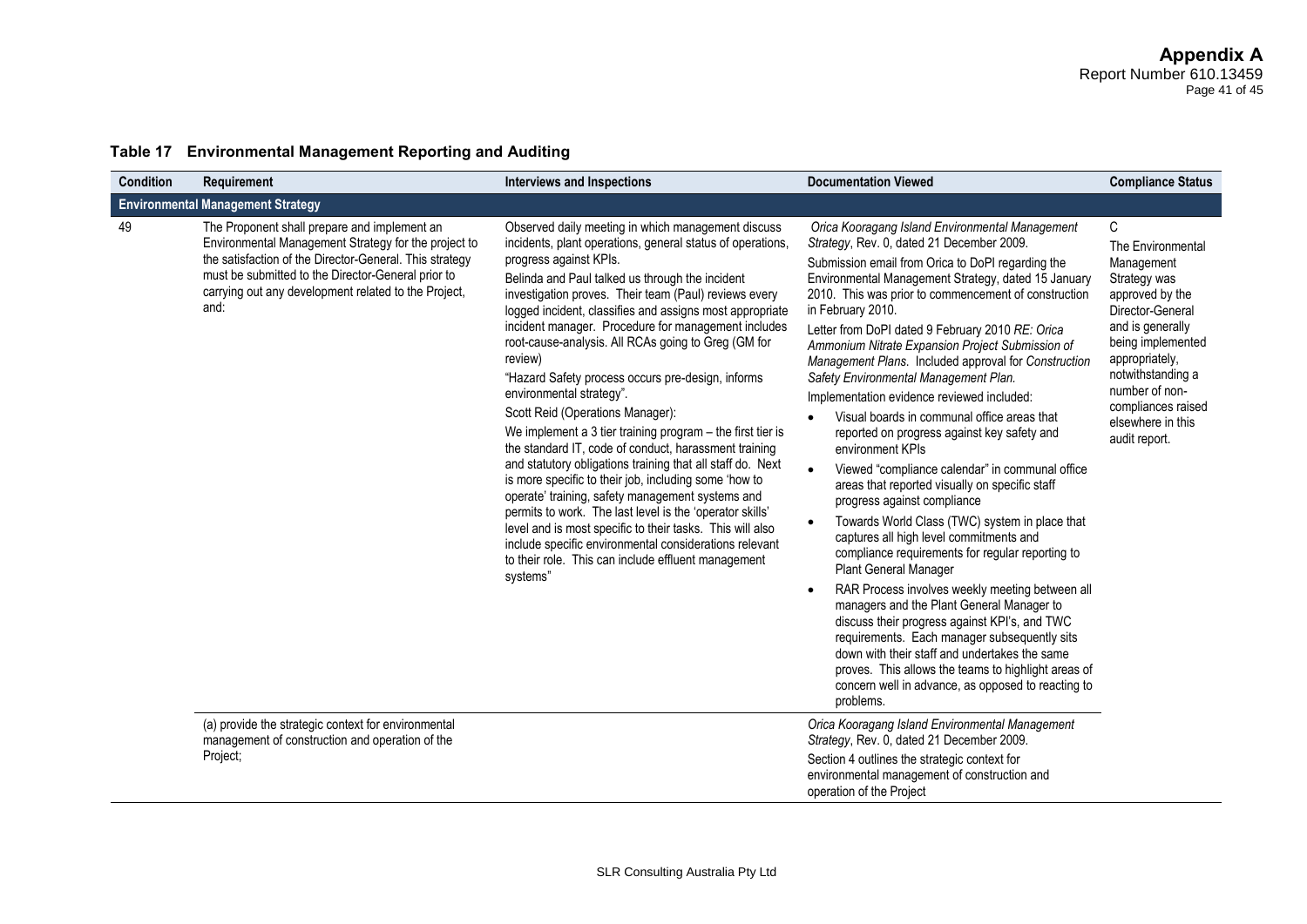#### **Appendix A** Report Number 610.13459 Page 42 of 45

| <b>Condition</b> | Requirement                                                                                                                                | Interviews and Inspections | <b>Documentation Viewed</b>                                                                                                                                    | <b>Compliance Status</b> |
|------------------|--------------------------------------------------------------------------------------------------------------------------------------------|----------------------------|----------------------------------------------------------------------------------------------------------------------------------------------------------------|--------------------------|
|                  | (b) identify the statutory requirements that apply to the<br>project;                                                                      |                            | Orica Kooragang Island Environmental Management<br>Strategy, Rev. 0, dated 21 December 2009. (contains a<br>copy of the PA and EPL)                            |                          |
|                  |                                                                                                                                            |                            | Section 6 identifies the statutory requirements that apply<br>to the project                                                                                   |                          |
|                  | (c) describe in general how the environmental<br>performance of the Project would be monitored and                                         |                            | Orica Kooragang Island Environmental Management<br>Strategy, Rev. 0, dated 21 December 2009.                                                                   |                          |
|                  | managed;                                                                                                                                   |                            | Section 8 describes how the environmental<br>performance of the Project would be monitored and<br>managed.                                                     |                          |
|                  | (d) describe the procedures that would be implemented<br>to:                                                                               |                            | Orica Kooragang Island Environmental Management<br>Strategy, Rev. 0, dated 21 December 2009.                                                                   |                          |
|                  | • keep the local community and relevant agencies<br>informed about the operation and environmental                                         |                            | Description of the procedures that are implemented for<br>various purposes are described in:                                                                   |                          |
|                  | performance of the project;<br>•receive, handle, respond to, and record complaints;<br>•resolve any disputes that may arise in relation to |                            | Section 9 (keeping community and agencies<br>informed, managing complaints, and resolving<br>disputes)                                                         |                          |
|                  | operations at the Project;                                                                                                                 |                            | Section 10 (responding to non-compliances)                                                                                                                     |                          |
|                  | •respond to any non-compliance;                                                                                                            |                            | Section 8 (managing cumulative impacts)                                                                                                                        |                          |
|                  | •manage cumulative impacts; and<br>•respond to emergencies; and                                                                            |                            | Section 11 (responding to emergencies).                                                                                                                        |                          |
|                  | (e) describe the role, responsibility, authority, and<br>accountability of all the key personnel involved in                               |                            | Orica Kooragang Island Environmental Management<br>Strategy, Rev. 0, dated 21 December 2009.                                                                   |                          |
|                  | environmental management of the project                                                                                                    |                            | Section 7 describes the role, responsibility, authority,<br>and accountability of all the key personnel involved in<br>environmental management of the project |                          |

### **Table 18 Environmental Reporting**

| <b>Condition</b>               | Requirement                                                                                                              | Interviews and Inspections | <b>Documentation Viewed</b>                                                                                                                                                | <b>Compliance Status</b>                                              |
|--------------------------------|--------------------------------------------------------------------------------------------------------------------------|----------------------------|----------------------------------------------------------------------------------------------------------------------------------------------------------------------------|-----------------------------------------------------------------------|
| <b>Environmental Reporting</b> |                                                                                                                          |                            |                                                                                                                                                                            |                                                                       |
| 50                             | The Proponent shall submit an Annual Report to the<br>Director-General and other relevant agencies. This<br>report must: |                            | Submission letter to Nick Hall, Mining and Industry<br>Projects (DoPI) re Orica Kooragang Island Annual<br>Environmental Management Report (2013) with report<br>attached. | C<br>The Annual Report<br>is being prepared in<br>accordance with the |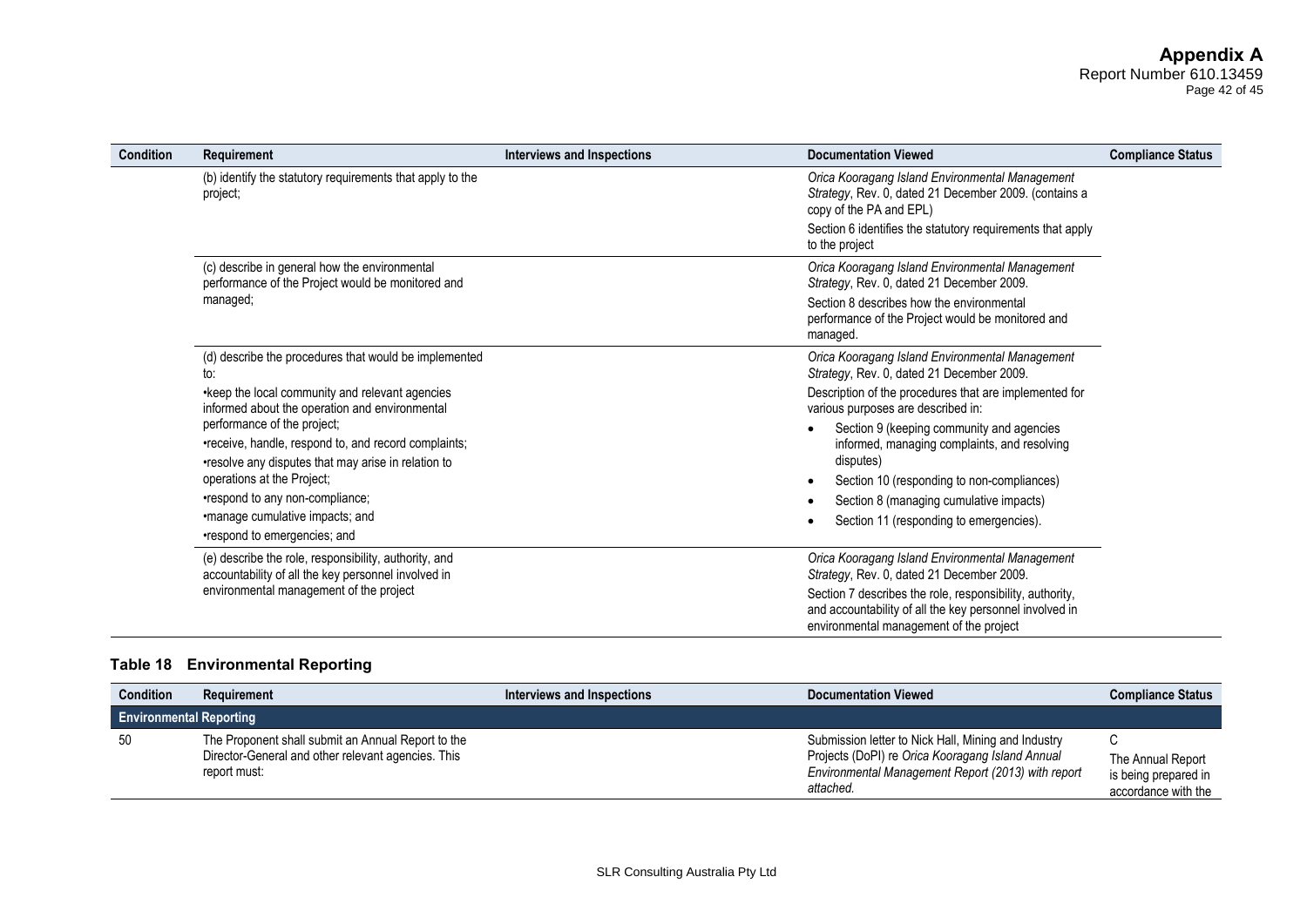| Condition | Requirement                                                                                                        | <b>Interviews and Inspections</b>                                                                | <b>Documentation Viewed</b>                                                                                                                                                                   | <b>Compliance Status</b>      |
|-----------|--------------------------------------------------------------------------------------------------------------------|--------------------------------------------------------------------------------------------------|-----------------------------------------------------------------------------------------------------------------------------------------------------------------------------------------------|-------------------------------|
|           |                                                                                                                    |                                                                                                  | 2010-2013 AEMRs                                                                                                                                                                               | requirements of this          |
|           | (a) identify the standards and performance measures<br>for the Project;                                            |                                                                                                  | Annual Environmental Management Report, December<br>2013.                                                                                                                                     | condition and<br>submitted as |
|           |                                                                                                                    |                                                                                                  | Section 3 identifies the standards and performance<br>measures for the Project                                                                                                                | required.                     |
|           | (b) describe the works carried out in the past 12 months<br>and the works to be carried out in the next 12 months; |                                                                                                  | Annual Environmental Management Report, December<br>2013.                                                                                                                                     |                               |
|           |                                                                                                                    |                                                                                                  | Section 4 outlines the project status (past and future)                                                                                                                                       |                               |
|           | (c) include a summary of the complaints received in the<br>past year, and provide comparison with previous years;  |                                                                                                  | Annual Environmental Management Report, December<br>2013.                                                                                                                                     |                               |
|           |                                                                                                                    |                                                                                                  | Section 5 provides a summary of complaints and<br>compares against previous years.                                                                                                            |                               |
|           | (d) report results of all monitoring required by this<br>approval and an EPL for the Project;                      |                                                                                                  | Annual Environmental Management Report, December<br>2013.                                                                                                                                     |                               |
|           |                                                                                                                    |                                                                                                  | Section 5 of the report states that:                                                                                                                                                          |                               |
|           |                                                                                                                    |                                                                                                  | The uprated Ammonia Plant has completed all required<br>environmental monitoring in accordance with the site<br>Environment Protection Licence (EPL 828).                                     |                               |
|           | (e) provide analysis of monitoring results in the context<br>of relevant criteria and limits, previous monitoring  |                                                                                                  | Annual Environmental Management Report, December<br>2013.                                                                                                                                     |                               |
|           | results and the predictions made in the EA;                                                                        |                                                                                                  | Analysis of air quality and noise monitoring results in the<br>context of EPL Limits (air) and EA (noise) is included in<br>Section 5.                                                        |                               |
|           | (f) identify any trends in monitoring results over the life<br>of the Project; and                                 | Antony Taylor:<br>AEMR provides summary on annual reporting of                                   | Annual Environmental Management Report, December<br>2013.                                                                                                                                     |                               |
|           |                                                                                                                    | production data, project life regarding environmental<br>monitoring and DC compliance reporting. | The report includes a comparison of the noise<br>monitoring results for 2012/13 against the 2012 baseline<br>and the comparison of 2011/2012/2013 number of<br>community complaints received. |                               |
|           |                                                                                                                    |                                                                                                  | Air quality monitoring results $(NOx$ sampling in the<br>reformer and prereformer stacks) are compared for<br>March 2012, August 2012 and August 2013.                                        |                               |
|           | (g) report on compliance with the project approval,<br>summarise non-compliances in the previous 12 months         |                                                                                                  | Annual Environmental Management Report, December<br>2013.                                                                                                                                     |                               |
|           | and report on actions taken to rectify non-compliances.                                                            |                                                                                                  | Section 7 provides a detailed summary of project                                                                                                                                              |                               |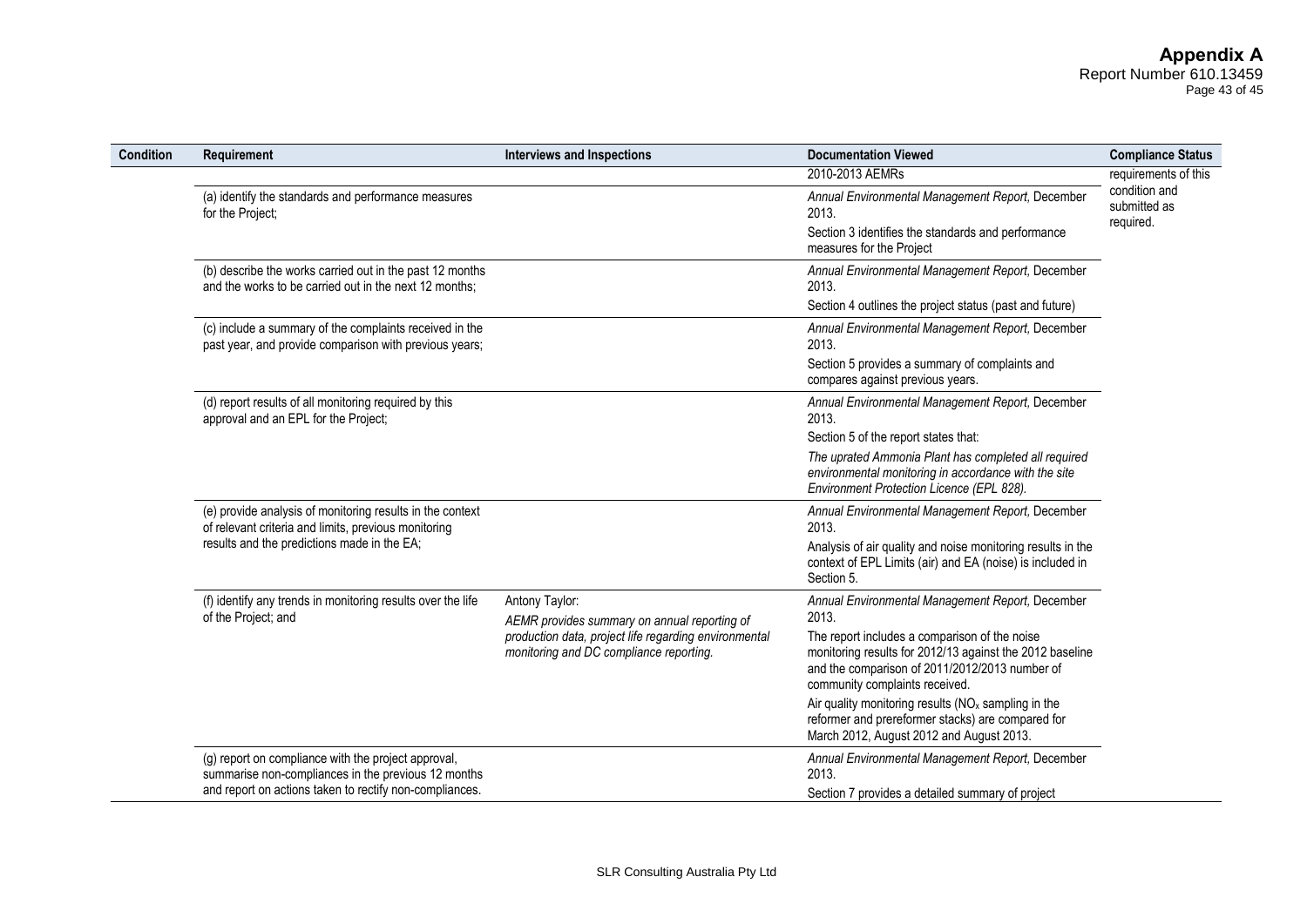Page 44 of 45

| <b>Condition</b> | <b>Requirement</b>                                                                                                                                                                                                                                                                                                                                                                                                                                                                                               | <b>Interviews and Inspections</b> | <b>Documentation Viewed</b>                                                                                                                                                                                                                                                                                                                                                                                                                                                                                                                                                                                                                                                     | <b>Compliance Status</b>                                                                                         |
|------------------|------------------------------------------------------------------------------------------------------------------------------------------------------------------------------------------------------------------------------------------------------------------------------------------------------------------------------------------------------------------------------------------------------------------------------------------------------------------------------------------------------------------|-----------------------------------|---------------------------------------------------------------------------------------------------------------------------------------------------------------------------------------------------------------------------------------------------------------------------------------------------------------------------------------------------------------------------------------------------------------------------------------------------------------------------------------------------------------------------------------------------------------------------------------------------------------------------------------------------------------------------------|------------------------------------------------------------------------------------------------------------------|
|                  |                                                                                                                                                                                                                                                                                                                                                                                                                                                                                                                  |                                   | approval compliance.                                                                                                                                                                                                                                                                                                                                                                                                                                                                                                                                                                                                                                                            |                                                                                                                  |
| Incident         |                                                                                                                                                                                                                                                                                                                                                                                                                                                                                                                  |                                   |                                                                                                                                                                                                                                                                                                                                                                                                                                                                                                                                                                                                                                                                                 |                                                                                                                  |
| 51               | The Proponent shall notify the Director-General and any<br>other relevant agencies of any incident or potential<br>incident with actual or potential significant off-site<br>impacts on people or the biophysical environment<br>associated with the Project as soon as practicable after<br>the Proponent becomes aware of the incident. Within 7<br>days of the date of the incident, the Proponent shall<br>provide the Director-General and any relevant agencies<br>with a detailed report on the incident. |                                   | Viewed Incident register.<br>Viewed Incident Report Notification from Orica to the<br>OEH relating to an incident on 8 August 2011. The<br>incident related to an airborne release of sodium<br>chromate and subsequent fallout on the Stockton<br>Peninsula.<br>Viewed facsimile from Carey Gent (Orica) to Felicity<br>Greenway (DoPI) notifying of the above incident. The<br>incident report issued to OEH was attached.<br>Viewed email from Antony Taylor (Orica) to Chris<br>Ritchie (DoPI) dated 11 March 2013 and notifying of an<br>incident related to the ammonia plant wherein a relief<br>valve was lifted, causing a release of detectable levels<br>of ammonia. | $\sim$<br>U<br>Orica are notifying<br>the Director-<br>General and other<br>relevant authorities<br>as required. |

# **Table 19 Auditing**

| <b>Condition</b> | Requirement                                                                                                                                                                                                                                                                           | <b>Interviews and Inspections</b> | <b>Documentation Viewed</b>                                                                                                                             | <b>Compliance Status</b>                                                           |
|------------------|---------------------------------------------------------------------------------------------------------------------------------------------------------------------------------------------------------------------------------------------------------------------------------------|-----------------------------------|---------------------------------------------------------------------------------------------------------------------------------------------------------|------------------------------------------------------------------------------------|
|                  | Independent Environmental Audit                                                                                                                                                                                                                                                       |                                   |                                                                                                                                                         |                                                                                    |
| 52               | Within 2 years of the commencement of operations of<br>the Project, and every 3 years thereafter, unless the<br>Director-General directs otherwise, the Proponent shall<br>commission and pay the full cost of an Independent<br>Environmental Audit of the project. This audit must: |                                   |                                                                                                                                                         | C<br>This audit report<br>provides the<br>evidence required<br>for compliance with |
|                  | (a) be conducted by a suitably qualified, experienced,<br>and independent team of experts whose appointment<br>has been endorsed by the Director-General;                                                                                                                             |                                   | Viewed letter from Nick Hall (DoPI) to Antony Taylor<br>(Orica) approving the audit team from SLR who carried<br>out this audit dated 25 February 2014. | this condition.                                                                    |
|                  | (b) assess the environmental performance of the project<br>and, and its effects on the surrounding environment;                                                                                                                                                                       |                                   | Viewed email from Jon Panic (auditor) to Nick Hall<br>(DoPI) confirming the scope of the audit dated 12                                                 |                                                                                    |
|                  | (c) assess whether the Project is complying with the<br>relevant standards, performance measures, and<br>statutory requirements;                                                                                                                                                      |                                   | February 2014.                                                                                                                                          |                                                                                    |
|                  | (d) review the adequacy of any strategy/plan/program<br>required under this approval; and, if necessary                                                                                                                                                                               |                                   |                                                                                                                                                         |                                                                                    |